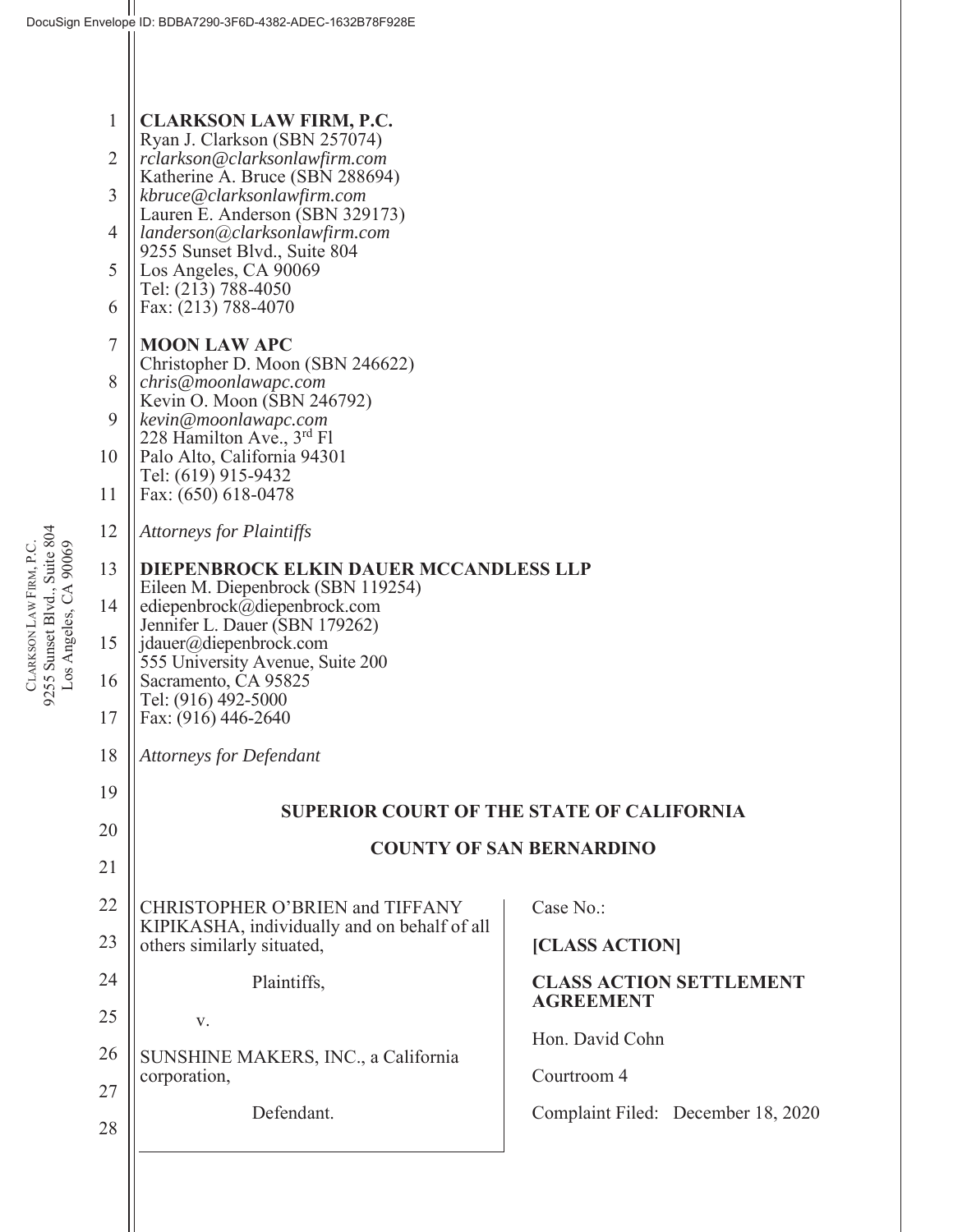2

5

7

8

9

10

11

12

13

14

15

16

17

18

19

20

21

22

23

24

25

3 4 6 This Class Action Settlement Agreement (the "Settlement"), dated the date last signed below, is made and entered into by and between the Class Representatives Christopher O'Brien, Tiffany Kipikasha, and Michelle Moran ("Class Representatives"), on behalf of themselves and the Settlement Class, and Defendant Sunshine Makers, Inc. ("Defendant") to settle and compromise the Actions, as defined below, and settle, resolve, and discharge the Released Claims, as defined below, according to the terms and conditions herein.

#### **PREAMBLE**

1. WHEREAS, on May 12, 2020, Class Representative Michelle Moran filed a class action entitled *Moran v. Sunshine Makers, Inc.* in the United States District Court for the Northern District of California, Case. No. 4:20-cv-0324 ("*Moran*"), alleging violations of California's consumer protection statutes for deceptively labeling its cleaning products as "Non Toxic." On December 18, 2020, Class Representatives Christopher O'Brien and Tiffany Kipikasha filed the above-captioned class action lawsuit against Defendant entitled *O'Brien, et al. v. Sunshine Makers, Inc.*, Superior Court of the State of California, County of San Bernardino, Case No. CIV-SB-2027994 ("*O'Brien*"). *Moran* and *O'Brien*, together, shall be referred to as the "Actions."

2. WHEREAS, Class Representatives allege that Defendant has engaged in acts that violate state consumer protections laws (including California's False Advertising Laws ("FAL"), Bus. & Prof. Code §§ 17500 *et seq*., California's Unfair Competition Laws ("UCL"), Bus. & Prof. Code §§ 17200 *et seq*., and California's Consumers Legal Remedies Act ("CLRA"), Civil Code §§ 1750 *et seq*.), as well as breached state warranty and unjust enrichment laws. The alleged violations are based on Class Representatives' allegation that the products in question may cause harm to humans, animals, and/or the environment, some individuals even passing or minor impacts such as headache, stinging eyes, or dry skin/rash, and that, as a direct result of such violations, Class Representatives and the putative class have suffered monetary damages and also seek equitable remedies.

26 27 3. WHEREAS, Defendant denies the allegations of Class Representatives, denies that it has violated the FAL, UCL, CLRA or other laws in advertising its products as having a non-toxic

28

CLARKSON LAW FIRM, P.C.<br>9255 Sunset Blvd., Suite 804 9255 Sunset Blvd., Suite 804 Los Angeles, CA 90069 LAW FIRM, P.C. Los Angeles, CA 90069 **CLARKSON** 

#### Page 1 of 23 CLASS ACTION SETTLEMENT AGREEMENT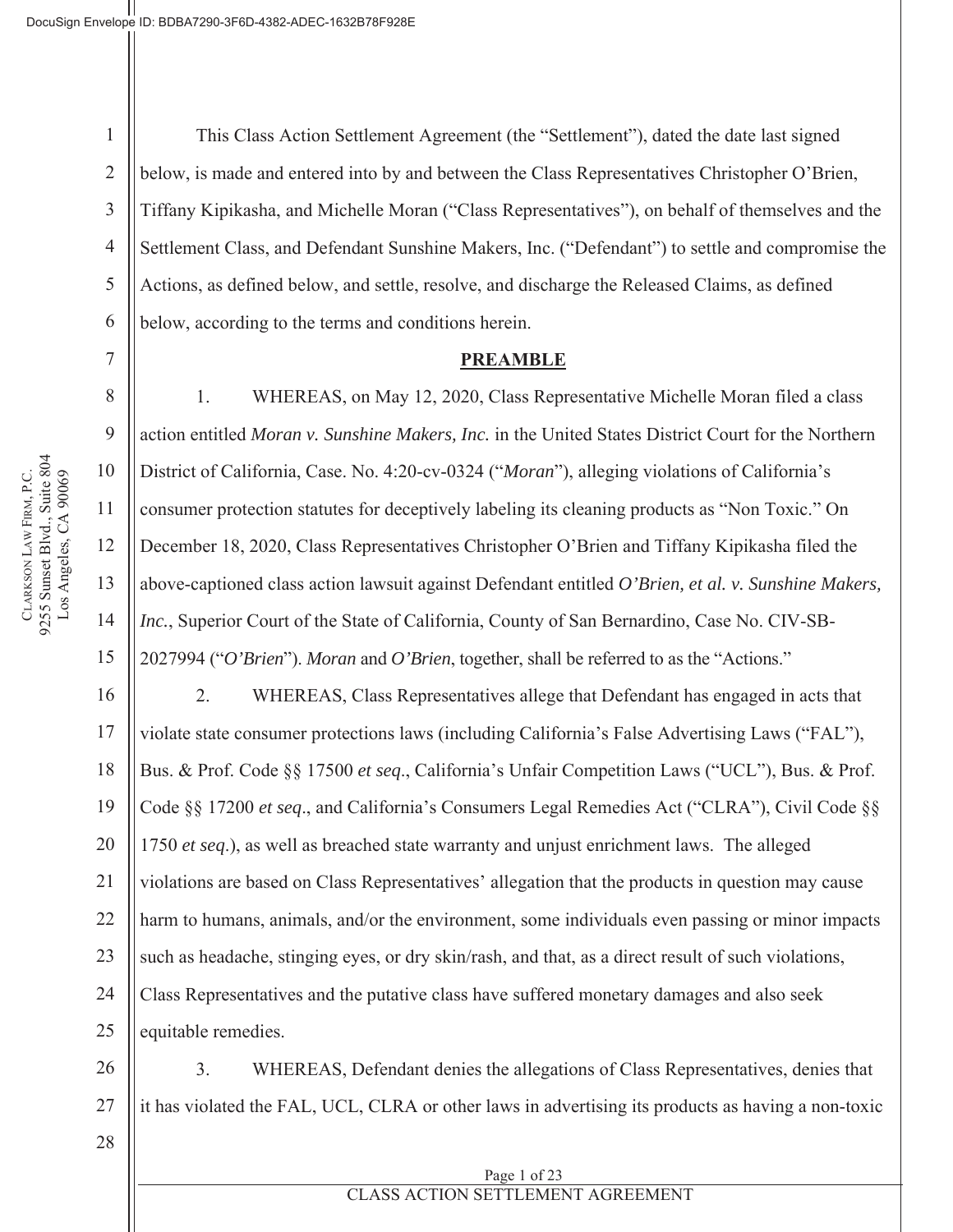1 2 formula or in any other manner, and denies that Class Representatives have suffered any damage as a result of the actions Defendant is alleged to have taken.

3

4

5

6

7

8

9

10

11

12

13

14

15

16

17

18

21

28

4. WHEREAS, the Settling Parties participated in informal settlement discussions, as well as a full-day mediation with JAMS Mediator Martin Quinn on December 7, 2020.

5. WHEREAS, based upon the discovery taken to date, investigation, and evaluation of the facts and law relating to the matters alleged in the pleadings, plus the risks and uncertainties of continued litigation and all factors bearing on the merits of settlement, Class Representatives and Defendant have agreed to settle the claims asserted in the Actions pursuant to provisions of this Settlement.

NOW, THEREFORE, subject to the Final Approval of the Court as required herein and by applicable law and rules, the Settling Parties hereby agree, in consideration of the mutual promises and covenants contained herein, that any Released Claims against any Released Parties shall be settled, compromised, and forever released upon the following terms and conditions.

### **TERMS AND CONDITIONS OF THE SETTLEMENT**

### 1. DEFINITIONS

As used in this Class Action Settlement Agreement and the related documents attached hereto as exhibits, the terms set forth below shall have the meanings set forth below.

19 20 1.1. "Actions" means the civil action entitled *O'Brien, et al. v. Sunshine Makers, Inc*, Case No. CIV-SB-2027994, currently pending in the Superior Court of the State of California, County of San Bernardino, and *Moran v. Sunshine Makers, Inc.* currently pending in the United States District Court for the Northern District of California, Case No. 4:20-cv-0324.

22 23 24 1.2. "Administrative Costs" means all costs and expenses incurred by the Claims Administrator in administering the Class Action Settlement Agreement and providing Notice in accordance with the Preliminary Approval Order.

25 26 27 1.3. "Claim" or "Settlement Claim" means a claim for payment submitted by a Settlement Class Member to the Claims Administrator as provided in this Class Action Settlement Agreement.

# CLASS ACTION SETTLEMENT AGREEMENT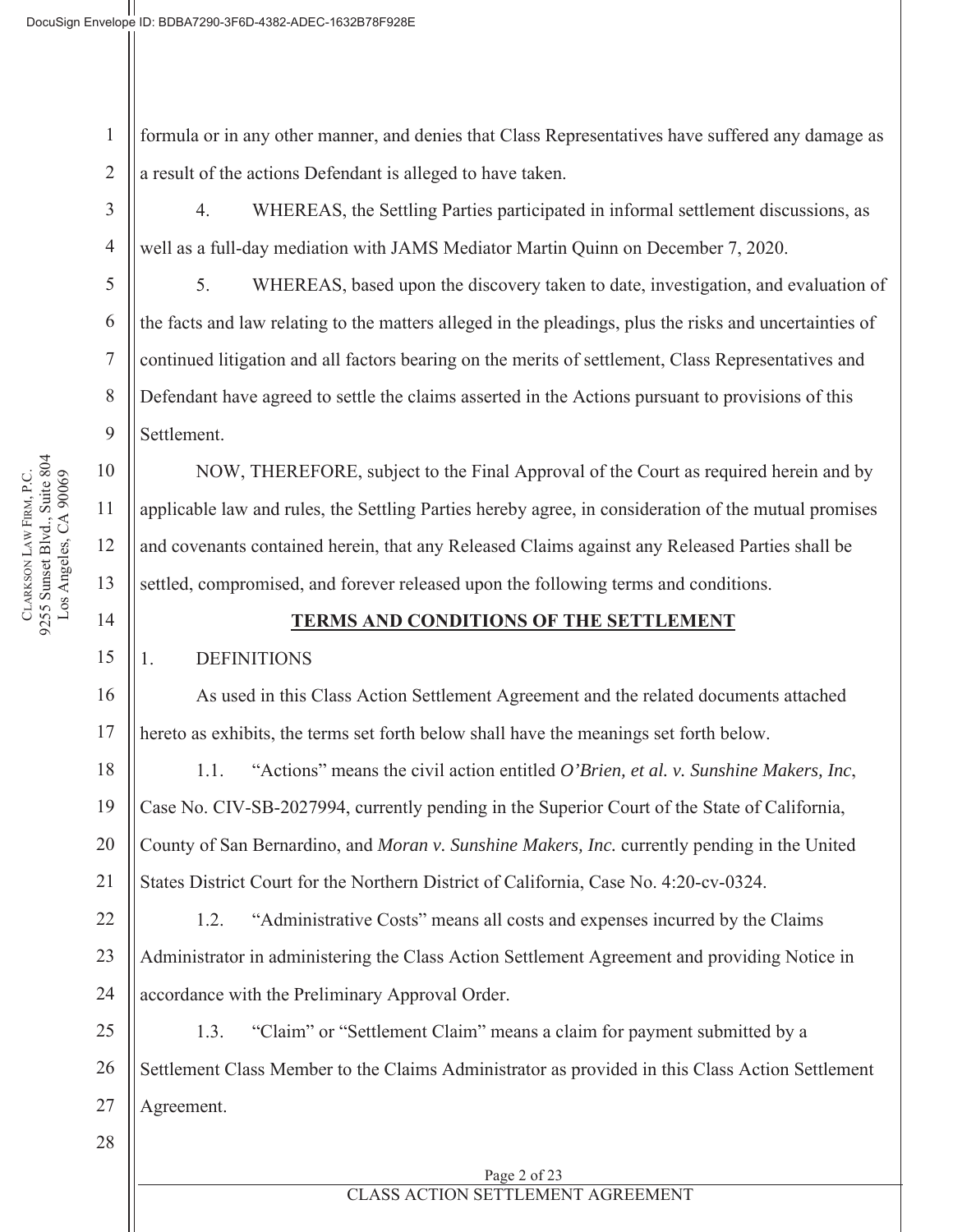2

3

4

5

6

7

8

9

10

11

12

13

14

15

16

17

18

19

1.4. "Claim Form" or "Settlement Claim Form" means a claim form, substantially in the form of Exhibit C attached hereto, to be submitted by Claimants seeking payment pursuant to this Class Action Settlement Agreement to the Claims Administrator.

1.5. "Claim Fund" means the sum of money that Defendant shall make available for payment of Valid Claims, which shall equal the amount of money remaining from the Total Monetary Settlement Amount after deducting Administrative Costs, any attorneys' fees, costs, and expenses awarded by the Court, and any incentive award ordered by the Court.

1.6. "Claimant" means a Settlement Class Member who submits a claim for payment.

1.7. "Claims Administrator" refers to Digital Settlement Group LLC.

1.8. "Class Action Settlement Agreement," "Settlement Agreement," "Settlement," or "Agreement" means this Class Action Settlement Agreement, including the attached exhibits.

1.9. "Class Counsel" means Ryan J. Clarkson, Katherine Bruce, Lauren Anderson, and Clarkson Law Firm, P.C., and Christopher D. Moon, Kevin O. Moon, and Moon Law APC.

1.10. "Class Member" means any and all persons who are within the Settlement Class.

1.11. "Class Period" means the time period between May 12, 2016 through the date the Preliminary Approval Order is entered.

1.12. "Class Representatives" means Christopher O'Brien, Tiffany Kipikasha, and Michelle Moran.

1.13. "Court" means the State Court of California, County of San Bernardino.

20 21 22 23 24 25 26 27 28 Page 3 of 23 1.14. "Covered Products" or "Settlement Class Products" or "Products" means all products sold by Defendant and labeled "Non-Toxic," including the following: (1) Simple Green All-Purpose Cleaner; (2) Simple Green All-Purpose Cleaner (Fresh); (3) Simple Green All-Purpose Cleaner (Lemon); (4) Simple Green All-Purpose Cleaner (Lavender); (5) Simple Green Oxy Solve Total Outdoor Cleaner; (6) Simple Green Oxy Solve House and Siding Cleaner; (7) Simple Green Oxy Solve Concrete and Driveway Cleaner; (8) Simple Green Oxy Solve Deck and Fence Cleaner; (9) Simple Green Wash & Wax; (10) Simple Green All-Purpose Wipes; (11) Simple Green All-Purpose Wipes (Lemon); (12) Simple Green Multi-Purpose Foaming Cleaner; (13) Simple Green Carpet Cleaner; (14) Simple Green Marine All-Purpose Boat Cleaner; (15) Simple Green Heavy

# CLASS ACTION SETTLEMENT AGREEMENT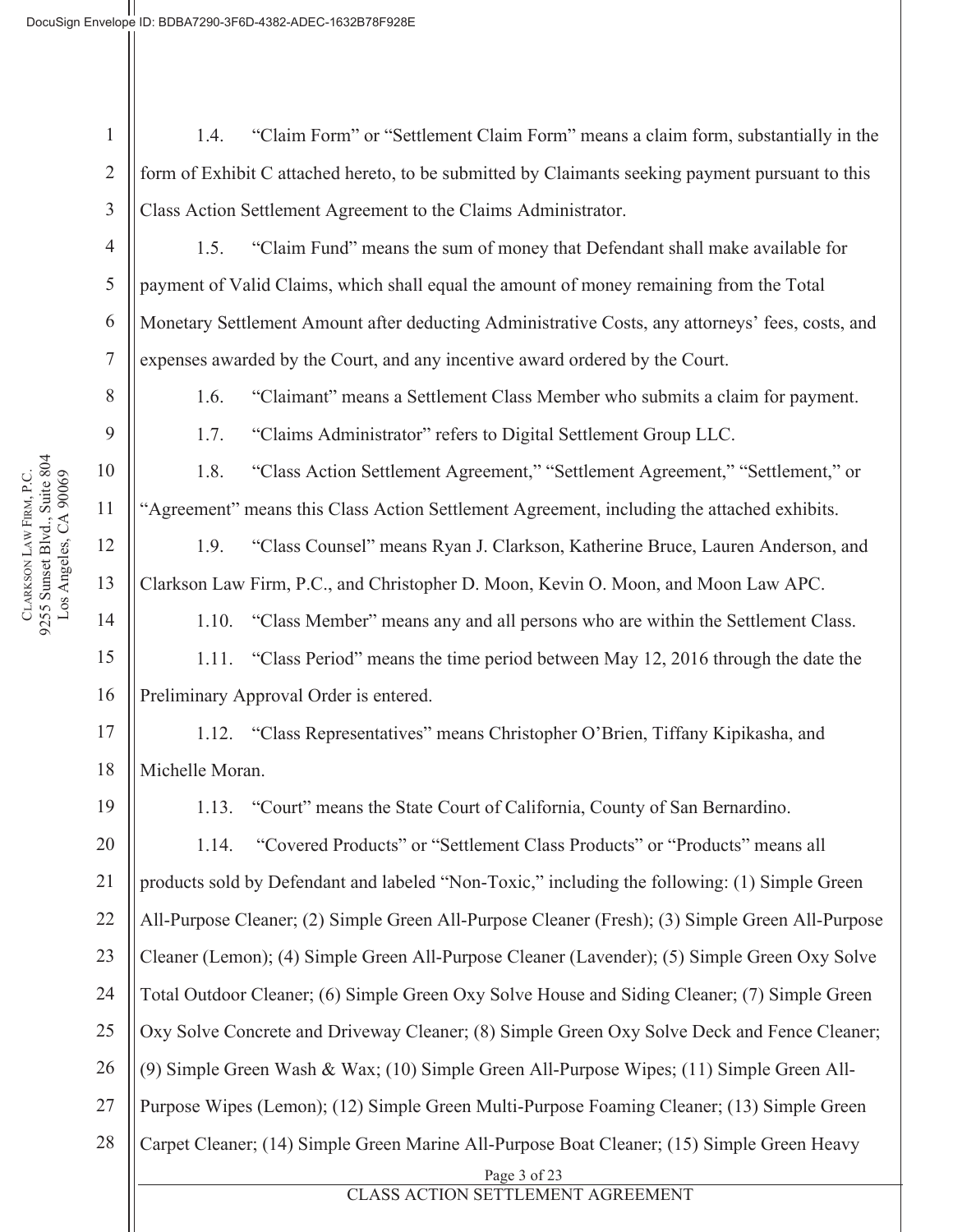1 2 3 4 5 Duty BBQ & Grill Cleaner; (16) Simple Green Heavy Duty BBQ & Grill Cleaner (Aerosol); (17) Simple Green Oxy Dog Stain & Odor Oxidizer; (18) Simple Green Bio Dog; (19) Simple Green Advanced Dog Bio Boost Stain & Odor Remover; (20) Simple Green Cat Pet Stain & Odor Remover; and (21) Simple Green Outdoor Odor Eliminator, and all sizes and packaging types of those products.

1.15. "Defendant" means Sunshine Makers, Inc., as well as its past, present, and future officers, directors, shareholders, employees, predecessors, affiliates, parents, subsidiaries, partners, distributors, principals, insurers, administrators, agents, servants, successors, trustees, vendors, subcontractors, buyers, independent contractors, attorneys, representatives, heirs, executors, experts, consultants, and assigns of all of the foregoing persons and entities.

1.16. "Defendant's Counsel" means Defendant's counsel of record in the Action, Eileen M. Diepenbrock and Jennifer L. Dauer, of Diepenbrock Elkin Dauer McCandless LLP.

1.17. "Effective Date" means the first date by which all of the following events shall have occurred: the Court has entered the Final Approval Order and Judgment on the docket in the Action, and (a) the time to appeal from such order has expired and no appeal has been timely filed, (b) if such an appeal has been filed, it has finally been resolved and has resulted in an affirmation of the Final Approval Order and Judgment, or (c) the Court, following the resolution of the appeal, enters a further order or orders approving settlement on the terms set forth herein, and either no further appeal is taken from such order(s) or any such appeal results in affirmation of such order(s) on appeal. Without limiting the generality of the foregoing, the Effective Date shall not occur prior to final resolution of the Fee and Cost Application and any appeals regarding the Fee and Cost Application.

23 24 25 26 27 1.18. "Fee and Cost Application" means the written motion or application by which the Class Representatives and/or Class Counsel request that the Court award attorneys' fees, costs, expenses, and incentive awards. Neither the pendency of the Fee and Cost Application, nor any appeal pertaining solely to a decision on the Fee and Cost Application, shall in any way delay or preclude the Final Approval Order and Judgment from becoming final.

28

CLARKSON LAW FIRM, P.C.<br>9255 Sunset Blvd., Suite 804 9255 Sunset Blvd., Suite 804 Los Angeles, CA 90069 LAW FIRM, P.C. Los Angeles, CA 90069 **CLARKSON** 

6

7

8

9

10

11

12

13

14

15

16

17

18

19

20

21

22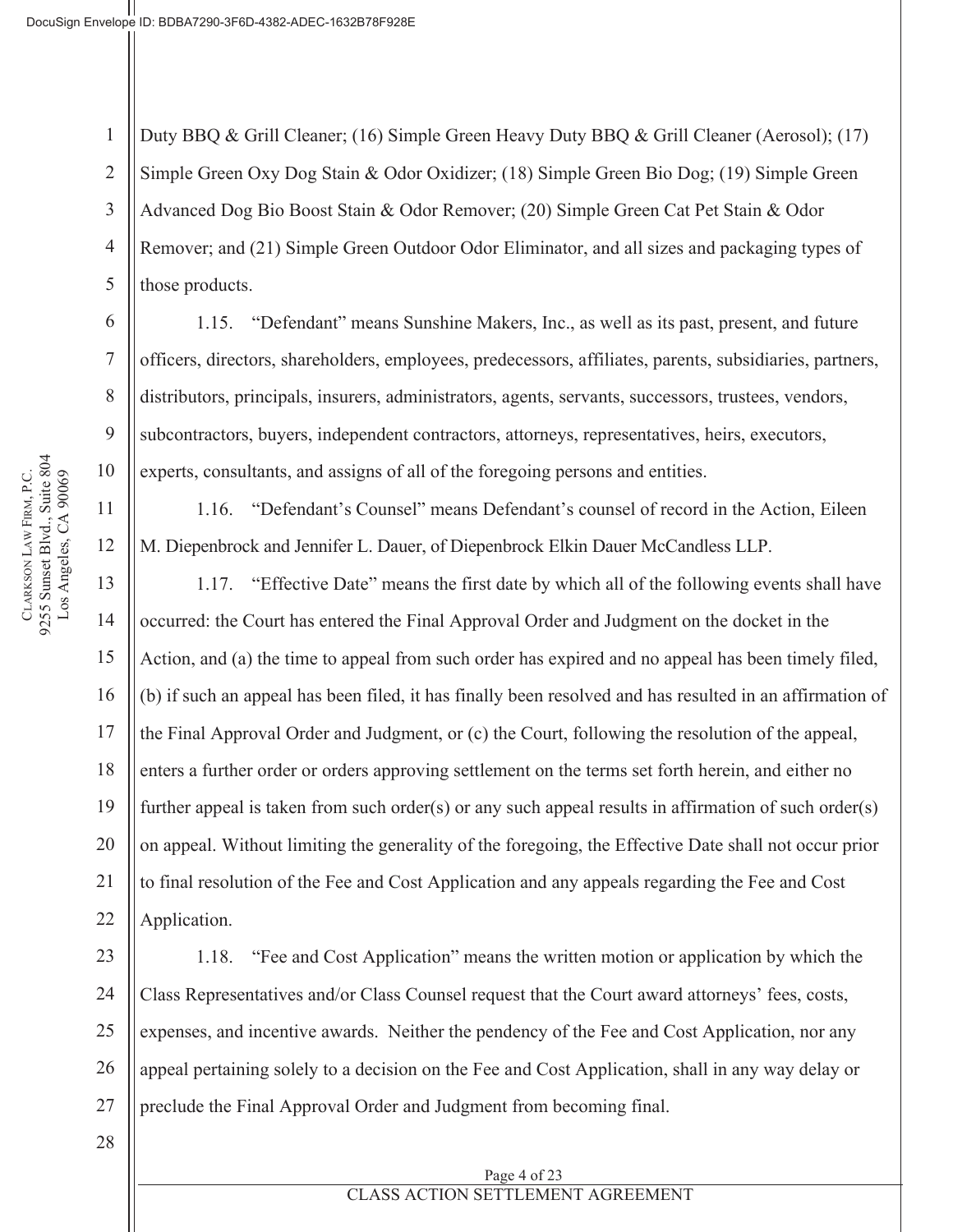2

3

5

6

7

8

9

10

11

12

13

14

15

16

17

18

19

20

21

22

23

24

4 1.19. "Final Approval Hearing" means the hearing scheduled to take place at least ninety (90) days after the date of entry of the Preliminary Approval Order at which the Court shall: (a) determine whether to grant final approval to this Class Action Settlement Agreement and to certify the Settlement Class; (b) consider any timely objections to this Settlement and all responses thereto; and (c) rule on the Fee and Cost Application.

1.20. "Final Approval Order" means the order in which the Court grants final approval of this Class Action Settlement Agreement, certifies the Settlement Class, and authorizes the entry of a final judgment and dismissal of the Action with prejudice.

1.21. "Judgment" means the judgment to be entered by the Court pursuant to the Settlement.

1.22. "Notice" shall mean a document substantially in the form of Exhibit D hereto, and "Summary Notice," meaning a document substantially in the form of Exhibit E hereto, to be disseminated in accordance with the Preliminary Approval Order, informing persons who fall within the Settlement Class definition of, among other things, the pendency of the Action, the material terms of the Proposed Settlement, and their options with respect thereto.

1.23. "Notice Date" means the date thirty (30) days after the Court provides Preliminary Approval to the Settlement Agreement, by which the Claims Administrator shall commence dissemination of Notice to the Settlement Class.

1.24. "Notice Plan" means the method of providing the Settlement Class with notice of the Class Action Settlement Agreement, as approved by the Court.

1.25. "Notice Response Deadline" means the deadline for all members of the Settlement Class to respond to the Notice, which shall be at least sixty (60) days after the Notice Date.

1.26. "Opt-Out Date" means the date that is the end of the period to request exclusion from the Settlement Class established by the Court and set forth in the Notice.

25 26 1.27. "Participating Claimant" means a Claimant who submits a Qualifying Settlement Claim Form in response to the Notice.

27 28 1.28. "Parties" means Plaintiffs Christopher O'Brien and Tiffany Kipikasha and Defendant Sunshine Makers, Inc. "Party" shall refer to each of them individually.

#### Page 5 of 23 CLASS ACTION SETTLEMENT AGREEMENT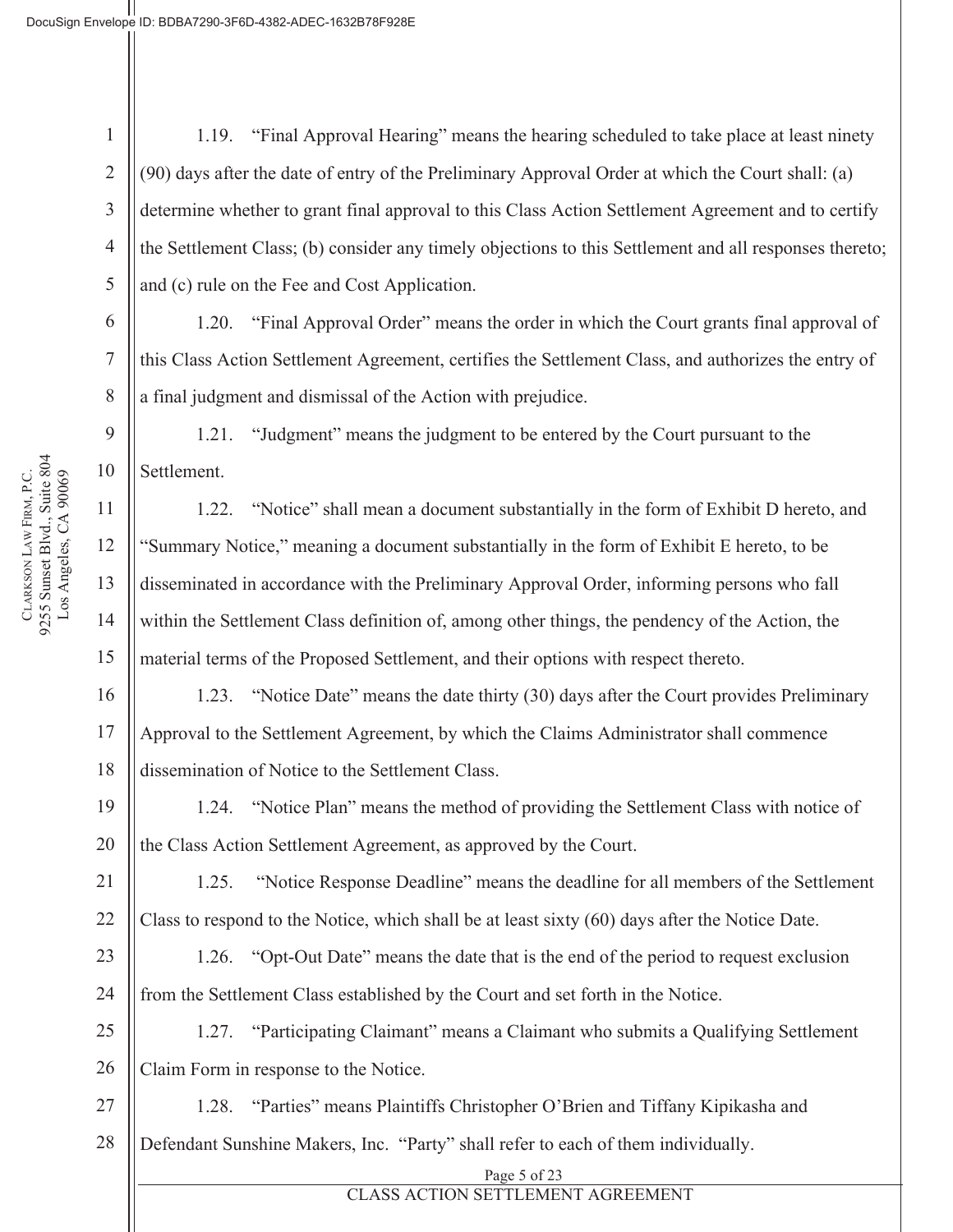3 1.29. "Passing Impacts" means any physical reaction or discomfort that is transitory and does not result in permanent or long-term personal injury, including without limitation headache, stinging eyes, dry skin/rash, coughing, or sneezing.

1.30. "Person" means any natural person, individual, and such individual's spouse, heirs, predecessors, successors, representatives, and assignees.

1

2

4

5

6

7

8

9

10

11

12

13

14

15

16

17

18

19

20

21

22

1.31. "Plaintiff" means Christopher O'Brien and Tiffany Kipikasha.

1.32. "Preliminary Approval Order" means the order in which the Court grants its preliminary approval to this Class Action Settlement Agreement, preliminarily certifies the Settlement Class, authorizes dissemination of Notice to the Settlement Class, and appoints the Claims Administrator.

1.33. "Publication Notice" means the long-form and short-form notices, substantially in the form of Exhibits D and E attached hereto. The long-form Publication Notice and the short-form Publication Notice will be published as set forth in the Preliminary Approval Order.

1.34. "Qualifying Settlement Claim Form" shall mean a Claim Form that is fully completed, properly executed, and timely returned to the Claims Administrator on or before the Notice Response Deadline by a Settlement Class Member. A "Qualifying Settlement Claim Form" must be either returned with a postmark via U.S. mail or submitted online through the Class Settlement Website to be created and maintained by the Claims Administrator, at the Participating Claimant's discretion. The Claims Administrator reserves the right to seek additional information beyond the Qualifying Settlement Claim Form, as necessary.

1.35. "Receipt" shall mean documentary evidence establishing the purchase of one or more Covered Products, the date of purchase, and the purchase price.

23 24 25 26 27 28 1.36. "Released Claims" means all of the claims alleged in the class action complaints filed in the Actions, including without limitation those arising out of Plaintiffs' price premium theory and/or other allegations that they expected to receive a product that did not pose any risk of harm to humans, animals, and the environment, including Passing Impacts, and any and all claims or causes of action based on substantially the same factual predicate, whether in law or equity, whether seeking damages or any other relief (including attorneys' fees), of any kind or character,

Page 6 of 23

### CLASS ACTION SETTLEMENT AGREEMENT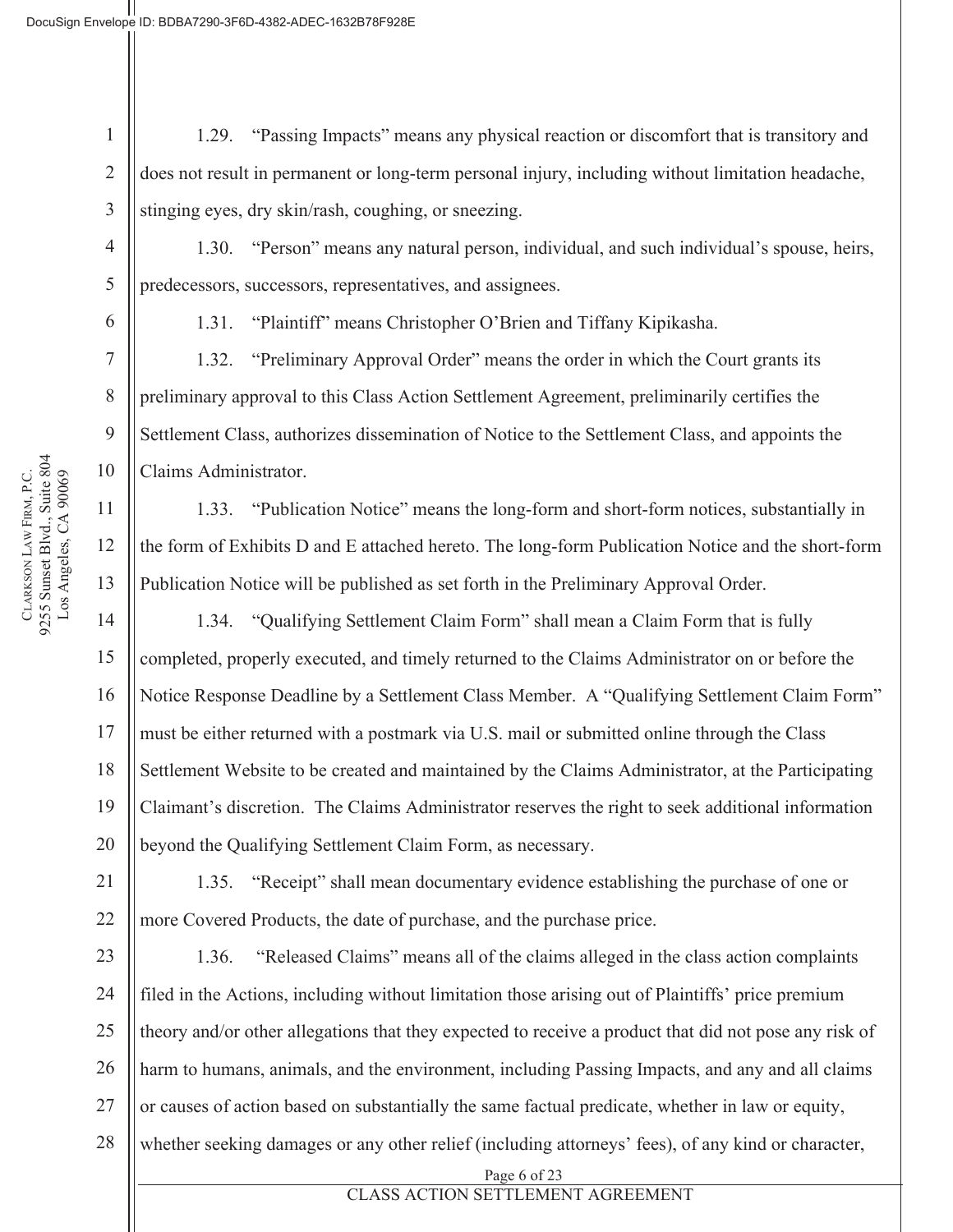2

3

5

7

8

9

10

11

12

13

14

15

16

17

18

19

4 6 known or unknown, that are now recognized by law or that may be created or recognized in the future by statute, regulation, judicial decision, or in any other manner, based upon any federal or state statutory or common law, including, without limitation, claims sounding in tort, contract, and the consumer protection laws of the United States or of any other state or jurisdiction within the United States, as well as under the unfair or deceptive trade practices, trade regulation, consumer fraud, misrepresentation, and false advertising law of the United States or any state or other jurisdiction within the United States, regardless of whether the challenged assertions were made on the Product label, the Internet, television, radio, in person, print, or otherwise. Excluded from the Released Claims are any and all claims for personal injury, wrongful death, and/or emotional distress arising from wrongful death. With respect to the claims released pursuant to this paragraph, each Settlement Class Member shall be deemed to have waived and relinquished, to the fullest extent permitted by law, the provisions, rights and benefits of California Civil Code section 1542 (and equivalent, comparable, or analogous provisions of the laws of the United States of America or any state or territory thereof, or of the common law or civil law). Section 1542 provides that:

#### **A GENERAL RELEASE DOES NOT EXTEND TO CLAIMS THAT THE CREDITOR OR RELEASING PARTY DOES NOT KNOW OR SUSPECT TO EXIST IN HIS OR HER FAVOR AT THE TIME OF EXECUTING THE RELEASE, WHICH IF KNOWN BY HIM OR HER, WOULD HAVE MATERIALLY AFFECTED HIS OR HER SETTLEMENT WITH THE DEBTOR OR RELEASED PARTY.**

20 21 22 Each and every term of this paragraph shall inure to the benefit of each and all of the Released Parties and Released Persons, and each and all of their respective successors and personal representatives, which persons and entities are intended to be beneficiaries of this paragraph.

23 24 25 27 1.37. "Released Parties" and "Released Persons" means Defendant, its parent companies, subsidiary companies, affiliated companies, past, present, and future officers (as of the Effective Date), directors, shareholders, employees, predecessors, affiliates, parents, subsidiaries, joint partners, distributors, principals, insurers, administrators, agents, servants, successors, trustees, vendors, subcontractors, buyers, independent contractors, attorneys, representatives, heirs,

> Page 7 of 23 CLASS ACTION SETTLEMENT AGREEMENT

28

CLARKSON LAW FIRM, P.C.<br>9255 Sunset Blvd., Suite 804 9255 Sunset Blvd., Suite 804 Los Angeles, CA 90069 LAW FIRM, P.C. Los Angeles, CA 90069 **CLARKSON** 

26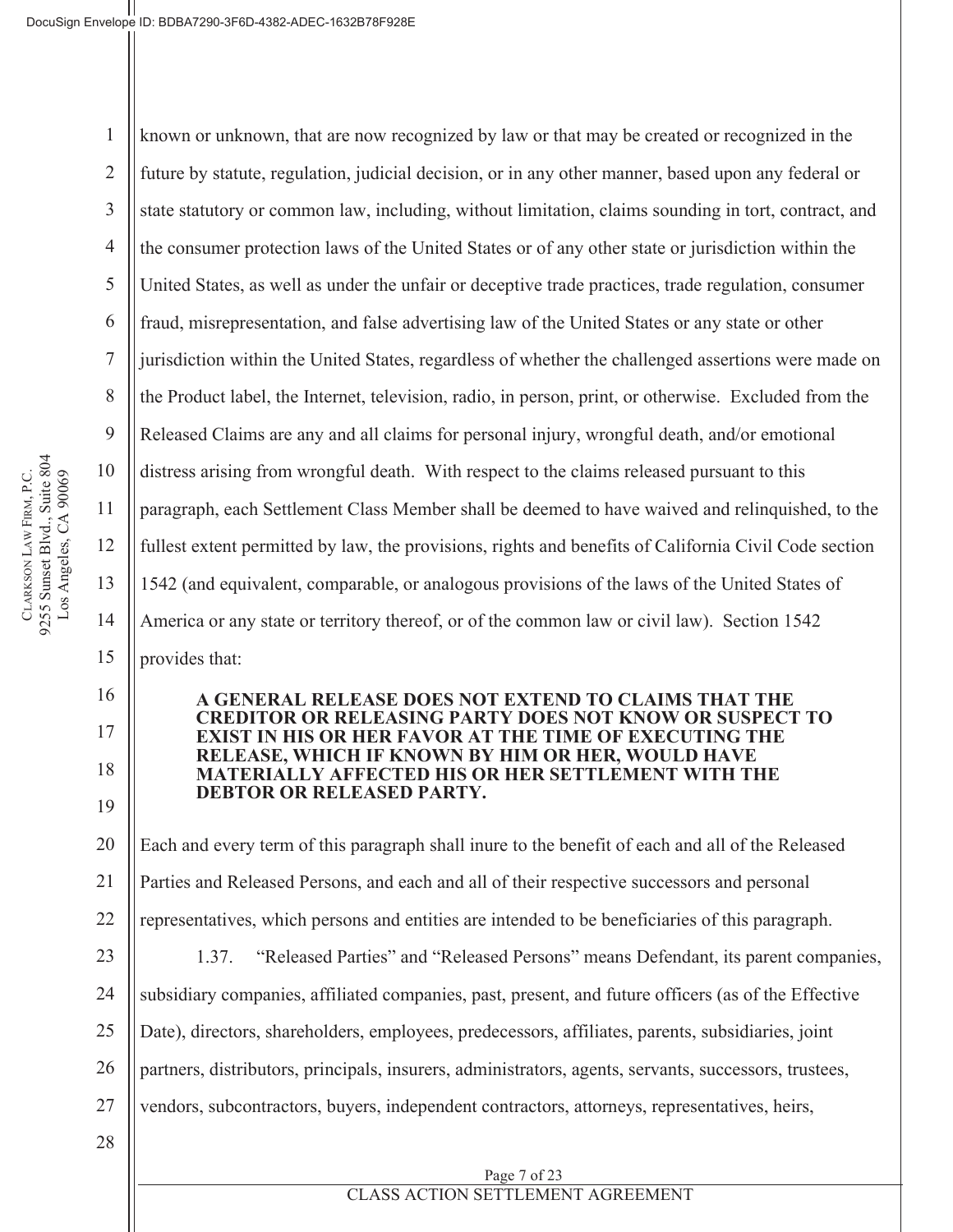executors, experts, consultants, and assigns of all of the foregoing persons and entities, and all suppliers, wholesalers, distributors, and retailers of any Covered Products.

3

4

5

6

7

8

9

10

11

12

13

14

15

1

2

1.38. "Releasing Parties" means all Settlement Class Members.

1.39. "Request for Exclusion" means a valid request for exclusion from a member of the Settlement Class. To be valid, a request for exclusion must: (a) be submitted by the member of the Settlement Class to the Claims Administrator and postmarked by a date no later than the Notice Response Deadline; (b) contain the submitter's name, address, and telephone number; and (c) otherwise comply with the instructions set forth in the Notice.

1.40. "Settlement" means the settlement set forth in this Class Action Settlement Agreement.

1.41. "Settlement Class" means, collectively, all persons in the United States of America who purchased one or more of Defendant's Covered Products at any time during the Class Period. Excluded from the Settlement Class are any officers, directors, or employees of Defendant, and the immediate family members of any such person. Also excluded is any judge who may preside over this case.

1.42. "Settling Parties" means, collectively, Defendant, the Class Representatives, and all Settlement Class Members.

1.43. "Settlement Class Member" means any Class Member who does not submit a timely and valid Request for Exclusion.

1.44. "Total Monetary Settlement Amount" means Four Million, Three Hundred Fifty Thousand dollars (\$4,350,000.00).

1.45. "Valid Claim" means a claim for reimbursement submitted by a Settlement Class Member that satisfies all the criteria for submission of a Qualifying Settlement Claim Form and any additional information reasonably requested by the Settlement Administrator, if any.

1.46. The singular of any defined term includes the plural, and the plural of any defined term includes the singular.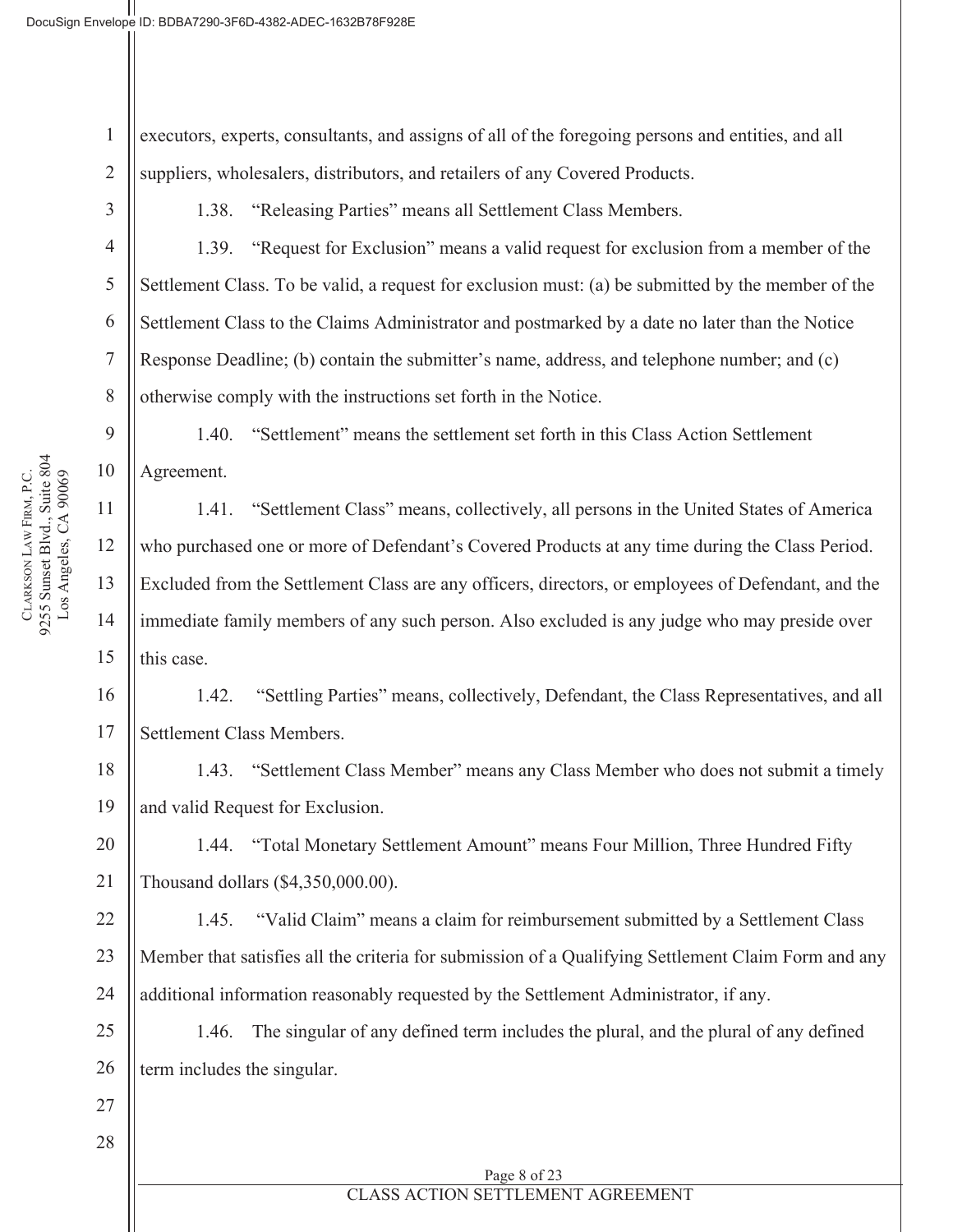2

3

4

5

6

7

8

9

#### **2. DENIAL OF WRONGDOING AND LIABILITY**

2.1. Defendant has denied and continues to deny the material factual allegations and legal claims asserted by Plaintiffs, including any and all charges of wrongdoing or liability arising out of any of the conduct, statements, acts or omissions alleged, or that could have been alleged, in the Actions. Defendant also denies that Plaintiffs or any Class Members were harmed or damaged in any way by the conduct alleged in the Actions. In addition, Defendant maintains that it has meritorious defenses to all claims alleged in the Actions. Nonetheless, as set forth below and in consideration of the expense, burden and uncertainties involved in continued litigation, Defendant has agreed to settle the Actions on the terms set forth herein.

10

**CLARKSON** 

LAW FIRM, P.C.

9255 Sunset Blvd., Suite 804 Los Angeles, CA 90069

CLARKSON LAW FIRM, P.C.<br>9255 Sunset Blvd., Suite 804 Los Angeles, CA 90069

#### **3. THE BENEFITS OF SETTLEMENT**

11 12 13 14 15 16 17 18 19 20 21 22 23 3.1. The Parties and their counsel recognize and acknowledge the expense and length of continued proceedings that would be necessary to prosecute the Actions through trial and appeals. The Parties and their counsel also have taken into account the uncertain outcome and the risk of any litigation, especially in complex actions such as the Actions, as well as the difficulties and delays inherent in such litigation. The Class Representatives and Class Counsel are mindful of the inherent issues of proof and possible defenses to the claims asserted in the Action. The Class Representatives and Class Counsel believe that the proposed settlement set forth in this Class Action Settlement Agreement confers substantial benefits upon the Settlement Class. In particular, settlement will result in the marketing assertions that the Class Representatives claim to be misleading being addressed substantially faster than if the matter were tried. Based on their evaluation of all of these factors, the Class Representatives and Class Counsel have determined that the Class Action Settlement Agreement is fair, reasonable, adequate to resolve their grievances, and in the best interests of the Class Representatives and the Settlement Class.

24

25

28

#### **4. SETTLEMENT CONSIDERATION**

4.1 Injunctive Relief

26 27 4.1.1. Within ninety (90) days after the Effective Date, Defendant will provide the Settlement Class injunctive relief by way of removing the references to "Non-Toxic" from the

Page 9 of 23 CLASS ACTION SETTLEMENT AGREEMENT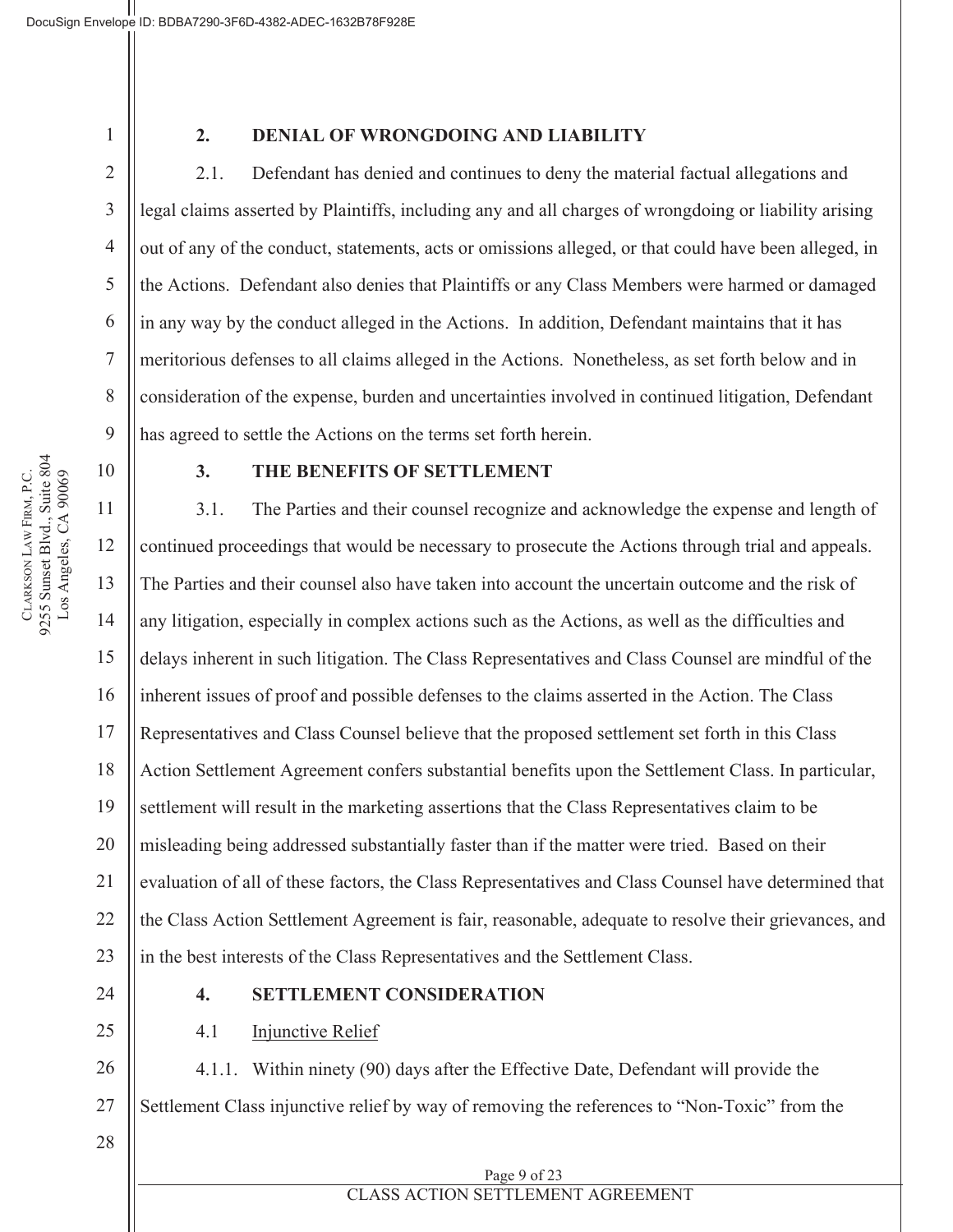1 2 packaging and labeling of the Covered Products, except to the extent Defendant is permitted to sell existing inventory as specified in Section 4.1.2.

4.1.2. Notwithstanding Section 4.1.1, if Defendant (including any of its wholesalers, retailers, or distributors) (a) has any Covered Product inventory with labels that include the "nontoxic" language or (b) has any labels that include the "non-toxic" language that were printed prior to the date of the Preliminary Approval Order but not affixed to a Covered Product prior to the date specified in Section 4.1.1, then Covered Products with such labels may be sold, used, or donated until said supply is exhausted. Defendant's right to avoid the expense of re-labeling Covered Products and the costs of disposing of existing printed labels is a material consideration in this settlement.

4.1.3 To the extent that any state and/or federal statute, regulation, policies, and/or code may at any time impose other, further, different and/or conflicting obligations or duties on Defendant at any time with respect to the Covered Products, this Class Action Settlement Agreement and any Judgment that may be entered pursuant thereto, as well as the Court's continuing jurisdiction with respect to implementation and enforcement of the terms of this Class Action Settlement Agreement, shall cease as to the Settlement Class's and Defendant's conduct covered by that statute, regulation and/or code as of the effective date of such statute, regulation, and/or code.

4.1.4 Releasing Parties agree that the agreed modifications to the labeling of the Covered Products are satisfactory to Releasing Parties and alleviate each and every alleged deficiency with regard to the labeling, packaging, advertising, and marketing of the Covered Products set forth in or related to the Actions.

4.1.5 The injunctive relief contained herein shall expire on the effective date of any revision to the Federal Trade Commission "Green Guides" addressing "non-toxic" claims that materially changes any limitations on the use of "non-toxic" claims on product labels or more clearly defines when such claims may be made. Notwithstanding the foregoing, any change to the Green Guides that further limits the use of "non-toxic" claims, including without limitation barring the use of "non-toxic" claims on product labels, shall not affect the injunctive relief herein.

Page 10 of 23

CLASS ACTION SETTLEMENT AGREEMENT

3

4

5

6

7

8

9

10

11

12

13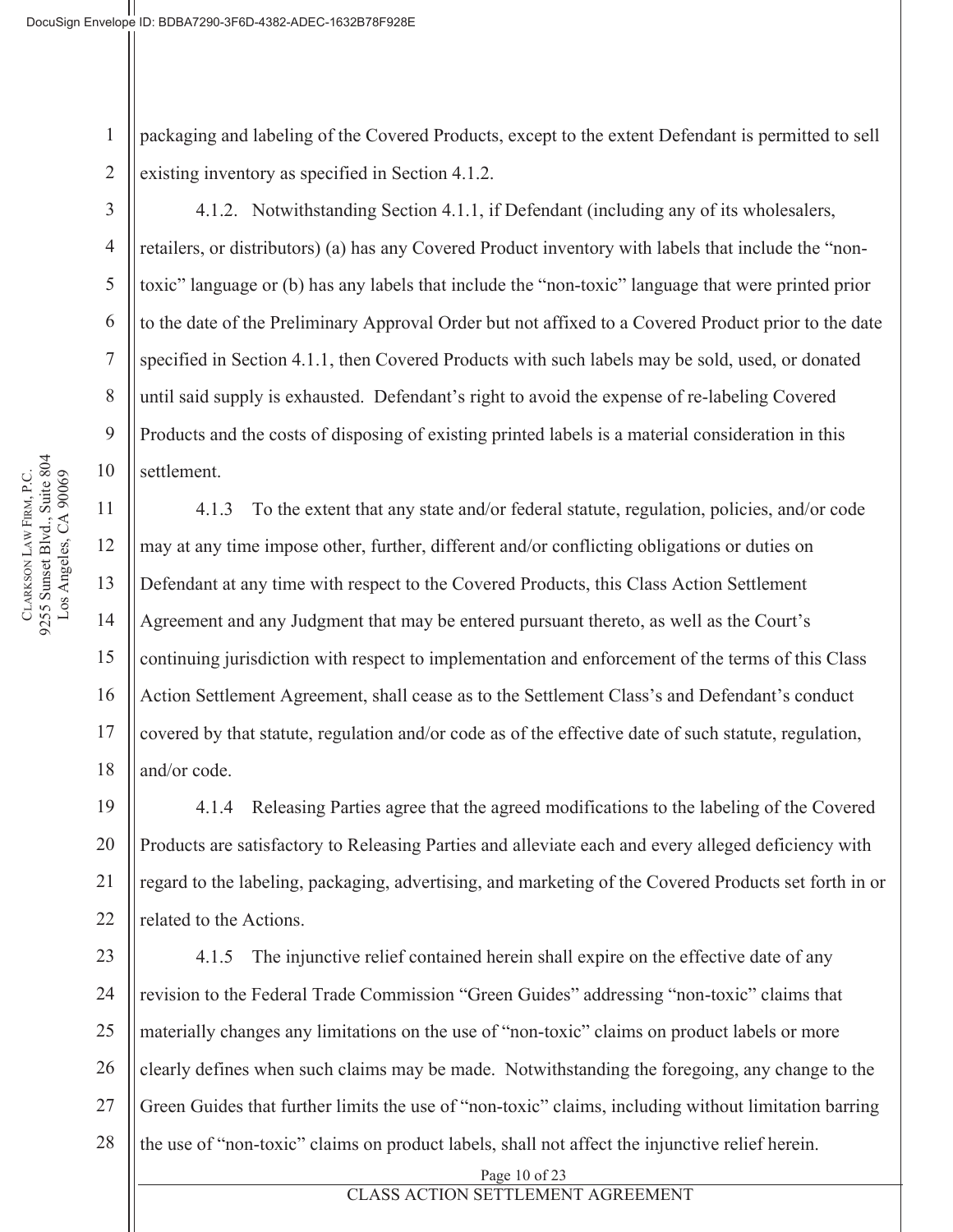2

3

4

5

6

7

8

9

10

11

12

13

14

15

16

17

21

22

23

28

4.1.6 The Parties acknowledge that product formulas and packaging, and laws governing formulas and packaging, may change. Nothing in this Settlement Agreement shall limit or preclude Defendant from (a) making changes to its labels that do not include the term "non-toxic"; (b) making any changes to its labels or advertising necessary or appropriate to comply with any applicable statute, regulation, standard (including without limitation the Green Guides), decision, or guidance of any government agency or industry organization; or (c) making any changes to its labels or advertising necessary or appropriate to address formula or packaging changes to a Covered Product.

4.2 Monetary Relief

4.2.1. Defendant shall make available the Total Monetary Settlement Amount for payment of Valid Claims, Administrative Costs, attorneys' fees, costs, and expenses awarded by the Court, and any incentive awards approved by the Court, as set forth below. Defendant's total financial commitment and obligation under this Settlement Agreement shall not exceed the Total Monetary Settlement Amount (\$4,350,000.00).

4.2.1.1. Valid Claims shall be paid from the Claim Fund as soon as practicable but in no event later than ninety (90) days after the Effective Date.

18 19 20 4.2.1.2. Defendant shall not be required to make any part of the Claim Fund available to the Claims Administrator for payment of Valid Claims until thirty (30) days after the Effective Date. Thirty (30) days after the Effective Date, Defendant shall pay to the Claims Administrator for payment of Valid Claims the remainder of the Total Monetary Settlement Amount, net of all amounts previously paid or committed to be paid for attorneys' fees and costs, Administrative Costs (as addressed in Paragraph 5 below), Class Representative incentive awards, or other amounts ordered or permitted to be paid out of the Total Monetary Settlement Amount.

24 25 26 27 4.2.2. The amount of the payment for any Valid Claim shall be determined as follows: 4.2.2.1. For any Participating Claimant who provides a Receipt, the Participating Claimant shall be entitled to a refund of three dollars (\$3.00) per Covered Product purchased, subject to Paragraph 4.2.6.

# CLASS ACTION SETTLEMENT AGREEMENT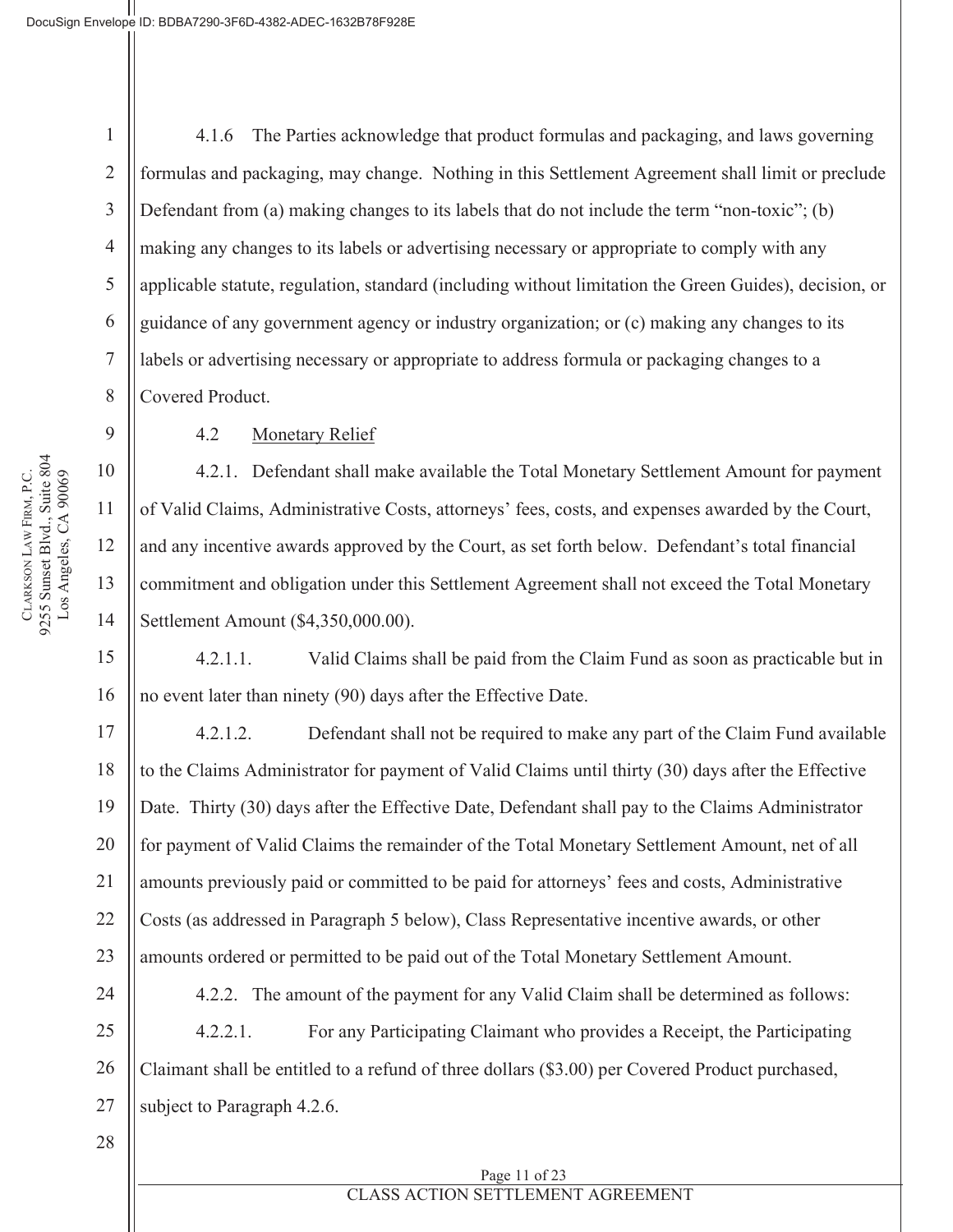2

3

4

5

6

7

8

9

10

11

12

13

14

15

16

17

21

22

23

24

4.2.2.2. For any Participating Claimant who does not provide a Receipt, but who submits a claim form, either online or via mail, attesting, swearing, or affirming under penalty of perjury that he or she purchased a Covered Product during the Class Period, the actual amount paid to each Participating Claimant will be three dollars (\$3.00) per Covered Product, with a cap of ten (10) Covered Products per Participating Claimant for a maximum total payment of up to thirty dollars (\$30.00), subject to Paragraph 4.2.6.

4.2.3. Participating Claimants cannot combine claims with Receipts with claims without Receipts.

4.2.4. Payment will be made directly to the Participating Claimant within ninety (90) days after the Effective Date.

4.2.5. Adequate and customary procedures and standards will be used by the Claims Administrator to prevent the payment of fraudulent claims and to pay only legitimate claims including requesting additional information from Claimants (beyond the online claim form), if necessary.

18 19 20 4.2.6. If the amount in the Claim Fund is either more or less than the amount of the total cash claims submitted by Participating Claimants, the claims of each Participating Claimant will be increased or decreased, respectively, pro rata to ensure the Claim Fund is exhausted. If there is money left over in the Claim Fund due to uncashed checks, then half of that money shall be paid to the Gary Sinise Foundation and the other half to a charitable organization of Class Counsel's choosing.

4.2.7. There will be no reversion of money from the Claim Fund to Defendant.

#### **5. ADMINISTRATION AND NOTICE**

5.1.1. All Administrative Costs shall be paid out of the Total Monetary Settlement Amount, and shall not exceed five hundred thirty thousand dollars (\$530,000), plus postage.

25 26 27 28 5.1.1.1. Defendant shall pay the Administrative Costs, or cause the Administrative Costs to be paid, as follows: Two Hundred Sixty-five Thousand Dollars (\$265,000) within seven (7) days after entry of the order granting preliminary approval, and Two Hundred Sixty-Five Thousand Dollars (\$265,000) within thirty-seven (37) days after the preliminary approval order.

Page 12 of 23

CLASS ACTION SETTLEMENT AGREEMENT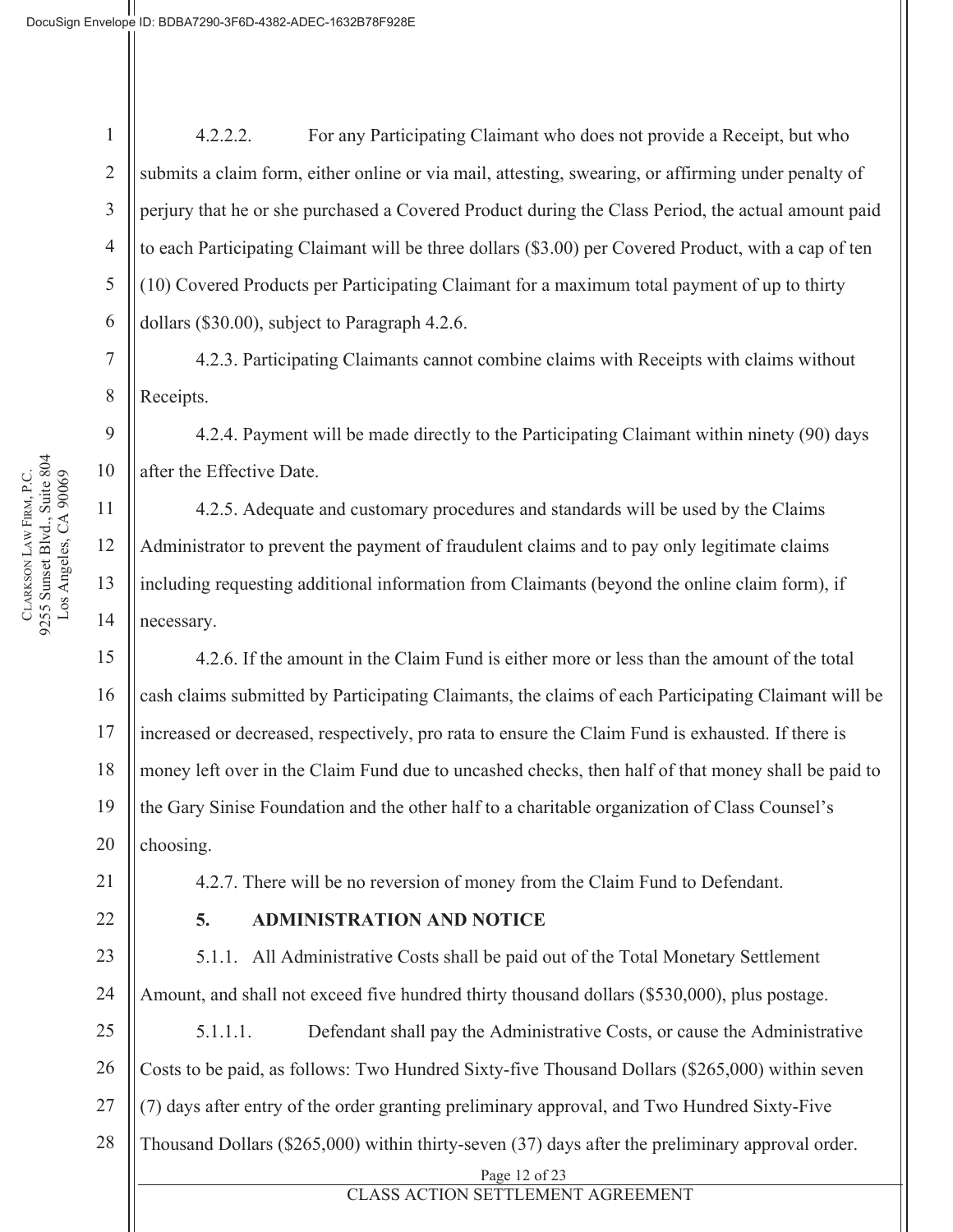2

4

5

6

7

8

9

10

11

12

13

14

15

16

17

18

19

20

28

3 The payments shall be subject to the Claims Administrator providing applicable tax I.D. number(s), payment routing information, and invoices for the charges no later than thirty (30) days in advance of the required payments.

5.1.2. Appointment and Retention of Claims Administrator

5.1.2.1. The Parties retained Digital Settlement Group LLC as a Notice Administrator and Claims Administrator to implement the terms of the Class Action Settlement Agreement.

5.1.2.2. The Claims Administrator will facilitate the notice process by assisting the Parties in the implementation of the Notice Plan and administering all aspects of the Settlement.

5.1.3. Class Settlement Website

5.1.3.1. The Claims Administrator will create and maintain the Class Settlement Website, to be activated within twenty (20) days of the entry of the Preliminary Approval Order by the Court. The Claims Administrator's responsibilities will also include securing an appropriate URL. The Class Settlement Website will post the settlement documents and case-related documents such as the Class Action Settlement Agreement, the Long-Form Notice, the Claim Form (in English and Spanish versions), and the Preliminary Approval Order. In addition, the Class Settlement Website will include procedural information regarding the status of the Court-approval process, such as an announcement of the Final Approval Hearing Date, when the Final Approval Order and Judgment have been entered, and when the Effective Date has been reached. Claimants will be able to submit their claims electronically via the Class Settlement Website.

21 22 23 24 25 5.1.3.2. The Class Settlement Website will terminate (be removed from the Internet) and no longer be maintained by the Claims Administrator thirty (30) days after either (a) the Effective Date or (b) the date on which the Class Action Settlement Agreement is terminated or otherwise not approved by a court, whichever is later. The Claims Administrator will then transfer ownership of the URL to Defendant.

26 27 5.1.3.3. All costs and expenses related to the Class Settlement Website shall be paid by Defendant as part of the Administrative Costs as set forth in 5.1.1 and 5.1.1.1 of this Agreement.

5.1.4. Notice Plan

Page 13 of 23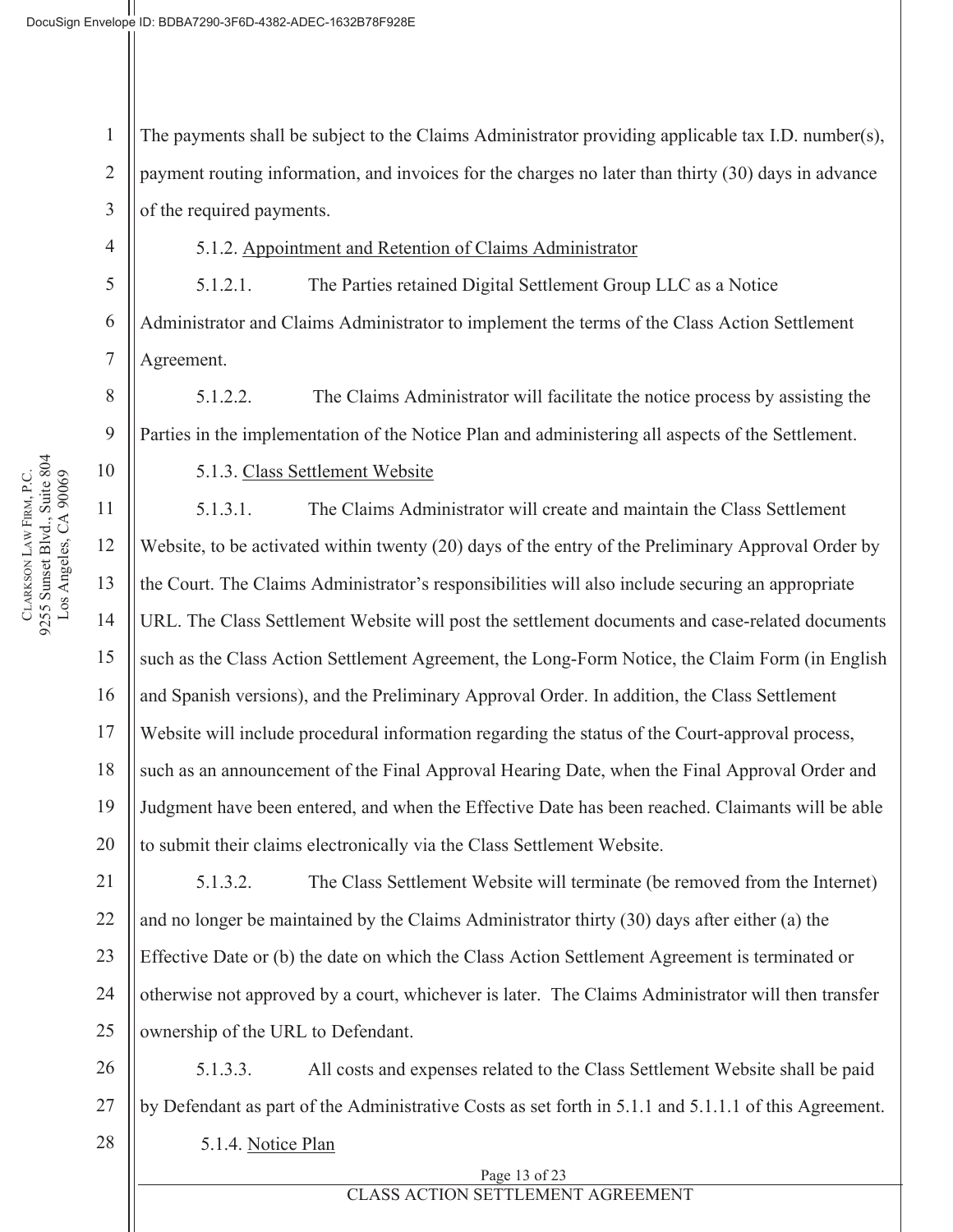1 2 3 4 5 5.1.4.1. The class notice shall conform to all applicable requirements of the Federal Rules of Civil Procedure, the United States Constitution (including the Due Process Clauses), and any other applicable law, and shall otherwise be in the manner and form agreed upon by the Parties and approved by the Court. The class notice shall constitute the best notice that is practicable under the circumstances.

5.1.4.2. Within thirty (30) days after preliminary approval by the Court of this Class Action Settlement Agreement, the Claims Administrator shall provide notice to the Settlement Class according to the Notice Plan.

5.1.4.3. The Notice Plan will include Internet and print notice. The Notice Plan will have a calculated reach of seventy percent (70%) or greater, to be attested to by affidavit or declaration of the Settlement Administrator. A true and correct copy of the initial proposal for the Notice Plan is attached hereto as Exhibit A.

5.1.4.4. The Settlement Claims Administrator shall purchase the print notice and other forms of notice associated with the Notice Plan, which shall be included in the amount paid to Digital Settlement Group LLC and paid as set forth in 5.1.1 and 5.1.1.1.

5.1.4.5. The Parties agree to the content of these notices substantially in the forms attached to this Agreement as Exhibits D and E.

5.1.5. Taxes

19 20 21 Settlement Class Members, the Class Representatives, and Class Counsel shall be responsible for paying any and all federal, state, and local taxes due on any payments made to them pursuant to the Class Action Settlement Agreement, if any.

### **6. RELEASES**

23 24 25 26 6.1. Upon the Effective Date, the Class Representatives and each of the Settlement Class Members will be deemed to have, and by operation of the Judgment will have fully, finally, and forever released, relinquished, and discharged the Released Parties from all Released Claims during the Class Period.

27 28 6.2 Plaintiffs fully understand that the facts upon which this Class Action Settlement Agreement is executed may hereafter be other than or different from the facts now believed by the

#### CLASS ACTION SETTLEMENT AGREEMENT

6

7

8

9

10

11

12

13

14

15

16

17

18

22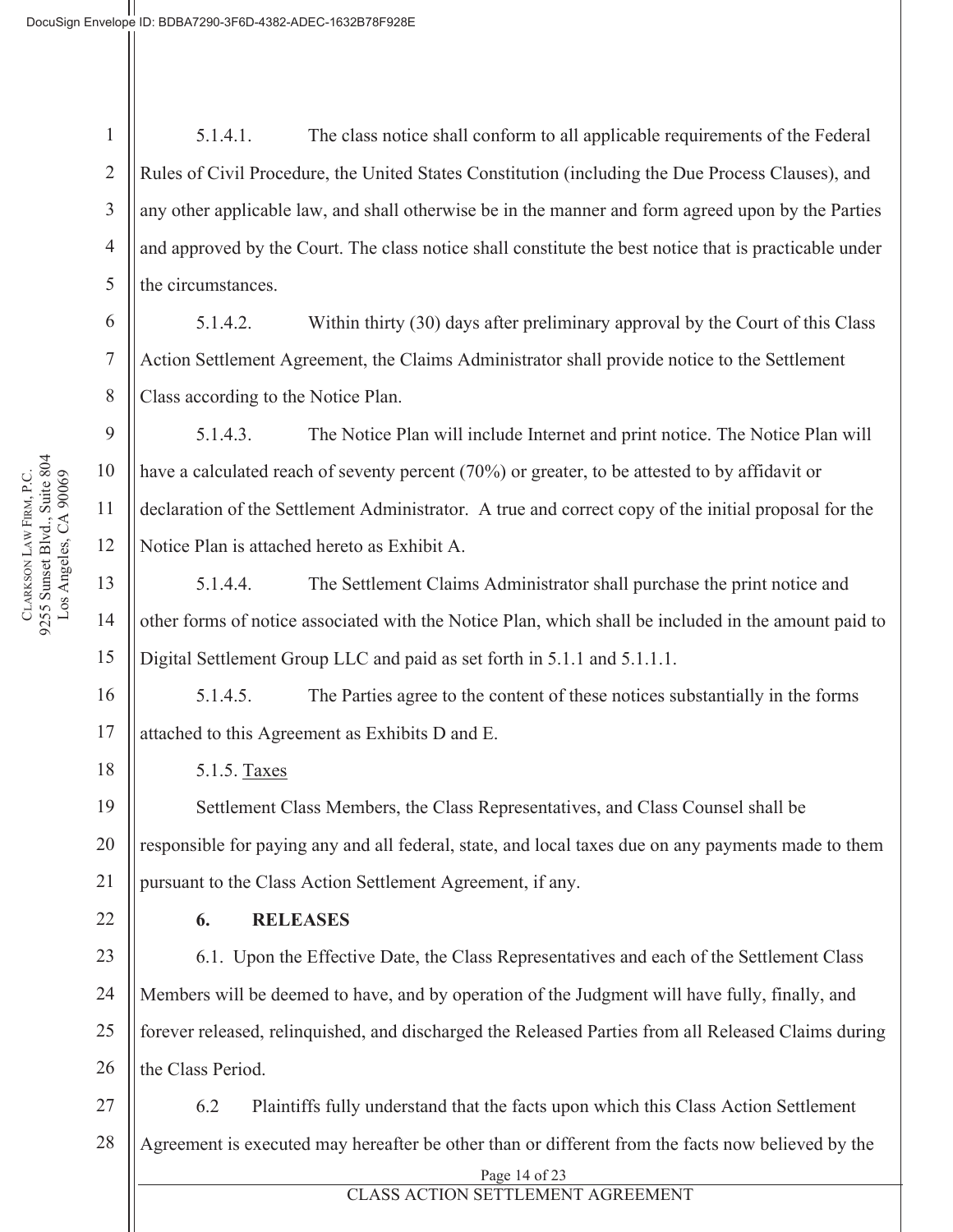1 2 Plaintiffs and Class Counsel to be true and nevertheless agree that this Class Action Settlement Agreement and the release shall remain effective notwithstanding any such difference in facts.

3

4

5

6

7

8

9

10

11

12

13

14

15

16

17

18

### **7. CLASS CERTIFICATION**

7.1.1. The Parties agree that, for settlement purposes only, the *O'Brien* Action shall be certified as a class action pursuant to Civil Code Section 382, with Class Representatives serving as class representatives, and Class Counsel as counsel for the Settlement Class.

7.1.2. In the event the Class Action Settlement Agreement is terminated or for any reason the Class Action Settlement Agreement is not effectuated, the certification of the Settlement Class and the appointment of Class Counsel shall be vacated and the Actions shall proceed as if the Settlement Class had not been certified and Class Counsel had not been appointed.

#### **8. SETTLEMENT HEARING**

8.1. Promptly after execution of this Class Action Settlement Agreement, Plaintiffs will submit the Class Action Settlement Agreement together with its Exhibits to the Court and will request that the Court grant preliminary approval of the Class Action Settlement Agreement, issue the Preliminary Approval Order, and schedule a hearing on whether the Class Action Settlement Agreement should be granted final approval and whether the Fee and Cost Application should be granted ("Settlement Hearing").

### 8.2. Procedures for Objecting to the Class Action Settlement Agreement

19 20 21 22 23 24 25 26 8.2.1. Settlement Class Members shall have the right to appear and show cause, if they have any reason why the terms of this Class Action Settlement Agreement should not be given Final Approval, subject to each of the subprovisions in Paragraph 8.2. Any objection to this Class Action Settlement Agreement, including any of its terms or provisions, must be in writing, filed with the Court, with a copy sent the Court and Class Counsel, Counsel for Defendant, and the Claims Administrator at the addresses set forth in the Class Notice, and postmarked no later than the Notice Response Deadline. Settlement Class Members may object either on their own or through an attorney hired at their own expense.

27 28 8.2.2. If a Settlement Class Member hires an attorney to represent him or her at the Final Approval Hearing, he or she must do so at his or her own expense.

> Page 15 of 23 CLASS ACTION SETTLEMENT AGREEMENT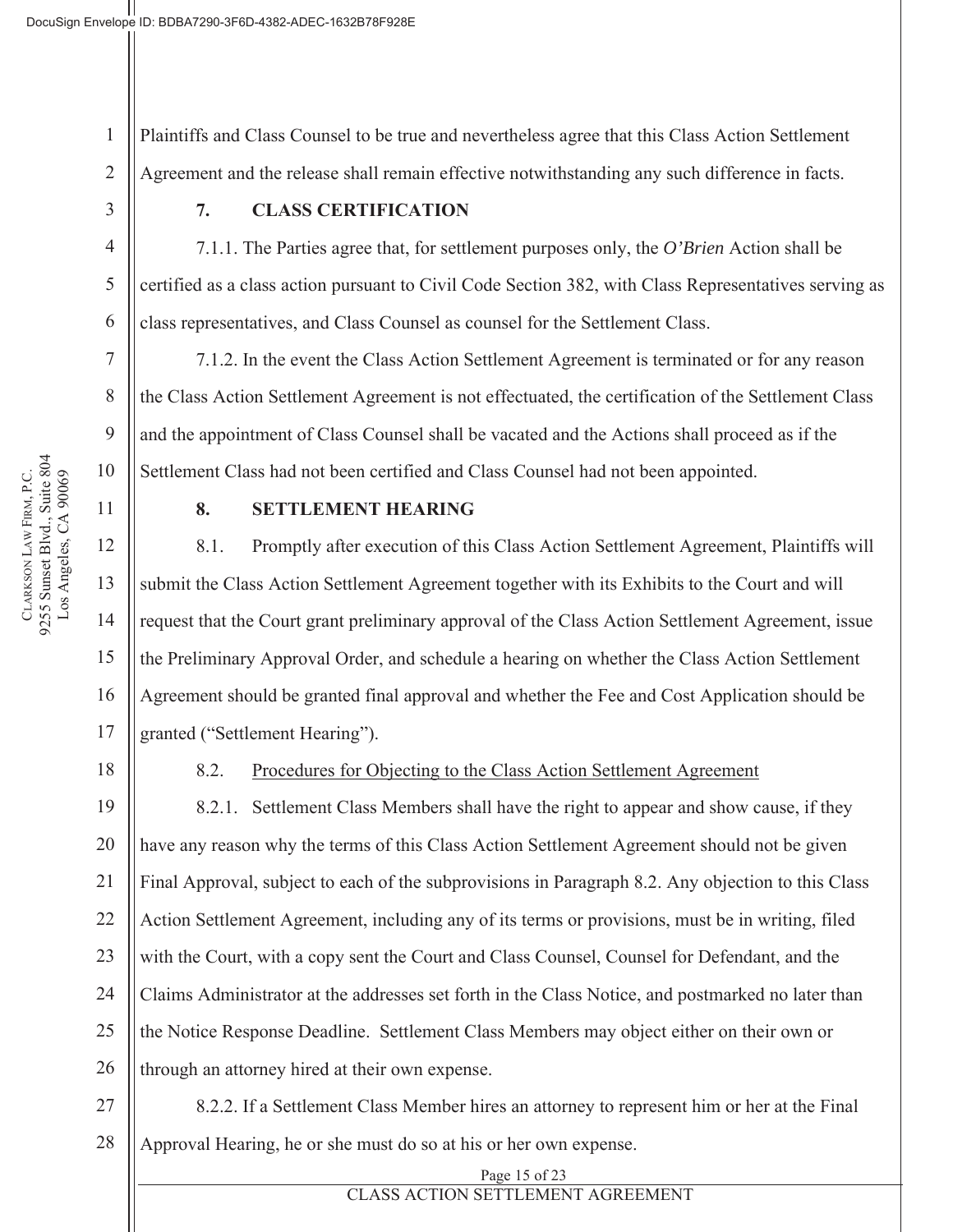2

3

4

5

6

7

8

9

10

11

12

13

14

15

17

28

8.2.3. Any objection regarding or related to the Class Action Settlement Agreement shall contain a caption or title that identifies it as "Objection to Class Settlement in *O'Brien, et al. v. Sunshine Makers, Inc*., No. CIV-SB2027994" and also shall contain the following information: (i) the objector's name, address, and telephone number, (ii) the name, address, telephone number, and email address of any attorney for the objector with respect to the objection; (iii) the factual basis and legal grounds for the objection, including any documents sufficient to establish the basis for their standing as a Settlement Class Member, e.g., receipt(s), or verification under oath as to the approximate date(s) and location(s) of their purchase(s) of the Covered Products; and (iv) identification of the case name, case number, and court for any prior class action lawsuit in which the objector and the objector's attorney (if applicable) has objected to a proposed class action settlement, the general nature of such prior objection(s), and the outcome of said prior objection(s). If an objecting party chooses to appear at the hearing, no later than the Notice Response Deadline, a notice of intention to appear, either in person or through an attorney, must be filed with the Court and list the name, address, telephone number, facsimile number, and email address of the attorney, if any, who will appear.

16 18 19 20 21 22 23 8.2.4. If a Settlement Class Member wishes to present witnesses or evidence at the Final Approval Hearing in support of a timely and validly submitted objection, all witnesses must be identified in the objection, and true and correct copies of all supporting evidence must be appended to, or filed and served with, the objection. Failure to identify witnesses or provide copies of supporting evidence in this manner waives any right to introduce such testimony or evidence at the Final Approval Hearing. While the declaration described above is prima facie evidence that the objector is a member of the Settlement Class, Class Representatives or Defendant or both may take discovery regarding the matter, subject to Court approval.

24 25 26 27 8.2.5. Any Class Member who does not timely object to the Class Action Settlement Agreement or timely submit a Request for Exclusion is deemed to be a Settlement Class Member and bound by the Class Action Settlement Agreement or any further orders of the Court in this Action.

8.3. Right to Respond to Objections

Page 16 of 23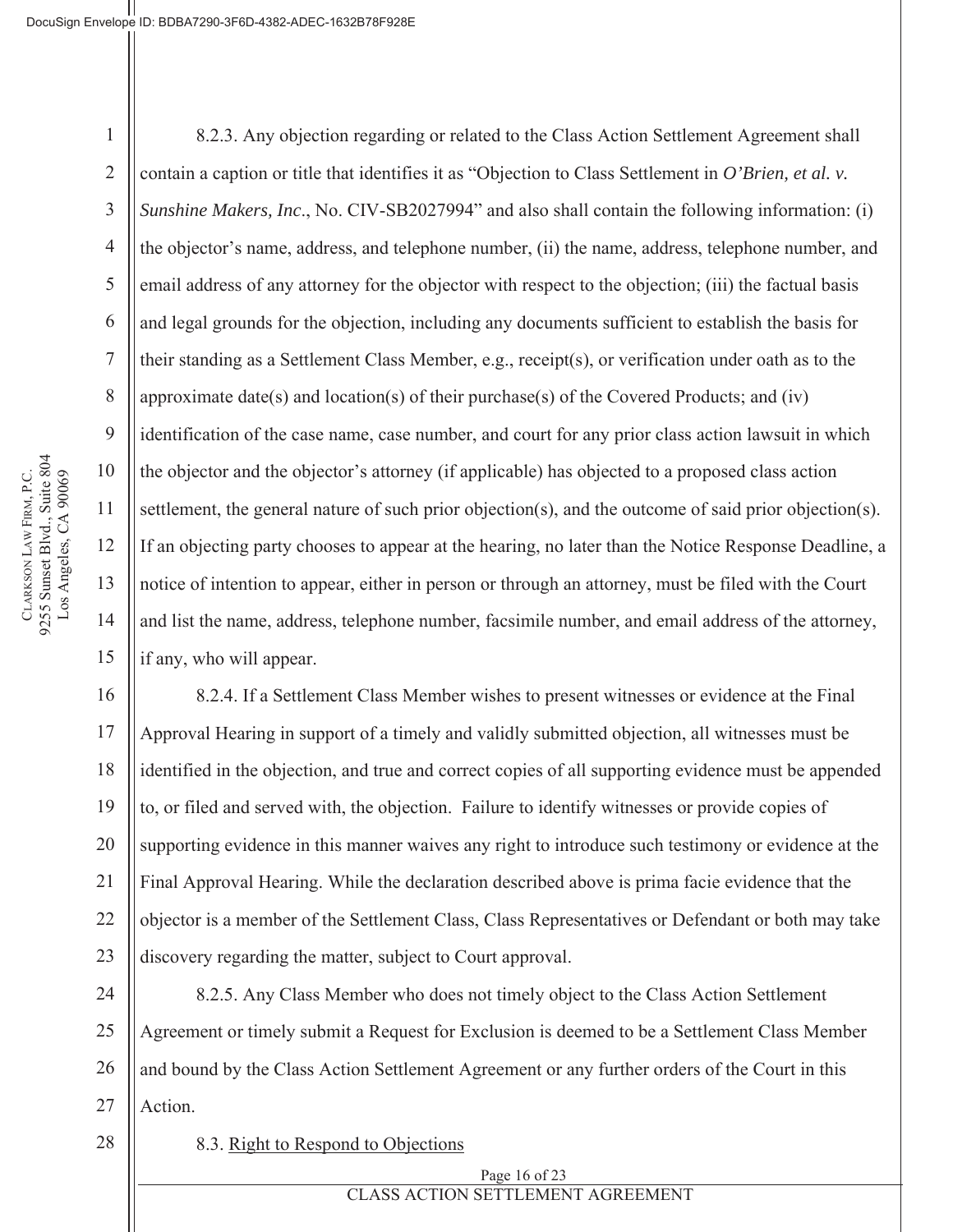2

3

4

5

6

7

8

9

10

11

12

13

14

15

16

17

18

19

20

21

22

23

8.3.1. Class Counsel and Defendant shall have the right, but not the obligation, to respond to any timely filed objection no later than seven (7) days prior to the Final Approval Hearing. The Settling Party so responding shall file a copy of the response with the Court, and shall serve a copy, by regular mail, hand or overnight delivery, to the objector (or counsel for the objector) and to counsel for Class Representatives and Defendant. Counsel for the Settling Parties agree to service of such a response by email.

#### 8.4. Opt Outs

8.4.1. Any Class Member who does not wish to participate in this Class Action Settlement Agreement must make a Request for Exclusion in writing to the Claims Administrator stating an intention to be "excluded" from this Class Action Settlement Agreement by the Opt-Out Date. This written Request for Exclusion must be sent via first class United States mail to the Claims Administrator at the address set forth in the Class Notice and postmarked no later than the Notice Response Deadline. The Request for Exclusion must be personally signed by the Class Member. So-called "mass" or "class" opt-outs shall not be allowed. A Class Member who timely submits a valid Request for Exclusion pursuant to this paragraph shall not be a Settlement Class Member and shall not be considered a party to this Action for any purpose.

8.4.2. Any Class Member who does not request exclusion from the Settlement has the right to object to the Settlement as set forth in Paragraphs 8.2.1 to 8.2.5 above. If a Class Member submits a written Request for Exclusion, he or she shall be deemed to have complied with the terms of the opt-out procedure and shall not be bound by the Class Action Settlement Agreement if approved by the Court. However, any objector who has not timely requested exclusion from the Settlement will be bound by the terms of the Class Action Settlement Agreement and by all proceedings, orders and judgments in the Action.

24 25 26 27 8.4.3. At least seven (7) calendar days prior to the Final Approval Hearing, Class Counsel shall prepare or cause the Settlement Administrator to prepare a list of the persons who have excluded themselves in a valid and timely manner from the Settlement Class (the "Opt-Outs"), and Class Counsel shall file that list with the Court.

28

Page 17 of 23 CLASS ACTION SETTLEMENT AGREEMENT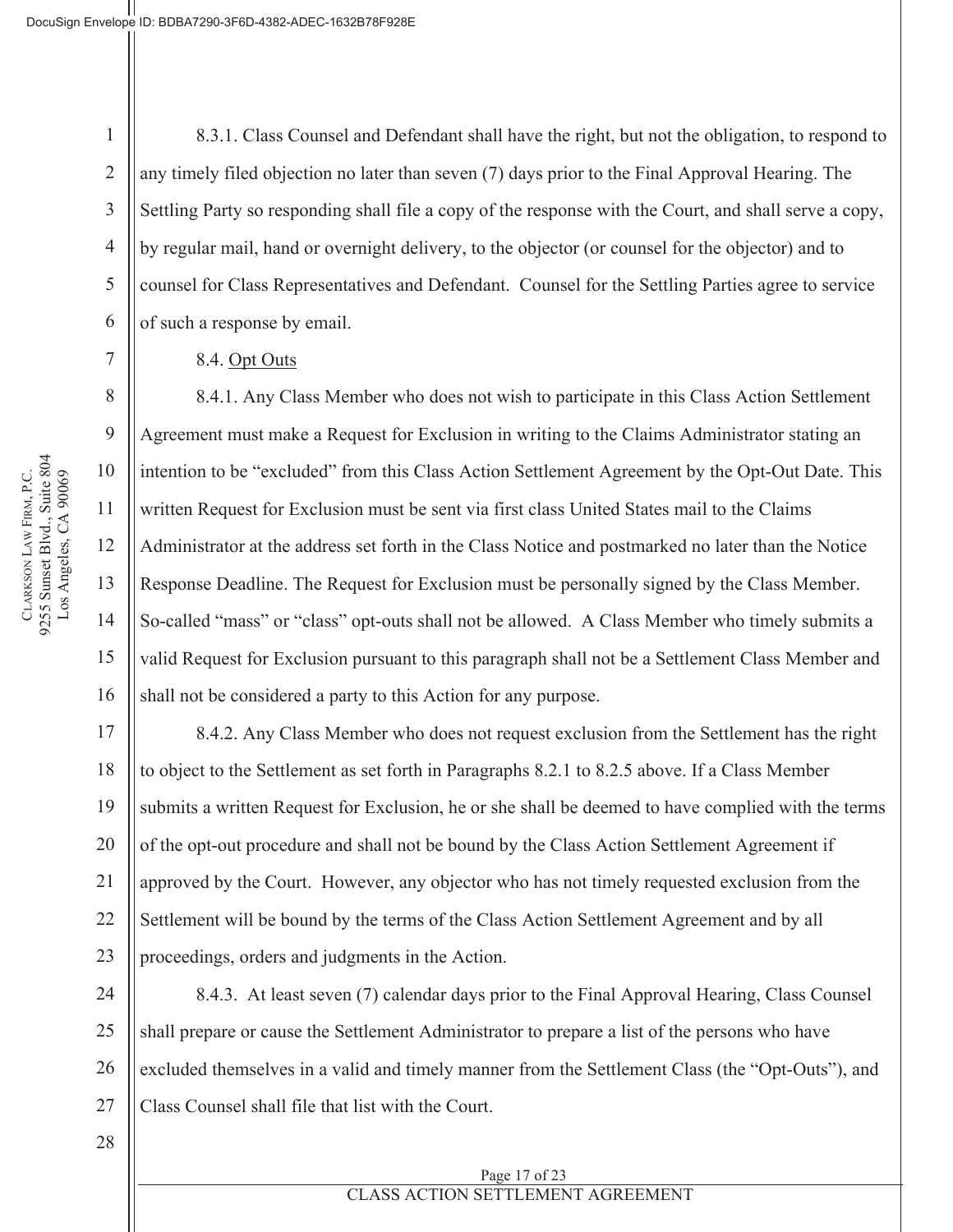2

3

4

5

6

7

8

9

10

11

12

13

14

15

16

17

18

#### **9. ATTORNEYS' FEES, COSTS, AND EXPENSES**

9.1. Class Counsel may apply to the Court for an award of attorneys' fees not to exceed One Million Four Hundred and Fifty Thousand Dollars (\$1,450,000), plus costs and expenses. This amount will be paid out of the Total Monetary Settlement Fund. Defendant shall pay or cause to be paid any attorney's fees, costs and expenses awarded to Class Counsel and approved by the Court pursuant to the schedule set forth below.

9.1.1. Defendant will pay the award of Court-approved attorneys' fees, costs, and expenses within thirty (30) days after entry of the Court's final order approving the settlement and fee award, notwithstanding any appeal, subject to Class Counsel providing applicable tax I.D. number(s), providing payment routing information, and executing an undertaking in the form attached hereto as Exhibit B. If the Final Approval Order and Judgment or any part of it is vacated, overturned, reversed, or rendered void as a result of an appeal, or the Settlement Agreement is voided, rescinded, or otherwise terminated for any other reason, or the Court's award of attorney fees, costs or expenses is reduced on appeal or otherwise prior to the Effective Date, then within thirty (30) days of such event, Class Counsel shall return to Defendant the attorneys' fees, costs, and other payments received by Class Counsel under this paragraph, in the amounts and according to the procedures set forth in Exhibit B. The terms set forth in Exhibit B are expressly incorporated into this Class Action Settlement Agreement and shall be binding as if fully set forth herein.

19 20 21 22 23 9.2. Class Representatives may apply to the Court for incentive awards of \$5,000 each for their service as named plaintiffs and class representatives. The amount of the incentive awards ordered by the Court shall be paid out of the Total Monetary Settlement Fund and sent to Class Counsel within thirty (30) days after the Effective Date, subject to the prior delivery to Defendant of tax I.D. number(s) and address for delivery for each individual receiving such award.

24

#### **10. CONDITIONS FOR EFFECTIVE DATE; EFFECT OF TERMINATION**

25 26 10.1. The Effective Date of this Class Action Settlement Agreement shall be the date as defined in Paragraph 1.17.

27 28 10.2. If this Class Action Settlement Agreement is not approved by the Court or the Settlement is terminated or fails to become effective in accordance with the terms of this Class

Page 18 of 23

CLASS ACTION SETTLEMENT AGREEMENT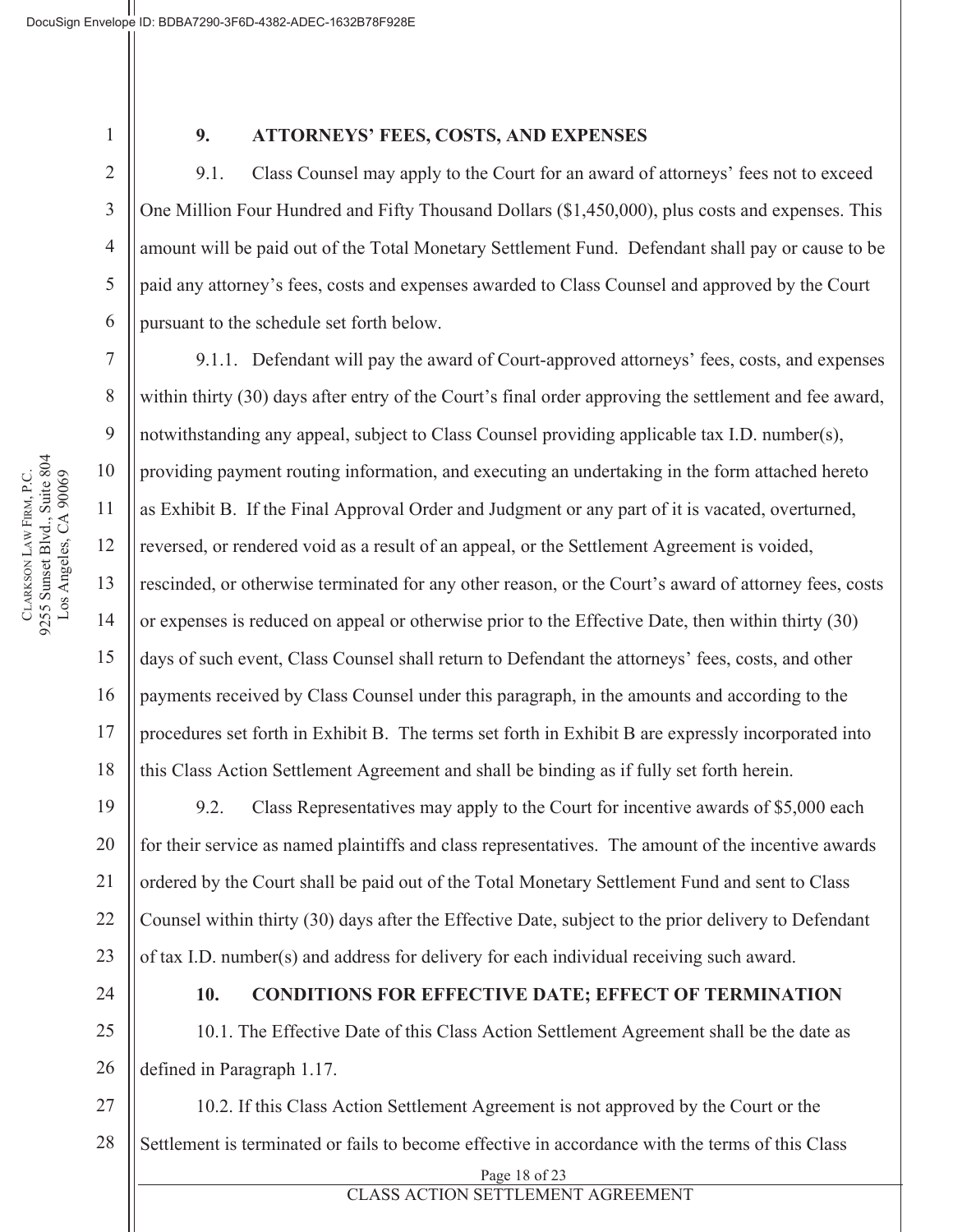4 6 7 Action Settlement Agreement, the Settling Parties will be restored to their respective positions in the Actions as of the date the Motion for Preliminary Approval is filed. In such event, the terms and provisions of this Class Action Settlement Agreement rejected by the Court will have no further force and effect with respect to the Settling Parties and will not be used in this Action or in any other proceeding for any purpose, and any Judgment or order entered by the Court in accordance with the rejected terms of this Class Action Settlement Agreement will be treated as vacated. The Parties will meet and confer to cure the rejected provisions, or regarding a proposed class certification schedule, and will submit to the Court a proposed schedule, or competing alternative schedules if they cannot reach agreement.

10

1

2

3

5

8

9

11

12

13

14

15

16

17

18

19

20

21

#### **11. MISCELLANEOUS PROVISIONS**

11.1. The Parties acknowledge that it is their intent to consummate this Class Action Settlement Agreement, and they agree to cooperate to the extent reasonably necessary to effectuate and implement all terms and conditions of this Class Action Settlement Agreement and to exercise their best efforts to accomplish the foregoing terms and conditions of this Class Action Settlement Agreement.

11.2. The Parties intend the Settlement to be a final and complete resolution of all disputes between them with respect to the Actions. The Settlement compromises claims that are contested and will not be deemed an admission by any Settling Party as to the merits of any claim or defense. The Parties agree that the consideration provided to the Settlement Class and the other terms of the Settlement were negotiated in good faith by the Parties, and reflect a settlement that was reached voluntarily after consultation with competent legal counsel.

22 23 24 25 26 27 28 11.3. Neither this Class Action Settlement Agreement nor the Settlement, nor any act performed or document executed pursuant to or in furtherance of this Class Action Settlement Agreement or the Settlement is or may be deemed to be or may be used as an admission of, or evidence of, the validity of any Released Claims, or of any wrongdoing or liability of Defendant; or is or may be deemed to be or may be used as an admission of, or evidence of, any fault or omission of Defendant in any civil, criminal, or administrative proceeding in any court, administrative agency or other tribunal. Any party to the Actions may file this Class Action Settlement Agreement

# CLASS ACTION SETTLEMENT AGREEMENT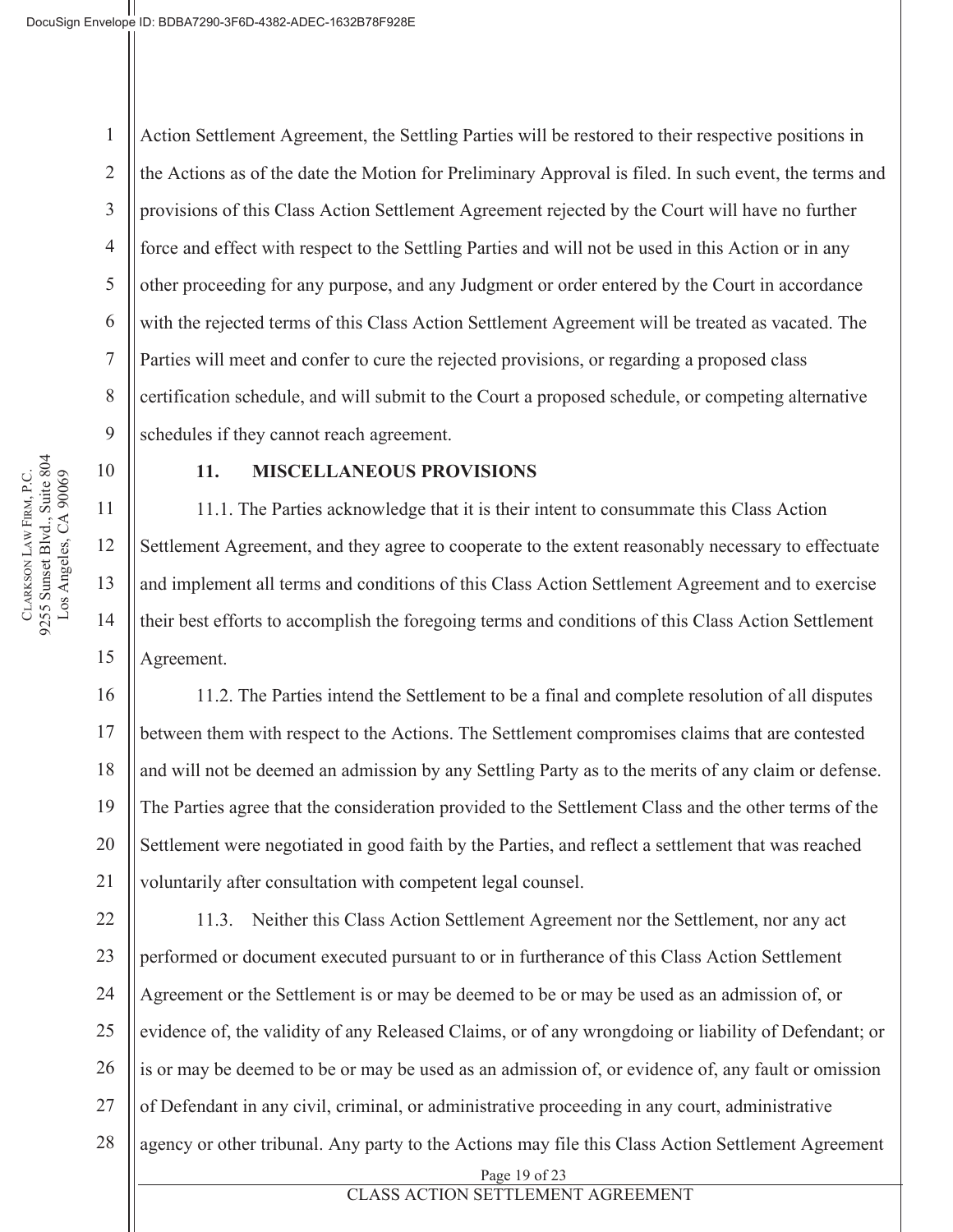2

3

4

5

6

7

8

9

10

11

12

13

14

15

16

17

18

19

20

21

22

23

24

25

and/or the Judgment in any action that may be brought against it in order to support any defense or counterclaim, including without limitation those based on principles of res judicata, collateral estoppel, release, good faith settlement, judgment bar or reduction, or any other theory of claim preclusion or issue preclusion or similar defense or counterclaim.

11.4. Class Representatives and Class Counsel warrant and represent to Defendant that they have no present intention of initiating any other claims or proceedings against Defendant, or any of its affiliates, or any entity for the manufacture, distribution, or sale of the Covered Products or any other product that is marketed or labeled using the "Simple Green" brand name, except for the claims hereby settled. Class Representatives and Class Counsel warrant and represent to Defendant that they have no present knowledge and are not presently aware of any factual or legal basis for any such additional claims or proceedings, other than claims or proceedings that may already be pending against Defendant.

11.5. All agreements made and orders entered during the course of the Actions relating to the confidentiality of information will survive this Class Action Settlement Agreement.

11.6. Any and all Exhibits to this Class Action Settlement Agreement are material and integral parts hereof and are fully incorporated herein by this reference.

11.7. This Class Action Settlement Agreement may be amended or modified only by a written instrument signed by or on behalf of all Parties or their respective successors-in-interest.

11.8. This Class Action Settlement Agreement and any Exhibits attached hereto constitute the entire agreement among the Parties and supersede any prior written or oral agreements on the subject of settlement of either or both of the Actions, and no representations, warranties, or inducements have been made to any Party concerning this Class Action Settlement Agreement or its Exhibits other than the representations, warranties, and covenants covered and memorialized in such documents. Except as otherwise provided herein, the Parties will bear their own respective costs.

26 27 28 Page 20 of 23 11.9. Class Counsel, on behalf of the Settlement Class, are expressly authorized by the Class Representative to take all appropriate actions required or permitted to be taken by the Settlement Class pursuant to this Class Action Settlement Agreement to effectuate its terms, and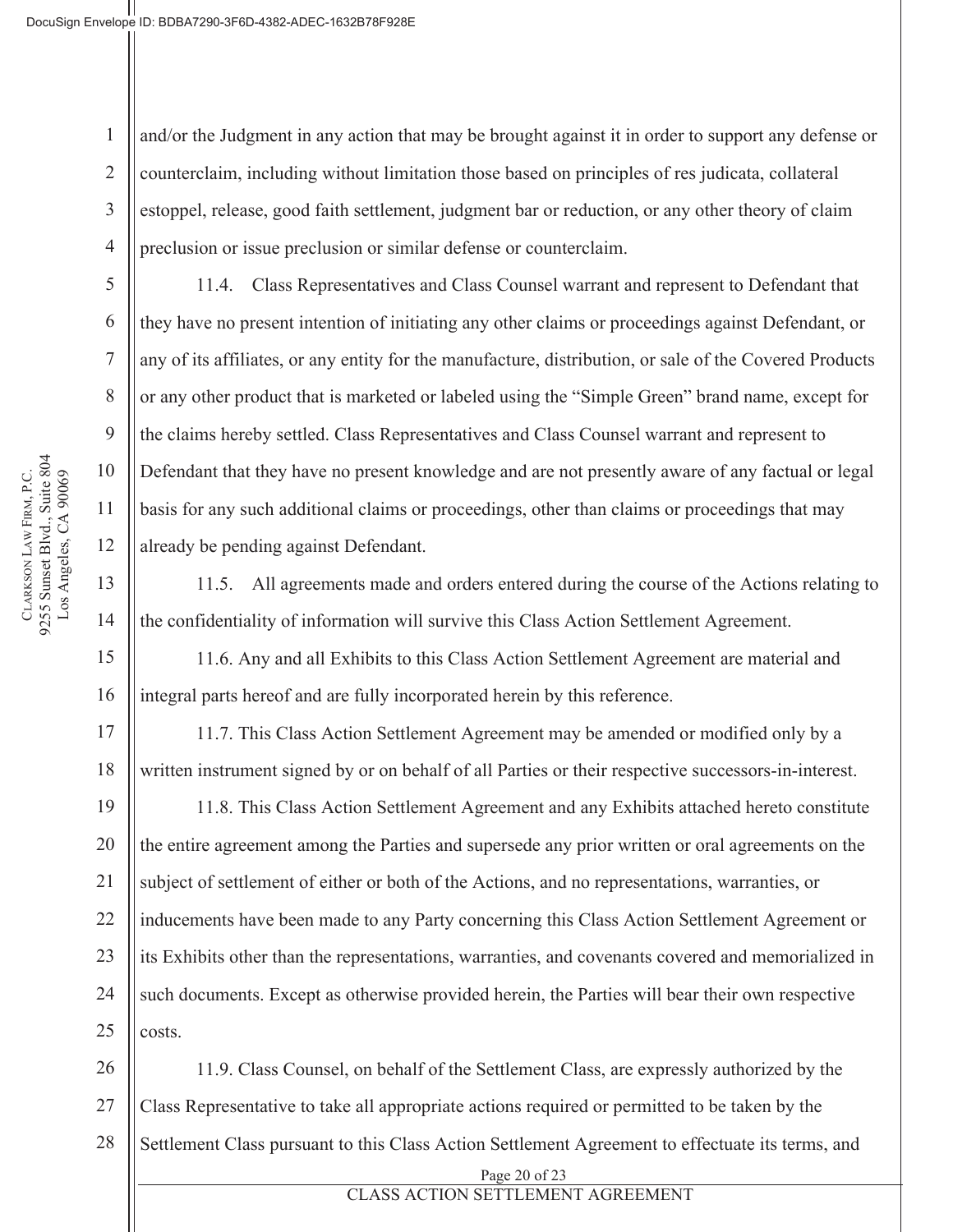1 2 are expressly authorized to enter into any modifications or amendments to this Class Action Settlement Agreement on behalf of the Settlement Class that Class Counsel deem appropriate.

11.10. Each counsel or other Person executing this Class Action Settlement Agreement or any of its Exhibits on behalf of any Party hereby warrants that such Person has the full authority to do so.

11.11. This Class Action Settlement Agreement may be executed in one or more counterparts. All executed counterparts and each of them will be deemed to be one and the same instrument. The parties further agree that signatures provided by portable document format (PDF) or other electronic transmission shall have the same force and effect as original signatures.

11.12. This Class Action Settlement Agreement will be binding upon, and inure to the benefit of, the successors and assigns of the Settling Parties.

11.13. Except as provided herein, the Court will retain jurisdiction with respect to implementation and enforcement of the terms of this Class Action Settlement Agreement, and all parties hereto submit to the jurisdiction of the Court for purposes of implementing and enforcing the Settlement.

11.14. None of the Settling Parties, or their respective counsel, will be deemed the drafter of this Class Action Settlement Agreement or its Exhibits for purposes of construing the provisions thereof. The language in all parts of this Class Action Settlement Agreement and its Exhibits will be interpreted according to its plain meaning, and will not be interpreted for or against any of the Settling Parties as the drafter thereof.

21 22 23 11.15. This Class Action Settlement Agreement and any Exhibits hereto will be construed and enforced in accordance with, and governed by, the internal, substantive laws of the State of California without giving effect to that State's choice-of-law principles.

24 25 26 27 11.16. The time periods and/or dates described in this Settlement Agreement with respect to the giving of notices and hearings are subject to approval and change by the Court or by the written agreement of Class Counsel and Defendant's Counsel, without notice to Class Members. The Parties reserve the right, by agreement and subject to the Court's approval, to grant any

28

# CLASS ACTION SETTLEMENT AGREEMENT

CLARKSON LAW FIRM, P.C.<br>9255 Sunset Blvd., Suite 804 9255 Sunset Blvd., Suite 804 Los Angeles, CA 90069 LAW FIRM, P.C. Los Angeles, CA 90069 **CLARKSON** 

3

4

5

6

7

8

9

10

11

12

13

14

15

16

17

18

19

20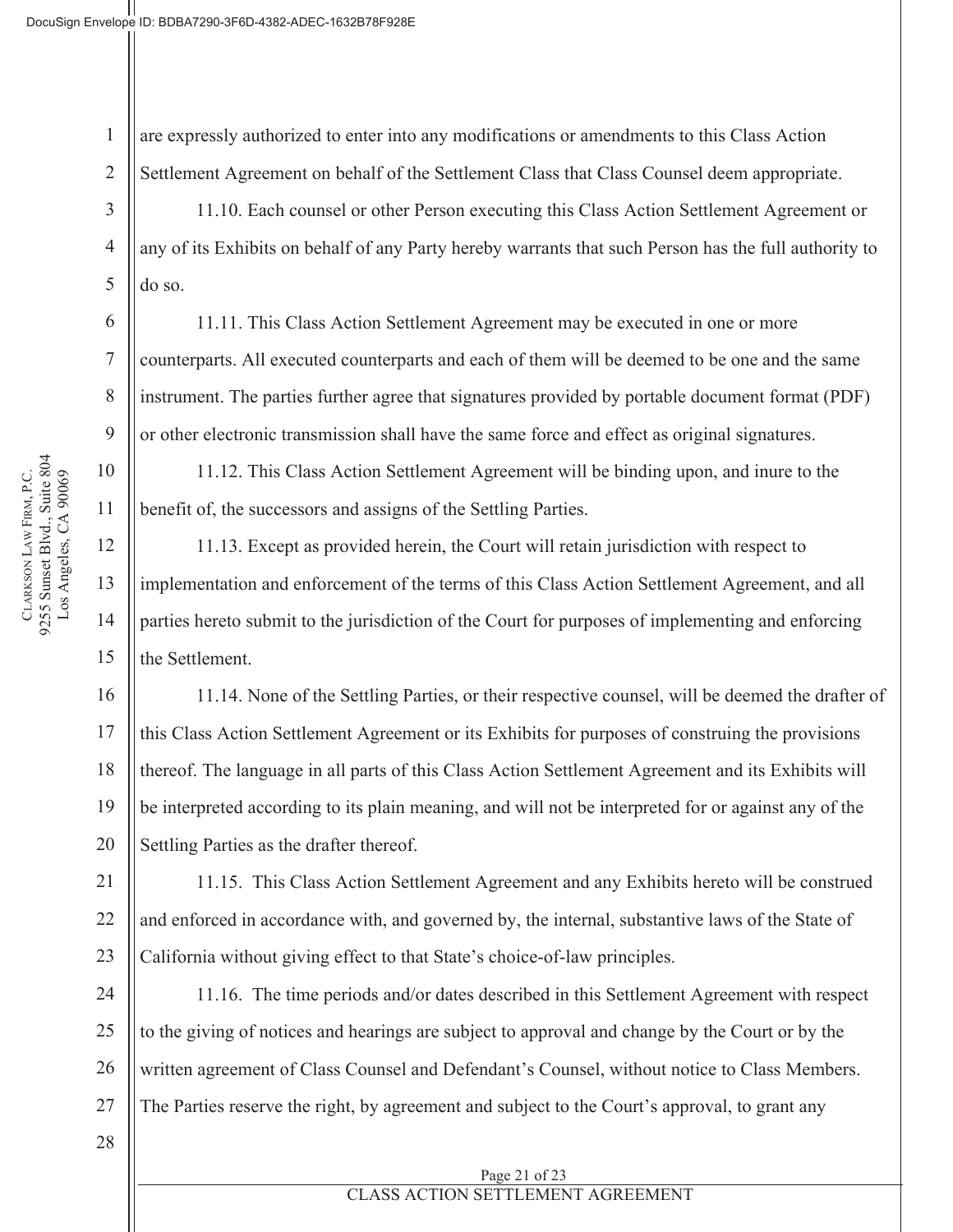1 2 reasonable extension of time that might be needed to carry out any of the provisions of this Settlement Agreement.

11.17. If the date for performance of any act required by or under this Settlement Agreement falls on a Saturday, Sunday, or court holiday, that act may be performed on the next business day with the same effect as if it had been performed on the day or within the period of time specified by or under this Settlement Agreement.

11.18. Except as otherwise provided herein, all notices, requests, demands, and other communications required or permitted to be given pursuant to this Class Action Settlement Agreement shall be in writing and shall be delivered either by email with a copy by U.S. mail or by overnight mail to the undersigned counsel for the Parties at their respective addresses.

11.19. To the extent Class Counsel wish to issue any general or public communication about the settlement, any such public statement shall be limited to publicly available information and documents filed in the Actions and/or in a form mutually agreed upon by Class Counsel and Defendant's Counsel.

16 17 18 19 20 21 22 23 24 25 26 27 28 CLASS ACTION SETTLEMENT AGREEMENT DATED: February  $\frac{20}{2021}$  are the set of the set of the set of the set of the set of the set of the set of the set of the set of the set of the set of the set of the set of the set of the set of the set of the set of DATED: February  $^{18}$ , 2021  $\mu$  Michelli Moran DATED: February  $\_\_$ , 2021

DocuSianed by: DATED: February  $^{18}$ , 2021  $\bigcup_{\text{2D224} \text{ 2D24} \atop \text{2D224} \text{ 2D24} \atop \text{2D224} \text{ 2D24} \bigcup_{\text{2D224} \text{ 2D24} \text{ 2D24} \text{ 2D24} \bigcup_{\text{2D24}} \text{2D24} \bigcup_{\text{2D24}} \text{2D24} \bigcup_{\text{2D24}} \text{2D24} \bigcup_{\text{2D24}} \text{2D24} \bigcup_{\text{$ Christopher O'Brien

DocuSianed by: —зе5содов 1683412...<br>Tiffany Kipikasha

DocuSigned by: —1A3236FF07BF4FC...<br>Michelle Moran

Sunshine Makers, Inc. By: Its:

Page 22 of 23

3

4

5

6

7

8

9

10

11

12

13

14

15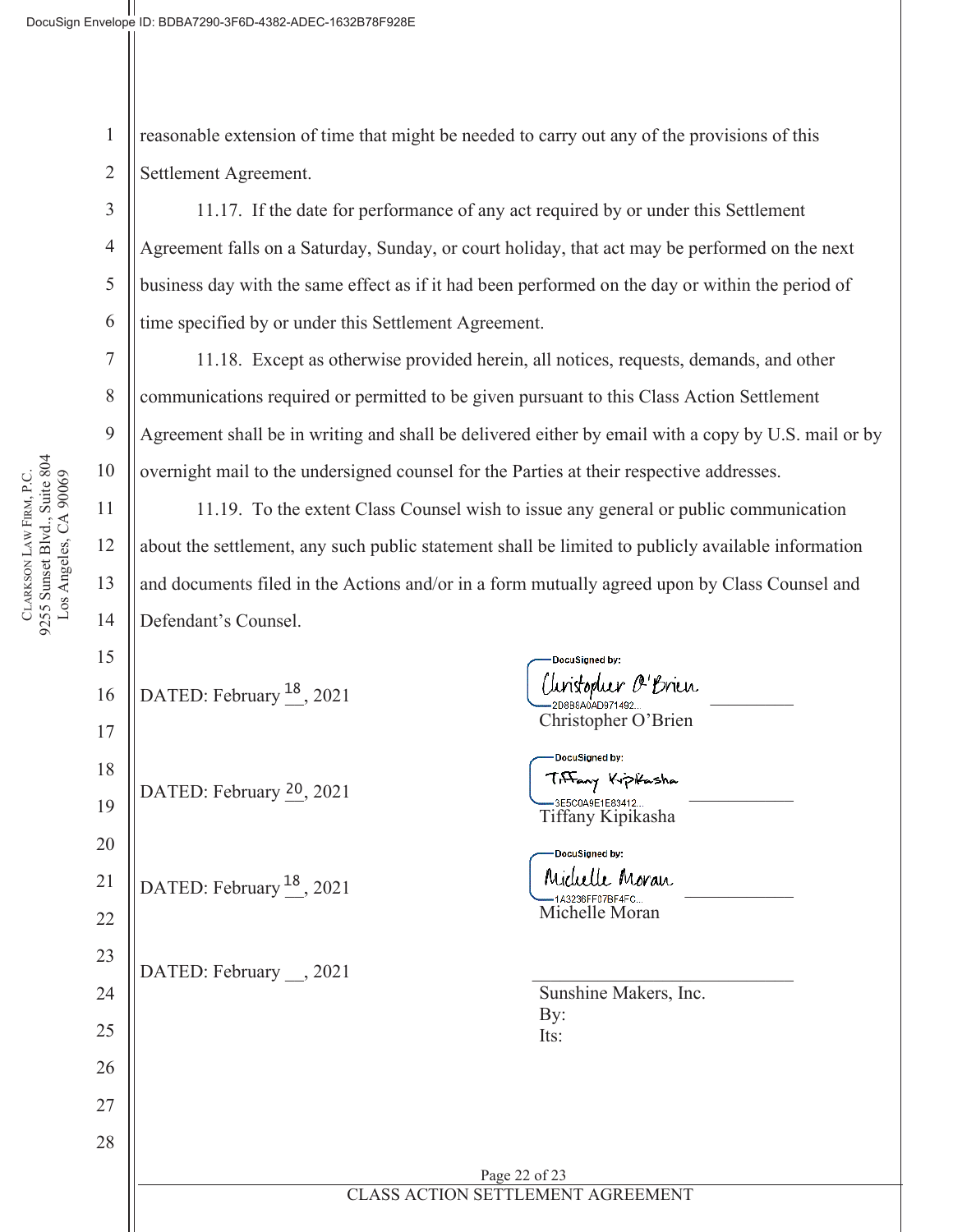CLAKSSON LAW FIKM, F.C.<br>9255 Sunset Blvd., Suite 804 10 Los Angeles, CA 90069 11 12 13

3

 $\overline{4}$ 

5

6

 $\overline{7}$ 

8

 $\boldsymbol{Q}$ 

14

15

16

17

18

19

20

21

22

23

24

25

26

27

28

 $\mathbf{1}$ reasonable extension of time that might be needed to carry out any of the provisions of this  $\overline{2}$ Settlement Agreement.

11.17. If the date for performance of any act required by or under this Settlement Agreement falls on a Saturday, Sunday, or court holiday, that act may be performed on the next business day with the same effect as if it had been performed on the day or within the period of time specified by or under this Settlement Agreement.

11.18. Except as otherwise provided herein, all notices, requests, demands, and other communications required or permitted to be given pursuant to this Class Action Settlement Agreement shall be in writing and shall be delivered either by email with a copy by U.S. mail or by overnight mail to the undersigned counsel for the Parties at their respective addresses.

11.19. To the extent Class Counsel wish to issue any general or public communication about the settlement, any such public statement shall be limited to publicly available information and documents filed in the Actions and/or in a form mutually agreed upon by Class Counsel and Defendant's Counsel.

DATED: February \_\_, 2021

DATED: February , 2021

DATED: February , 2021

DATED: February

Christopher O'Brien

Tiffany Kipikasha

Michelle Moran **Makers** By: Bruce P. FaBrizio

Page 22 of 23 **CLASS ACTION SETTLEMENT AGREEMENT** 

Its: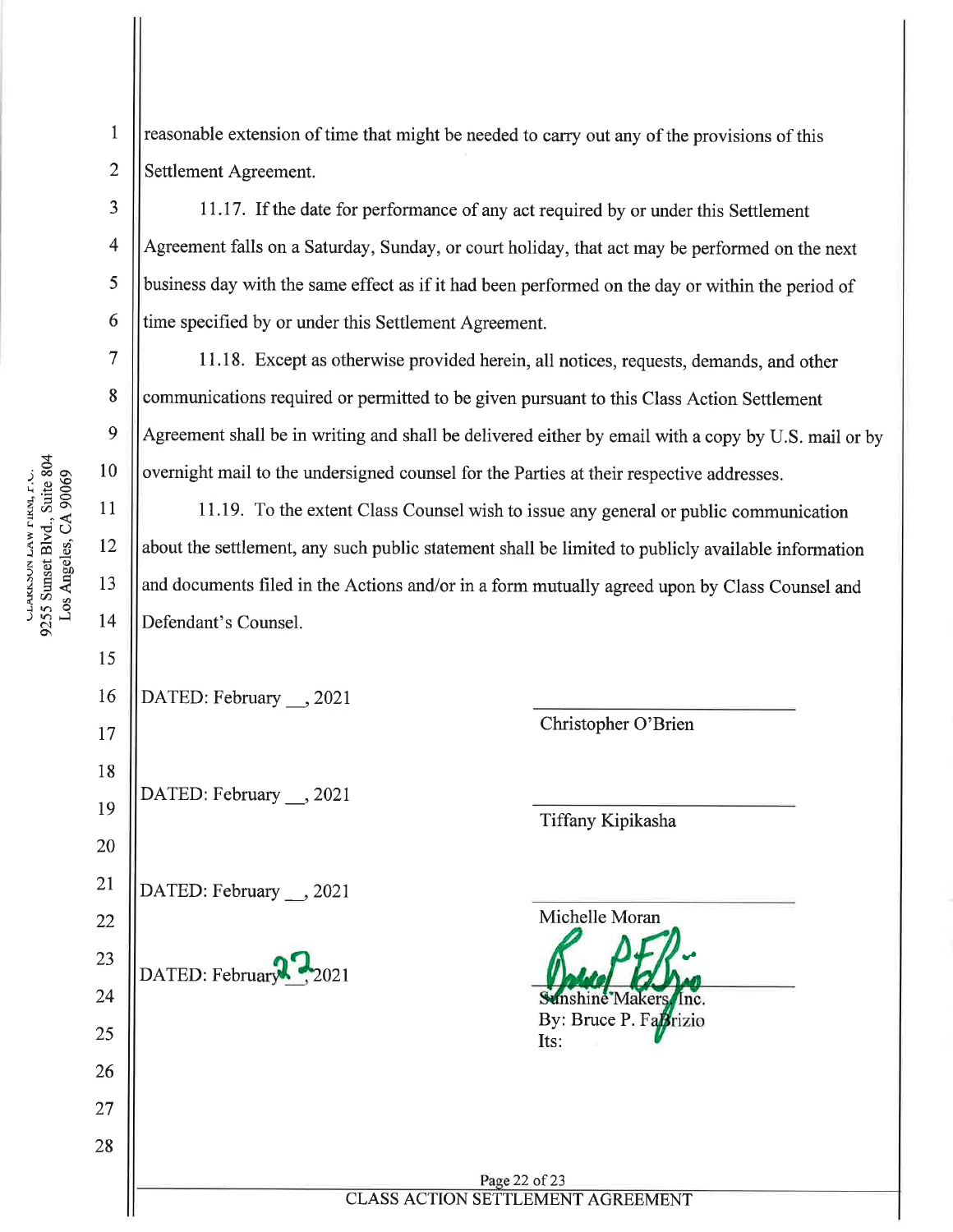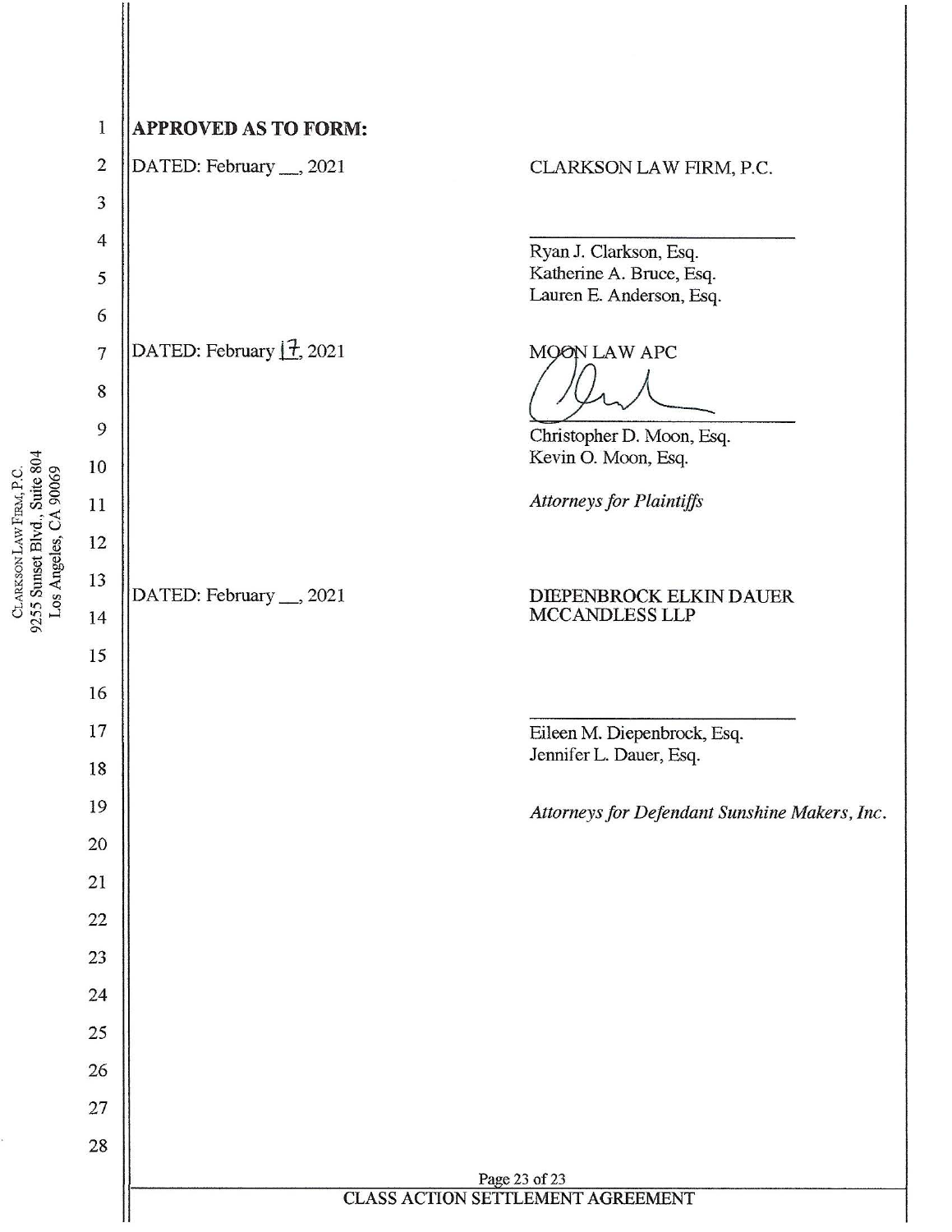|                                                                                  | $\mathbf{1}$   | <b>APPROVED AS TO FORM:</b>        |                                                    |
|----------------------------------------------------------------------------------|----------------|------------------------------------|----------------------------------------------------|
|                                                                                  | $\sqrt{2}$     | DATED: February __, 2021           | CLARKSON LAW FIRM, P.C.                            |
|                                                                                  | $\sqrt{3}$     |                                    |                                                    |
|                                                                                  | $\overline{4}$ |                                    | Ryan J. Clarkson, Esq.                             |
|                                                                                  | 5              |                                    | Katherine A. Bruce, Esq.                           |
|                                                                                  | 6              |                                    | Lauren E. Anderson, Esq.                           |
|                                                                                  | $\overline{7}$ | DATED: February $\boxed{7}$ , 2021 | MOON LAW APC                                       |
|                                                                                  | $\,$ 8 $\,$    |                                    |                                                    |
|                                                                                  | $\mathcal{Q}$  |                                    | Christopher D. Moon, Esq.                          |
|                                                                                  | 10             |                                    | Kevin O. Moon, Esq.                                |
| 9255 Sunset Blvd., Suite 804<br>CLARKSON LAW FIRM, P.C.<br>Los Angeles, CA 90069 | 11             |                                    | <b>Attorneys for Plaintiffs</b>                    |
|                                                                                  | 12             |                                    |                                                    |
|                                                                                  | 13             | DATED: February __, 2021           | DIEPENBROCK ELKIN DAUER                            |
|                                                                                  | 14             |                                    | MCCANDLESS LLP                                     |
|                                                                                  | 15             |                                    |                                                    |
|                                                                                  | 16             |                                    |                                                    |
|                                                                                  | 17             |                                    | Eileen M. Diepenbrock, Esq.                        |
|                                                                                  | 18             |                                    | Jennifer L. Dauer, Esq.                            |
|                                                                                  | 19             |                                    | Attorneys for Defendant Sunshine Makers, Inc.      |
|                                                                                  | $20\,$         |                                    |                                                    |
|                                                                                  | 21             |                                    |                                                    |
|                                                                                  | 22             |                                    |                                                    |
|                                                                                  | 23             |                                    |                                                    |
|                                                                                  | 24             |                                    |                                                    |
|                                                                                  | 25             |                                    |                                                    |
|                                                                                  | 26             |                                    |                                                    |
|                                                                                  | 27             |                                    |                                                    |
|                                                                                  | 28             |                                    |                                                    |
|                                                                                  |                |                                    | Page 23 of 23<br>CLASS ACTION SETTLEMENT AGREEMENT |
|                                                                                  |                |                                    |                                                    |

 $\ddot{\phantom{0}}$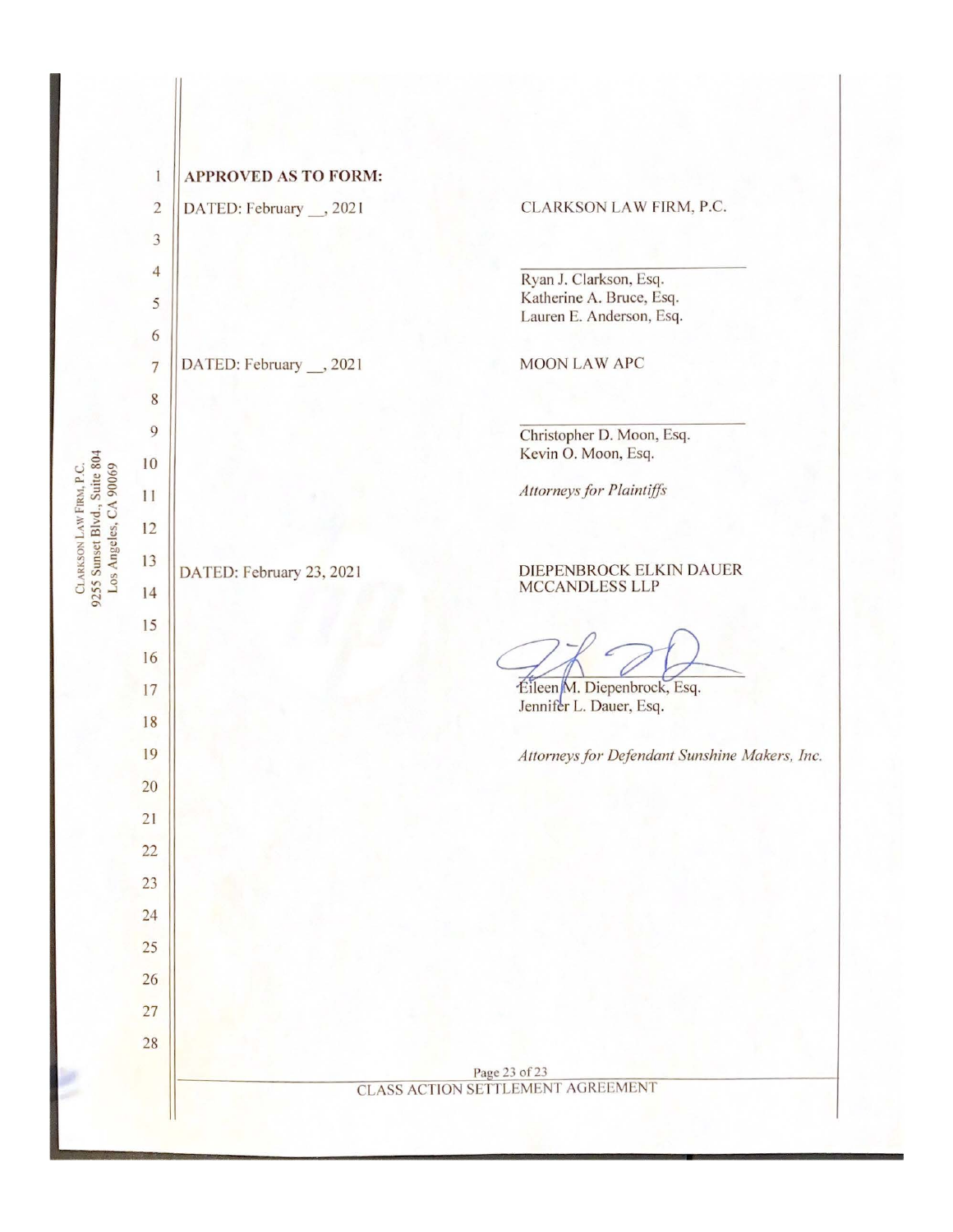|                                                                                  | 1              | <b>APPROVED AS TO FORM:</b> |                                                           |
|----------------------------------------------------------------------------------|----------------|-----------------------------|-----------------------------------------------------------|
|                                                                                  | $\overline{c}$ | DATED: February __, 2021    | CLARKSON LAW FIRM, P.C.                                   |
|                                                                                  | $\mathfrak{Z}$ |                             |                                                           |
|                                                                                  | $\overline{4}$ |                             | Ryan J. Clarkson, Esq.                                    |
|                                                                                  | 5              |                             | Katherine A. Bruce, Esq.<br>Lauren E. Anderson, Esq.      |
|                                                                                  | 6              |                             |                                                           |
|                                                                                  | $\overline{7}$ | DATED: February __, 2021    | <b>MOON LAW APC</b>                                       |
|                                                                                  | $8\phantom{1}$ |                             |                                                           |
|                                                                                  | 9              |                             | Christopher D. Moon, Esq.                                 |
|                                                                                  | 10             |                             | Kevin O. Moon, Esq.                                       |
|                                                                                  | 11             |                             | Attorneys for Plaintiffs                                  |
|                                                                                  | 12             |                             |                                                           |
| 9255 Sunset Blvd., Suite 804<br>Los Angeles, CA 90069<br>CLARKSON LAW FIRM, P.C. | 13             | DATED: February 23, 2021    | DIEPENBROCK ELKIN DAUER<br>MCCANDLESS LLP                 |
|                                                                                  | 14             |                             |                                                           |
|                                                                                  | 15             |                             |                                                           |
|                                                                                  | 16             |                             | Éileen M. Diepenbrock, Esq.                               |
|                                                                                  | 17<br>18       |                             | Jennifer L. Dauer, Esq.                                   |
|                                                                                  | 19             |                             | Attorneys for Defendant Sunshine Makers, Inc.             |
|                                                                                  | 20             |                             |                                                           |
|                                                                                  | 21             |                             |                                                           |
|                                                                                  | 22             |                             |                                                           |
|                                                                                  | 23             |                             |                                                           |
|                                                                                  | 24             |                             |                                                           |
|                                                                                  | 25             |                             |                                                           |
|                                                                                  | 26             |                             |                                                           |
|                                                                                  | 27             |                             |                                                           |
|                                                                                  | 28             |                             |                                                           |
|                                                                                  |                |                             | Page 23 of 23<br><b>CLASS ACTION SETTLEMENT AGREEMENT</b> |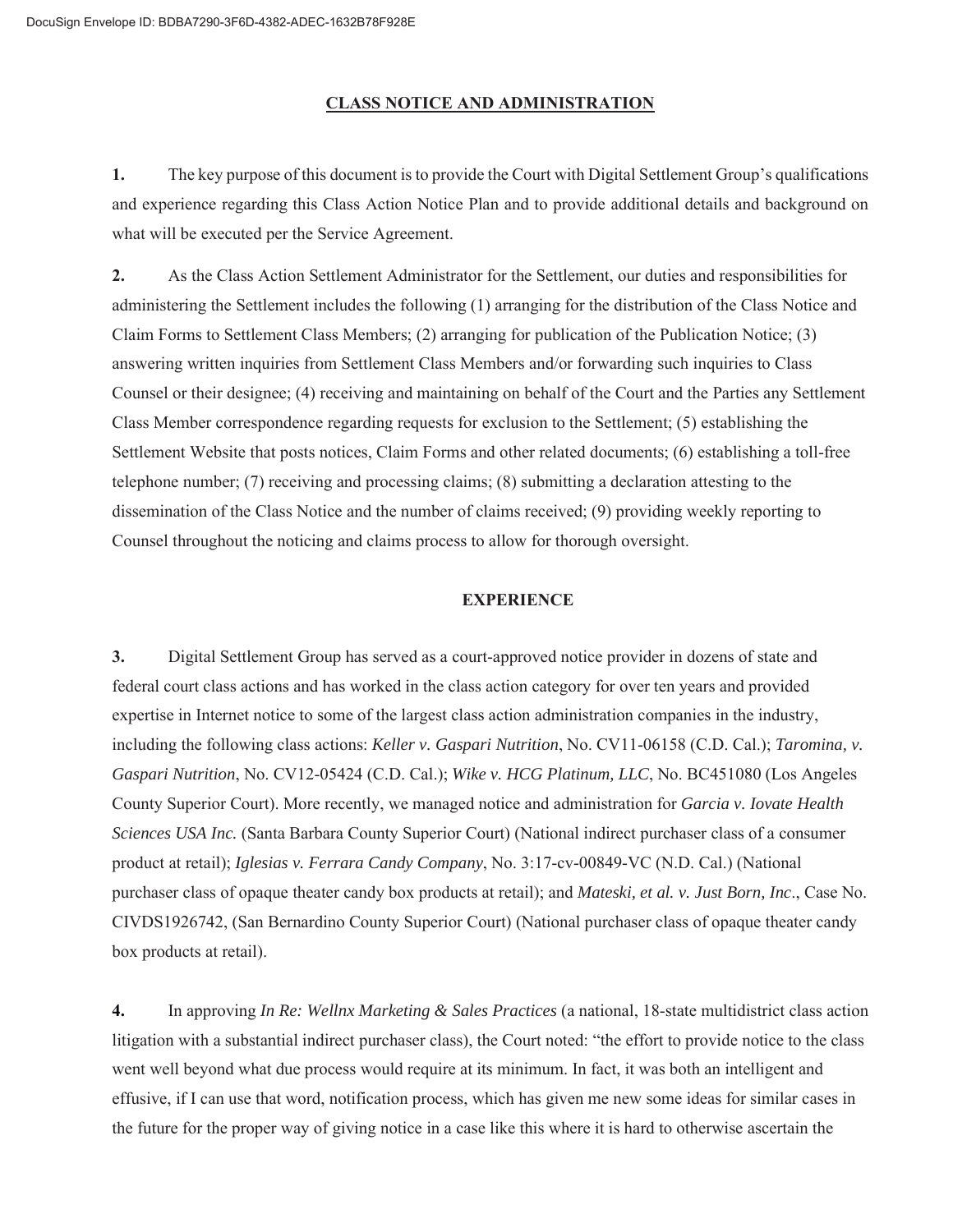#### **CLASS NOTICE AND ADMINISTRATION**

**1.** The key purpose of this document is to provide the Court with Digital Settlement Group's qualifications and experience regarding this Class Action Notice Plan and to provide additional details and background on what will be executed per the Service Agreement.

**2.** As the Class Action Settlement Administrator for the Settlement, our duties and responsibilities for administering the Settlement includes the following (1) arranging for the distribution of the Class Notice and Claim Forms to Settlement Class Members; (2) arranging for publication of the Publication Notice; (3) answering written inquiries from Settlement Class Members and/or forwarding such inquiries to Class Counsel or their designee; (4) receiving and maintaining on behalf of the Court and the Parties any Settlement Class Member correspondence regarding requests for exclusion to the Settlement; (5) establishing the Settlement Website that posts notices, Claim Forms and other related documents; (6) establishing a toll-free telephone number; (7) receiving and processing claims; (8) submitting a declaration attesting to the dissemination of the Class Notice and the number of claims received; (9) providing weekly reporting to Counsel throughout the noticing and claims process to allow for thorough oversight.

#### **EXPERIENCE**

**3.** Digital Settlement Group has served as a court-approved notice provider in dozens of state and federal court class actions and has worked in the class action category for over ten years and provided expertise in Internet notice to some of the largest class action administration companies in the industry, including the following class actions: *Keller v. Gaspari Nutrition*, No. CV11-06158 (C.D. Cal.); *Taromina, v. Gaspari Nutrition*, No. CV12-05424 (C.D. Cal.); *Wike v. HCG Platinum, LLC*, No. BC451080 (Los Angeles County Superior Court). More recently, we managed notice and administration for *Garcia v. Iovate Health Sciences USA Inc.* (Santa Barbara County Superior Court) (National indirect purchaser class of a consumer product at retail); *Iglesias v. Ferrara Candy Company*, No. 3:17-cv-00849-VC (N.D. Cal.) (National purchaser class of opaque theater candy box products at retail); and *Mateski, et al. v. Just Born, Inc*., Case No. CIVDS1926742, (San Bernardino County Superior Court) (National purchaser class of opaque theater candy box products at retail).

**4.** In approving *In Re: Wellnx Marketing & Sales Practices* (a national, 18-state multidistrict class action litigation with a substantial indirect purchaser class), the Court noted: "the effort to provide notice to the class went well beyond what due process would require at its minimum. In fact, it was both an intelligent and effusive, if I can use that word, notification process, which has given me new some ideas for similar cases in the future for the proper way of giving notice in a case like this where it is hard to otherwise ascertain the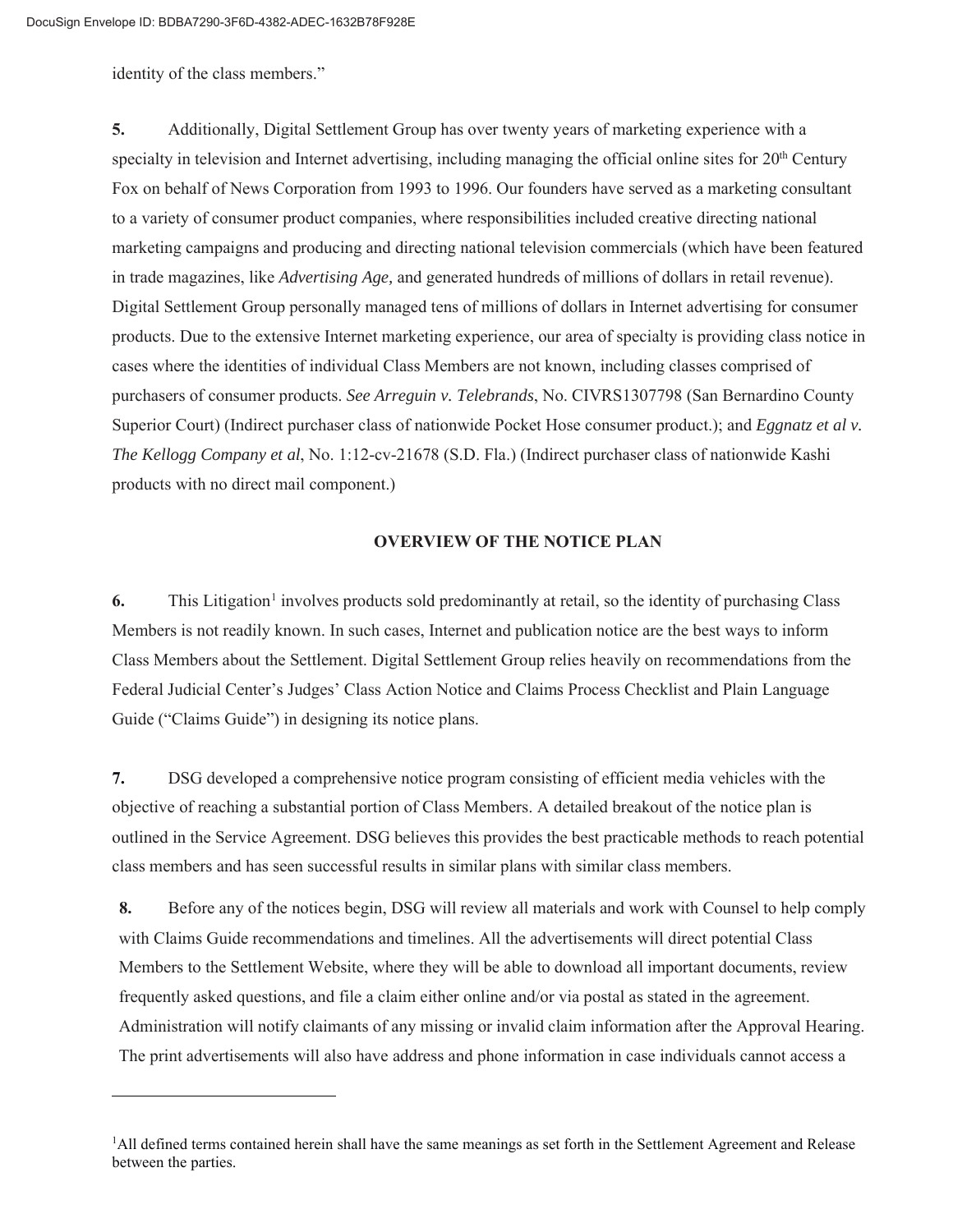identity of the class members."

**5.** Additionally, Digital Settlement Group has over twenty years of marketing experience with a specialty in television and Internet advertising, including managing the official online sites for  $20<sup>th</sup>$  Century Fox on behalf of News Corporation from 1993 to 1996. Our founders have served as a marketing consultant to a variety of consumer product companies, where responsibilities included creative directing national marketing campaigns and producing and directing national television commercials (which have been featured in trade magazines, like *Advertising Age,* and generated hundreds of millions of dollars in retail revenue). Digital Settlement Group personally managed tens of millions of dollars in Internet advertising for consumer products. Due to the extensive Internet marketing experience, our area of specialty is providing class notice in cases where the identities of individual Class Members are not known, including classes comprised of purchasers of consumer products. *See Arreguin v. Telebrands*, No. CIVRS1307798 (San Bernardino County Superior Court) (Indirect purchaser class of nationwide Pocket Hose consumer product.); and *Eggnatz et al v. The Kellogg Company et al*, No. 1:12-cv-21678 (S.D. Fla.) (Indirect purchaser class of nationwide Kashi products with no direct mail component.)

#### **OVERVIEW OF THE NOTICE PLAN**

**6.** This Litigation<sup>1</sup> involves products sold predominantly at retail, so the identity of purchasing Class Members is not readily known. In such cases, Internet and publication notice are the best ways to inform Class Members about the Settlement. Digital Settlement Group relies heavily on recommendations from the Federal Judicial Center's Judges' Class Action Notice and Claims Process Checklist and Plain Language Guide ("Claims Guide") in designing its notice plans.

**7.** DSG developed a comprehensive notice program consisting of efficient media vehicles with the objective of reaching a substantial portion of Class Members. A detailed breakout of the notice plan is outlined in the Service Agreement. DSG believes this provides the best practicable methods to reach potential class members and has seen successful results in similar plans with similar class members.

**8.** Before any of the notices begin, DSG will review all materials and work with Counsel to help comply with Claims Guide recommendations and timelines. All the advertisements will direct potential Class Members to the Settlement Website, where they will be able to download all important documents, review frequently asked questions, and file a claim either online and/or via postal as stated in the agreement. Administration will notify claimants of any missing or invalid claim information after the Approval Hearing. The print advertisements will also have address and phone information in case individuals cannot access a

<sup>&</sup>lt;sup>1</sup>All defined terms contained herein shall have the same meanings as set forth in the Settlement Agreement and Release between the parties.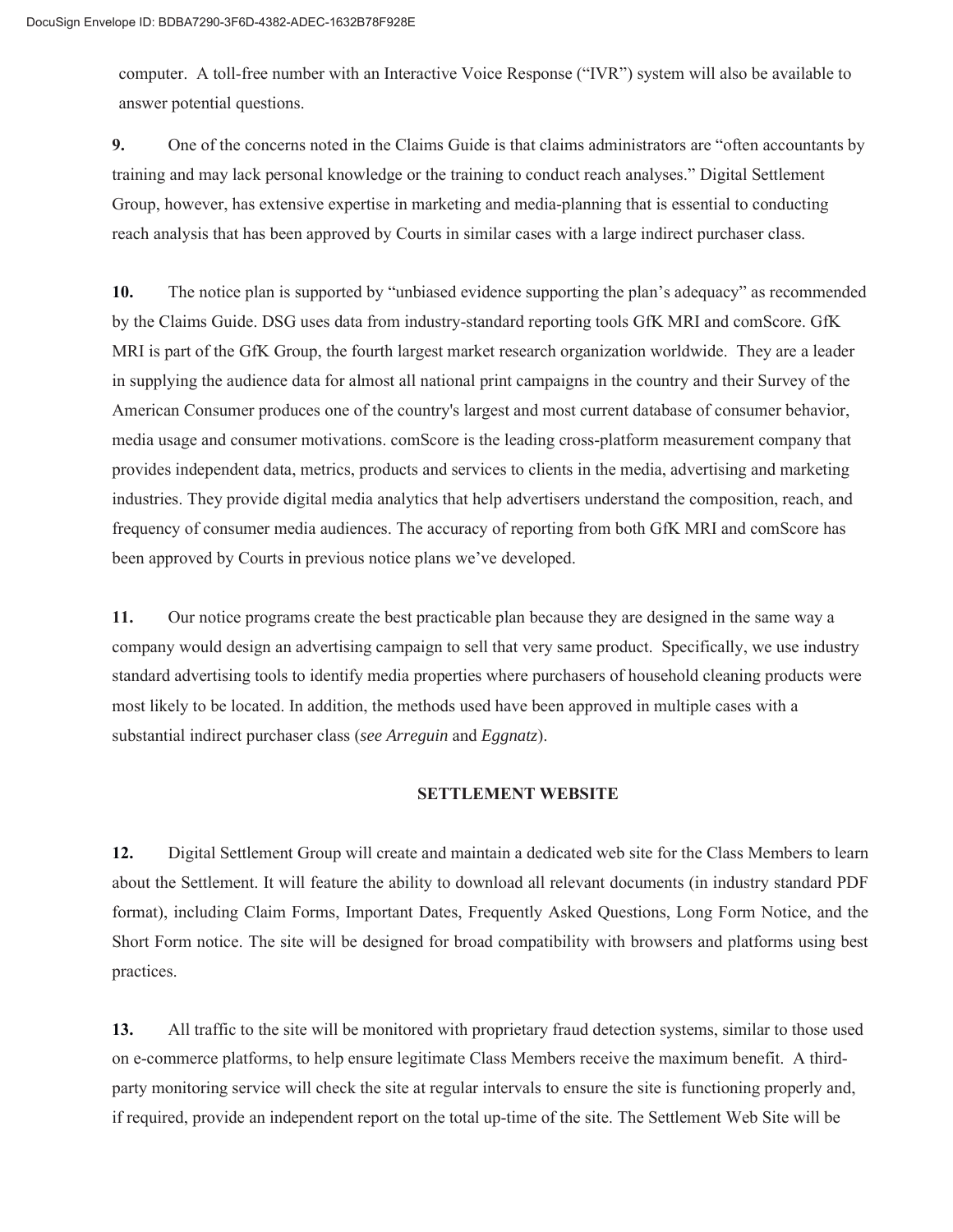computer. A toll-free number with an Interactive Voice Response ("IVR") system will also be available to answer potential questions.

**9.** One of the concerns noted in the Claims Guide is that claims administrators are "often accountants by training and may lack personal knowledge or the training to conduct reach analyses." Digital Settlement Group, however, has extensive expertise in marketing and media-planning that is essential to conducting reach analysis that has been approved by Courts in similar cases with a large indirect purchaser class.

**10.** The notice plan is supported by "unbiased evidence supporting the plan's adequacy" as recommended by the Claims Guide. DSG uses data from industry-standard reporting tools GfK MRI and comScore. GfK MRI is part of the GfK Group, the fourth largest market research organization worldwide. They are a leader in supplying the audience data for almost all national print campaigns in the country and their Survey of the American Consumer produces one of the country's largest and most current database of consumer behavior, media usage and consumer motivations. comScore is the leading cross-platform measurement company that provides independent data, metrics, products and services to clients in the media, advertising and marketing industries. They provide digital media analytics that help advertisers understand the composition, reach, and frequency of consumer media audiences. The accuracy of reporting from both GfK MRI and comScore has been approved by Courts in previous notice plans we've developed.

**11.** Our notice programs create the best practicable plan because they are designed in the same way a company would design an advertising campaign to sell that very same product. Specifically, we use industry standard advertising tools to identify media properties where purchasers of household cleaning products were most likely to be located. In addition, the methods used have been approved in multiple cases with a substantial indirect purchaser class (*see Arreguin* and *Eggnatz*).

#### **SETTLEMENT WEBSITE**

**12.** Digital Settlement Group will create and maintain a dedicated web site for the Class Members to learn about the Settlement. It will feature the ability to download all relevant documents (in industry standard PDF format), including Claim Forms, Important Dates, Frequently Asked Questions, Long Form Notice, and the Short Form notice. The site will be designed for broad compatibility with browsers and platforms using best practices.

**13.** All traffic to the site will be monitored with proprietary fraud detection systems, similar to those used on e-commerce platforms, to help ensure legitimate Class Members receive the maximum benefit. A thirdparty monitoring service will check the site at regular intervals to ensure the site is functioning properly and, if required, provide an independent report on the total up-time of the site. The Settlement Web Site will be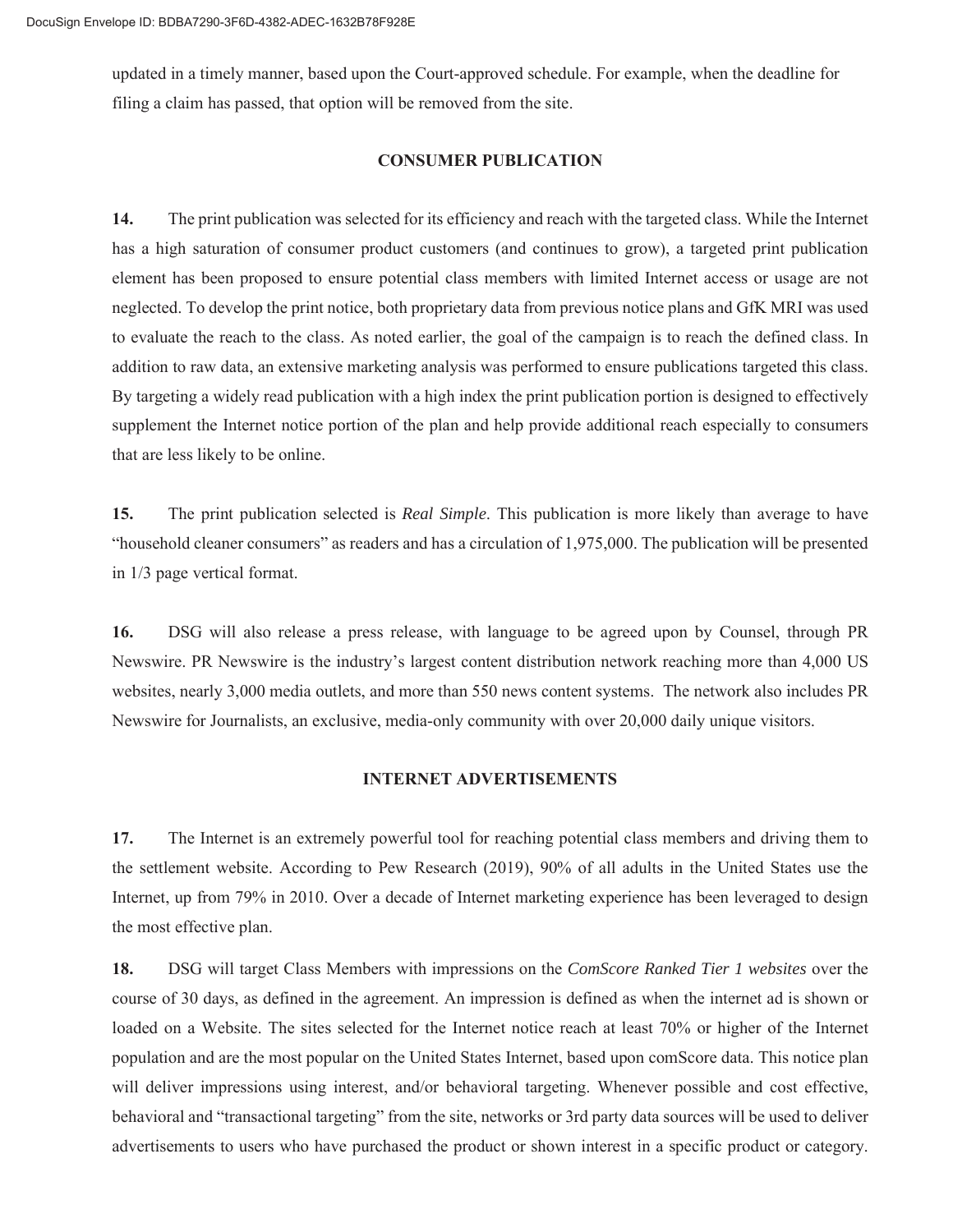updated in a timely manner, based upon the Court-approved schedule. For example, when the deadline for filing a claim has passed, that option will be removed from the site.

#### **CONSUMER PUBLICATION**

**14.** The print publication was selected for its efficiency and reach with the targeted class. While the Internet has a high saturation of consumer product customers (and continues to grow), a targeted print publication element has been proposed to ensure potential class members with limited Internet access or usage are not neglected. To develop the print notice, both proprietary data from previous notice plans and GfK MRI was used to evaluate the reach to the class. As noted earlier, the goal of the campaign is to reach the defined class. In addition to raw data, an extensive marketing analysis was performed to ensure publications targeted this class. By targeting a widely read publication with a high index the print publication portion is designed to effectively supplement the Internet notice portion of the plan and help provide additional reach especially to consumers that are less likely to be online.

**15.** The print publication selected is *Real Simple*. This publication is more likely than average to have "household cleaner consumers" as readers and has a circulation of 1,975,000. The publication will be presented in 1/3 page vertical format.

**16.** DSG will also release a press release, with language to be agreed upon by Counsel, through PR Newswire. PR Newswire is the industry's largest content distribution network reaching more than 4,000 US websites, nearly 3,000 media outlets, and more than 550 news content systems. The network also includes PR Newswire for Journalists, an exclusive, media-only community with over 20,000 daily unique visitors.

#### **INTERNET ADVERTISEMENTS**

**17.** The Internet is an extremely powerful tool for reaching potential class members and driving them to the settlement website. According to Pew Research (2019), 90% of all adults in the United States use the Internet, up from 79% in 2010. Over a decade of Internet marketing experience has been leveraged to design the most effective plan.

**18.** DSG will target Class Members with impressions on the *ComScore Ranked Tier 1 websites* over the course of 30 days, as defined in the agreement. An impression is defined as when the internet ad is shown or loaded on a Website. The sites selected for the Internet notice reach at least 70% or higher of the Internet population and are the most popular on the United States Internet, based upon comScore data. This notice plan will deliver impressions using interest, and/or behavioral targeting. Whenever possible and cost effective, behavioral and "transactional targeting" from the site, networks or 3rd party data sources will be used to deliver advertisements to users who have purchased the product or shown interest in a specific product or category.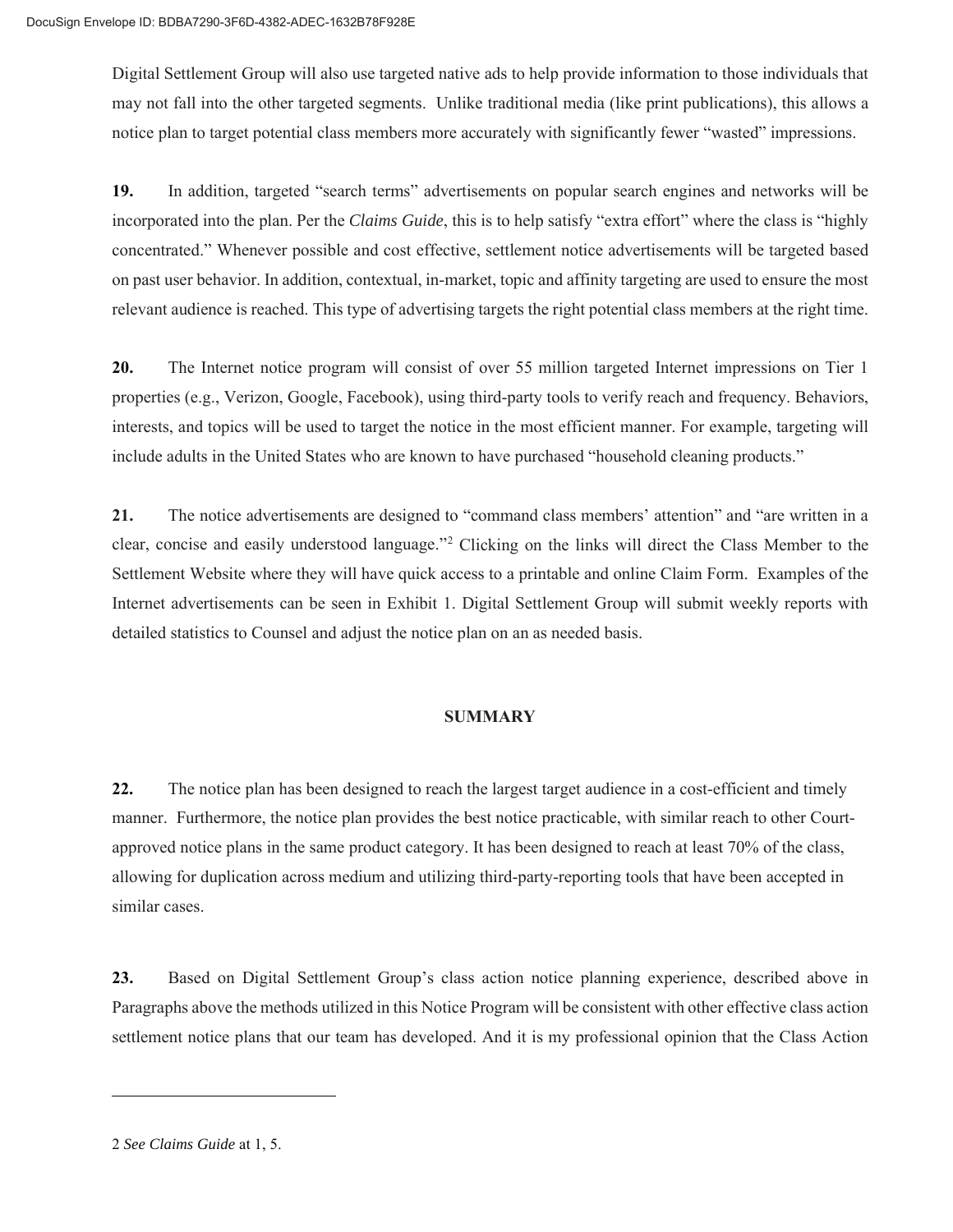Digital Settlement Group will also use targeted native ads to help provide information to those individuals that may not fall into the other targeted segments. Unlike traditional media (like print publications), this allows a notice plan to target potential class members more accurately with significantly fewer "wasted" impressions.

**19.** In addition, targeted "search terms" advertisements on popular search engines and networks will be incorporated into the plan. Per the *Claims Guide*, this is to help satisfy "extra effort" where the class is "highly concentrated." Whenever possible and cost effective, settlement notice advertisements will be targeted based on past user behavior. In addition, contextual, in-market, topic and affinity targeting are used to ensure the most relevant audience is reached. This type of advertising targets the right potential class members at the right time.

**20.** The Internet notice program will consist of over 55 million targeted Internet impressions on Tier 1 properties (e.g., Verizon, Google, Facebook), using third-party tools to verify reach and frequency. Behaviors, interests, and topics will be used to target the notice in the most efficient manner. For example, targeting will include adults in the United States who are known to have purchased "household cleaning products."

**21.** The notice advertisements are designed to "command class members' attention" and "are written in a clear, concise and easily understood language."2 Clicking on the links will direct the Class Member to the Settlement Website where they will have quick access to a printable and online Claim Form. Examples of the Internet advertisements can be seen in Exhibit 1. Digital Settlement Group will submit weekly reports with detailed statistics to Counsel and adjust the notice plan on an as needed basis.

#### **SUMMARY**

**22.** The notice plan has been designed to reach the largest target audience in a cost-efficient and timely manner. Furthermore, the notice plan provides the best notice practicable, with similar reach to other Courtapproved notice plans in the same product category. It has been designed to reach at least 70% of the class, allowing for duplication across medium and utilizing third-party-reporting tools that have been accepted in similar cases.

**23.** Based on Digital Settlement Group's class action notice planning experience, described above in Paragraphs above the methods utilized in this Notice Program will be consistent with other effective class action settlement notice plans that our team has developed. And it is my professional opinion that the Class Action

<sup>2</sup> *See Claims Guide* at 1, 5.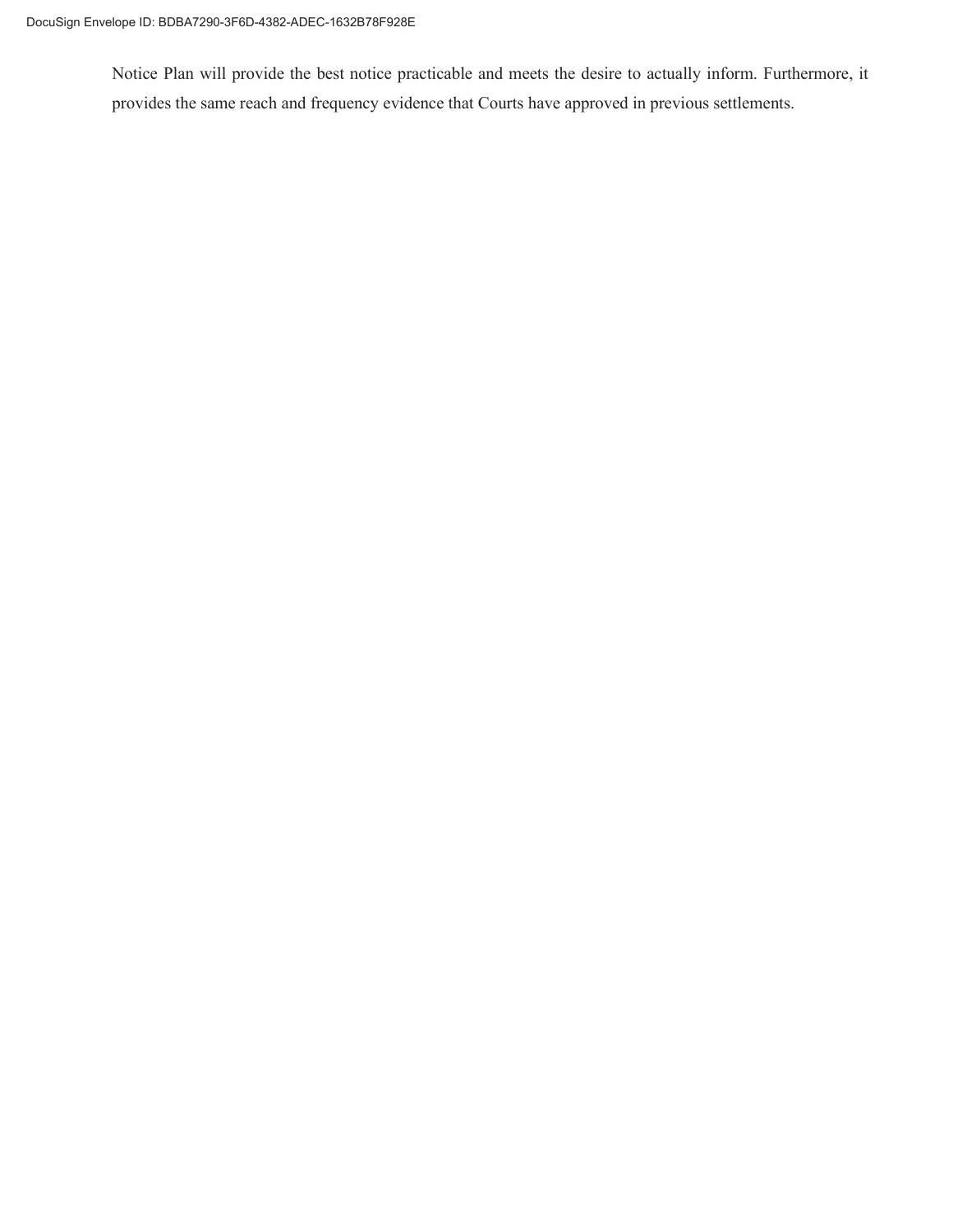Notice Plan will provide the best notice practicable and meets the desire to actually inform. Furthermore, it provides the same reach and frequency evidence that Courts have approved in previous settlements.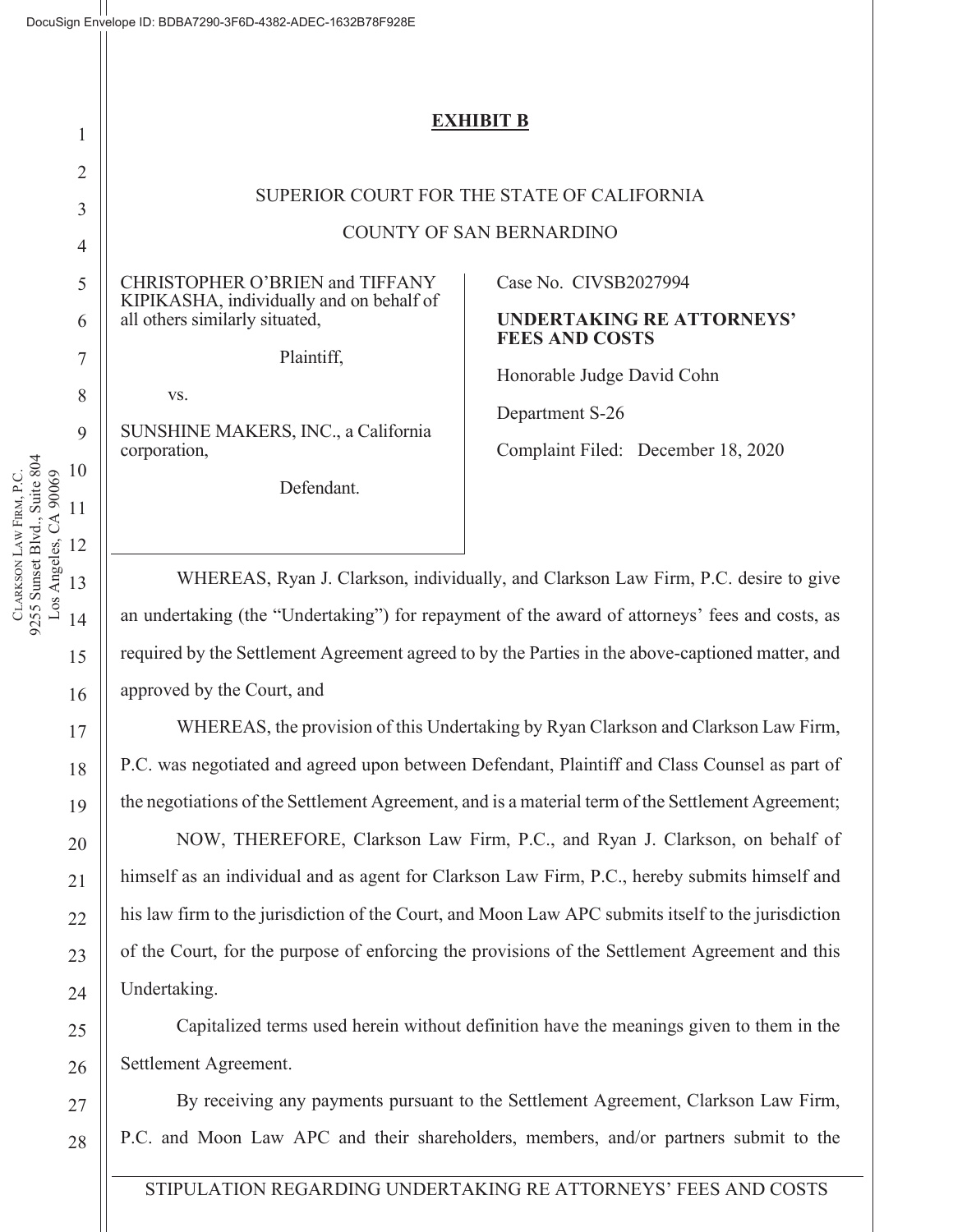# **EXHIBIT B**

# SUPERIOR COURT FOR THE STATE OF CALIFORNIA

COUNTY OF SAN BERNARDINO

CHRISTOPHER O'BRIEN and TIFFANY KIPIKASHA, individually and on behalf of all others similarly situated,

Plaintiff,

vs.

1

2

3

4

5

6

SUNSHINE MAKERS, INC., a California corporation,

Defendant.

Case No. CIVSB2027994

#### **UNDERTAKING RE ATTORNEYS' FEES AND COSTS**

Honorable Judge David Cohn

Department S-26

Complaint Filed: December 18, 2020

WHEREAS, Ryan J. Clarkson, individually, and Clarkson Law Firm, P.C. desire to give an undertaking (the "Undertaking") for repayment of the award of attorneys' fees and costs, as required by the Settlement Agreement agreed to by the Parties in the above-captioned matter, and approved by the Court, and

WHEREAS, the provision of this Undertaking by Ryan Clarkson and Clarkson Law Firm, P.C. was negotiated and agreed upon between Defendant, Plaintiff and Class Counsel as part of the negotiations of the Settlement Agreement, and is a material term of the Settlement Agreement;

NOW, THEREFORE, Clarkson Law Firm, P.C., and Ryan J. Clarkson, on behalf of himself as an individual and as agent for Clarkson Law Firm, P.C., hereby submits himself and his law firm to the jurisdiction of the Court, and Moon Law APC submits itself to the jurisdiction of the Court, for the purpose of enforcing the provisions of the Settlement Agreement and this Undertaking.

Capitalized terms used herein without definition have the meanings given to them in the Settlement Agreement.

By receiving any payments pursuant to the Settlement Agreement, Clarkson Law Firm, P.C. and Moon Law APC and their shareholders, members, and/or partners submit to the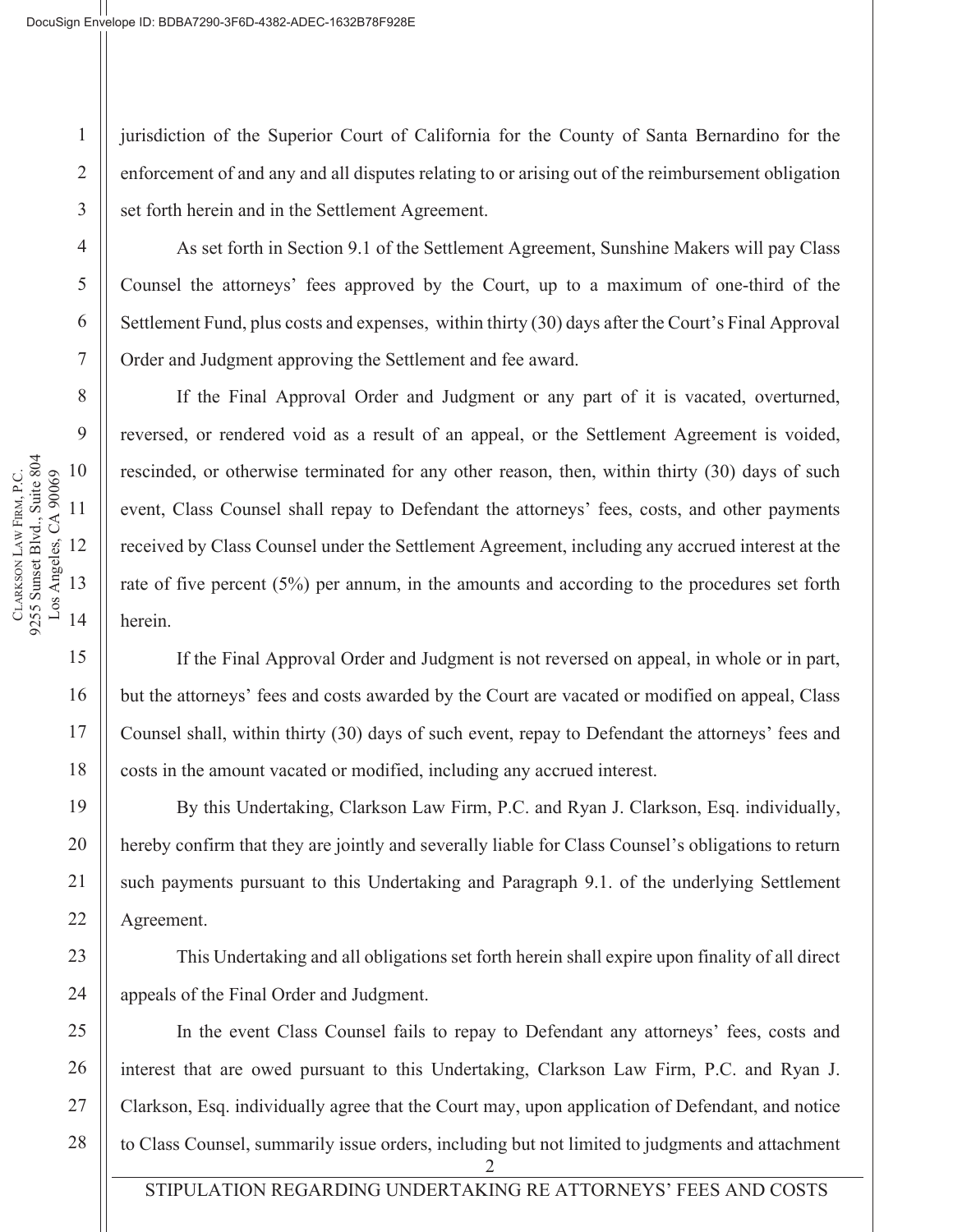jurisdiction of the Superior Court of California for the County of Santa Bernardino for the enforcement of and any and all disputes relating to or arising out of the reimbursement obligation set forth herein and in the Settlement Agreement.

As set forth in Section 9.1 of the Settlement Agreement, Sunshine Makers will pay Class Counsel the attorneys' fees approved by the Court, up to a maximum of one-third of the Settlement Fund, plus costs and expenses, within thirty (30) days after the Court's Final Approval Order and Judgment approving the Settlement and fee award.

If the Final Approval Order and Judgment or any part of it is vacated, overturned, reversed, or rendered void as a result of an appeal, or the Settlement Agreement is voided, rescinded, or otherwise terminated for any other reason, then, within thirty (30) days of such event, Class Counsel shall repay to Defendant the attorneys' fees, costs, and other payments received by Class Counsel under the Settlement Agreement, including any accrued interest at the rate of five percent (5%) per annum, in the amounts and according to the procedures set forth herein.

If the Final Approval Order and Judgment is not reversed on appeal, in whole or in part, but the attorneys' fees and costs awarded by the Court are vacated or modified on appeal, Class Counsel shall, within thirty (30) days of such event, repay to Defendant the attorneys' fees and costs in the amount vacated or modified, including any accrued interest.

By this Undertaking, Clarkson Law Firm, P.C. and Ryan J. Clarkson, Esq. individually, hereby confirm that they are jointly and severally liable for Class Counsel's obligations to return such payments pursuant to this Undertaking and Paragraph 9.1. of the underlying Settlement Agreement.

This Undertaking and all obligations set forth herein shall expire upon finality of all direct appeals of the Final Order and Judgment.

2 In the event Class Counsel fails to repay to Defendant any attorneys' fees, costs and interest that are owed pursuant to this Undertaking, Clarkson Law Firm, P.C. and Ryan J. Clarkson, Esq. individually agree that the Court may, upon application of Defendant, and notice to Class Counsel, summarily issue orders, including but not limited to judgments and attachment

**CLARKSON** 

LAW FIRM, P.C.

9255 Sunset Blvd., Suite 804 Los Angeles, CA 90069

CLARKSON LAW FIRM, P.C.<br>9255 Sunset Blvd., Suite 804<br>Los Angeles, CA 90069

1

2

3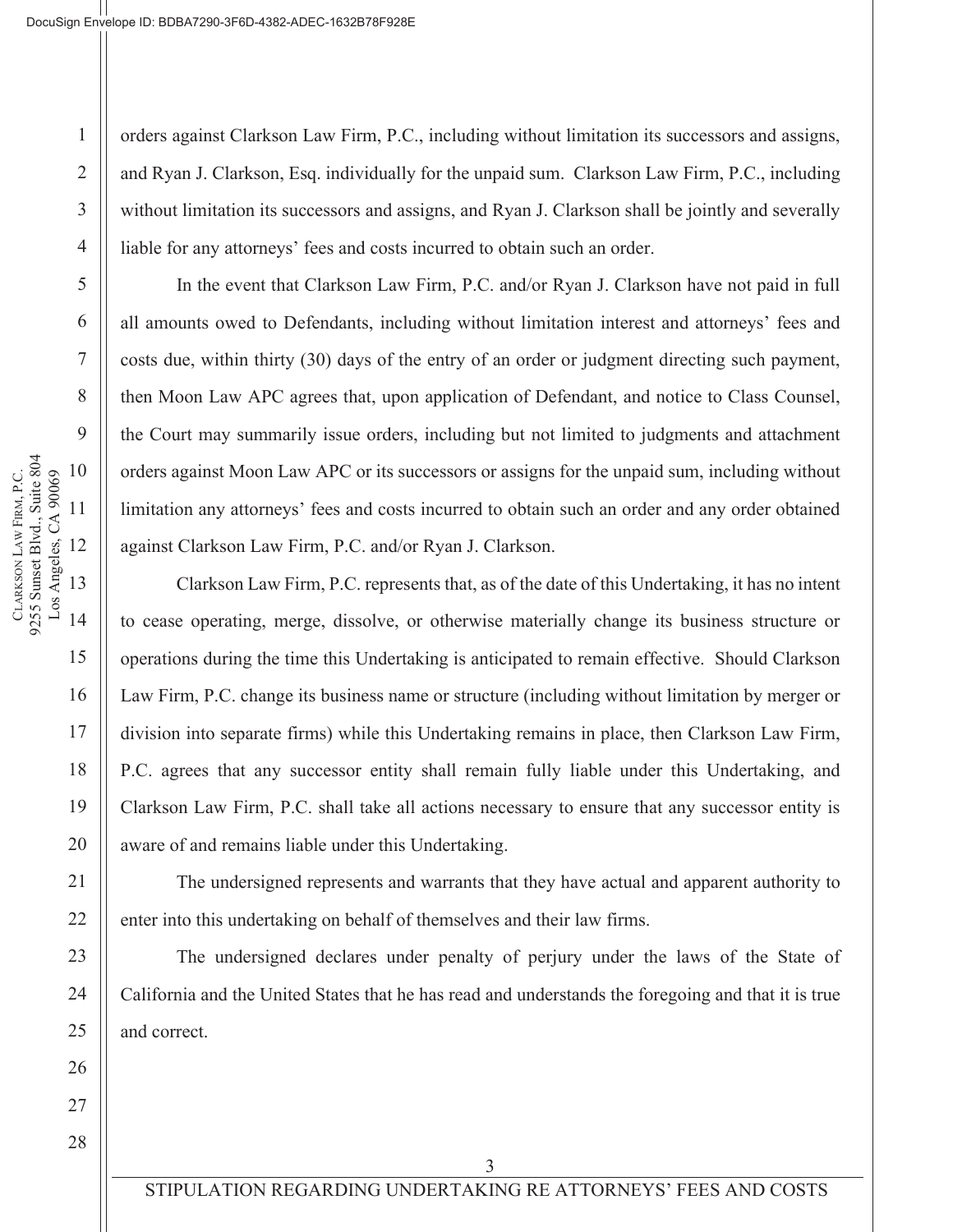orders against Clarkson Law Firm, P.C., including without limitation its successors and assigns, and Ryan J. Clarkson, Esq. individually for the unpaid sum. Clarkson Law Firm, P.C., including without limitation its successors and assigns, and Ryan J. Clarkson shall be jointly and severally liable for any attorneys' fees and costs incurred to obtain such an order.

In the event that Clarkson Law Firm, P.C. and/or Ryan J. Clarkson have not paid in full all amounts owed to Defendants, including without limitation interest and attorneys' fees and costs due, within thirty (30) days of the entry of an order or judgment directing such payment, then Moon Law APC agrees that, upon application of Defendant, and notice to Class Counsel, the Court may summarily issue orders, including but not limited to judgments and attachment orders against Moon Law APC or its successors or assigns for the unpaid sum, including without limitation any attorneys' fees and costs incurred to obtain such an order and any order obtained against Clarkson Law Firm, P.C. and/or Ryan J. Clarkson.

Clarkson Law Firm, P.C. represents that, as of the date of this Undertaking, it has no intent to cease operating, merge, dissolve, or otherwise materially change its business structure or operations during the time this Undertaking is anticipated to remain effective. Should Clarkson Law Firm, P.C. change its business name or structure (including without limitation by merger or division into separate firms) while this Undertaking remains in place, then Clarkson Law Firm, P.C. agrees that any successor entity shall remain fully liable under this Undertaking, and Clarkson Law Firm, P.C. shall take all actions necessary to ensure that any successor entity is aware of and remains liable under this Undertaking.

The undersigned represents and warrants that they have actual and apparent authority to enter into this undertaking on behalf of themselves and their law firms.

The undersigned declares under penalty of perjury under the laws of the State of California and the United States that he has read and understands the foregoing and that it is true and correct.

**CLARKSON** 

LAW FIRM, P.C.

CLARKSON LAW FIRM, P.C.

9255 Sunset Blvd., Suite 804

1

2

3

4

5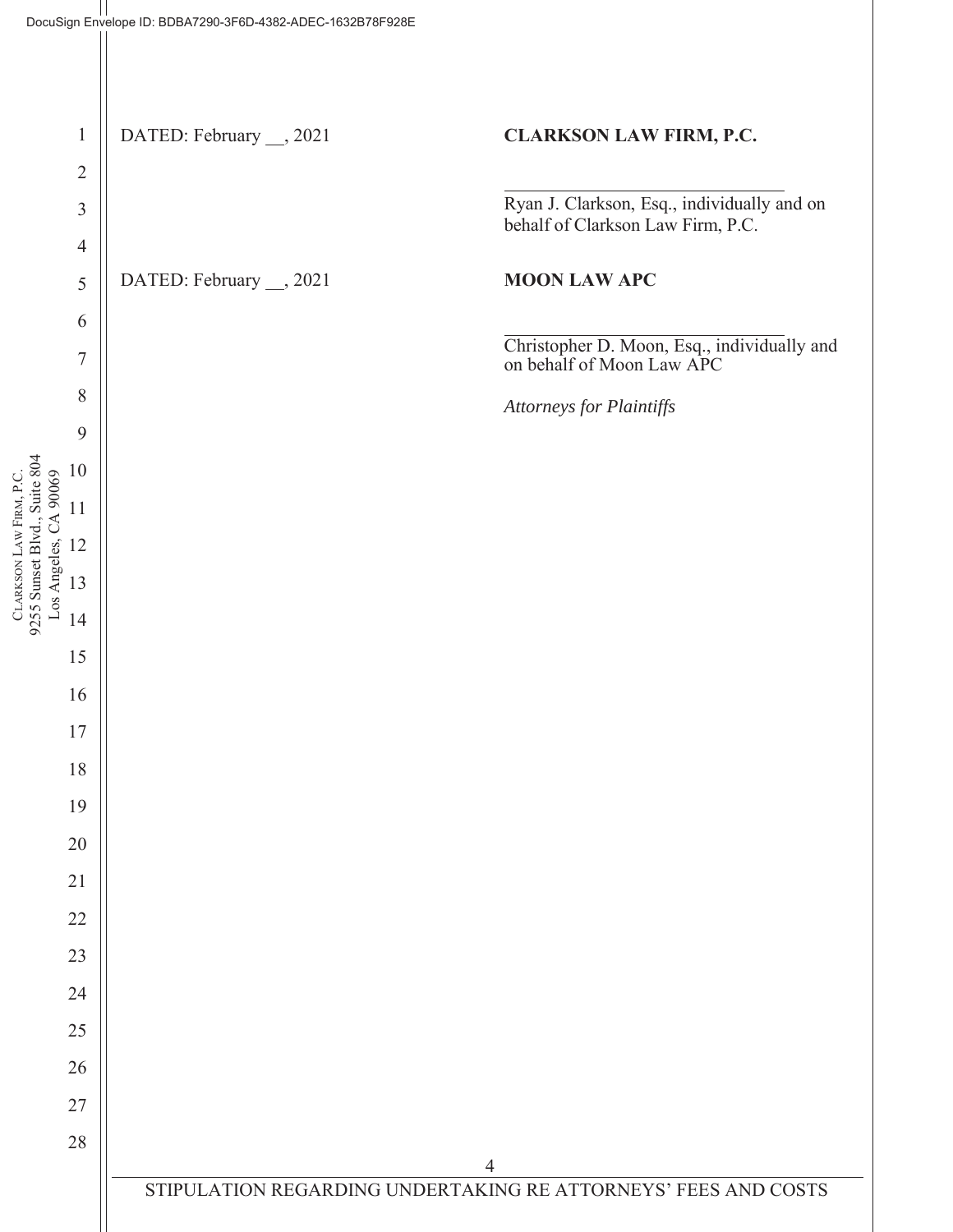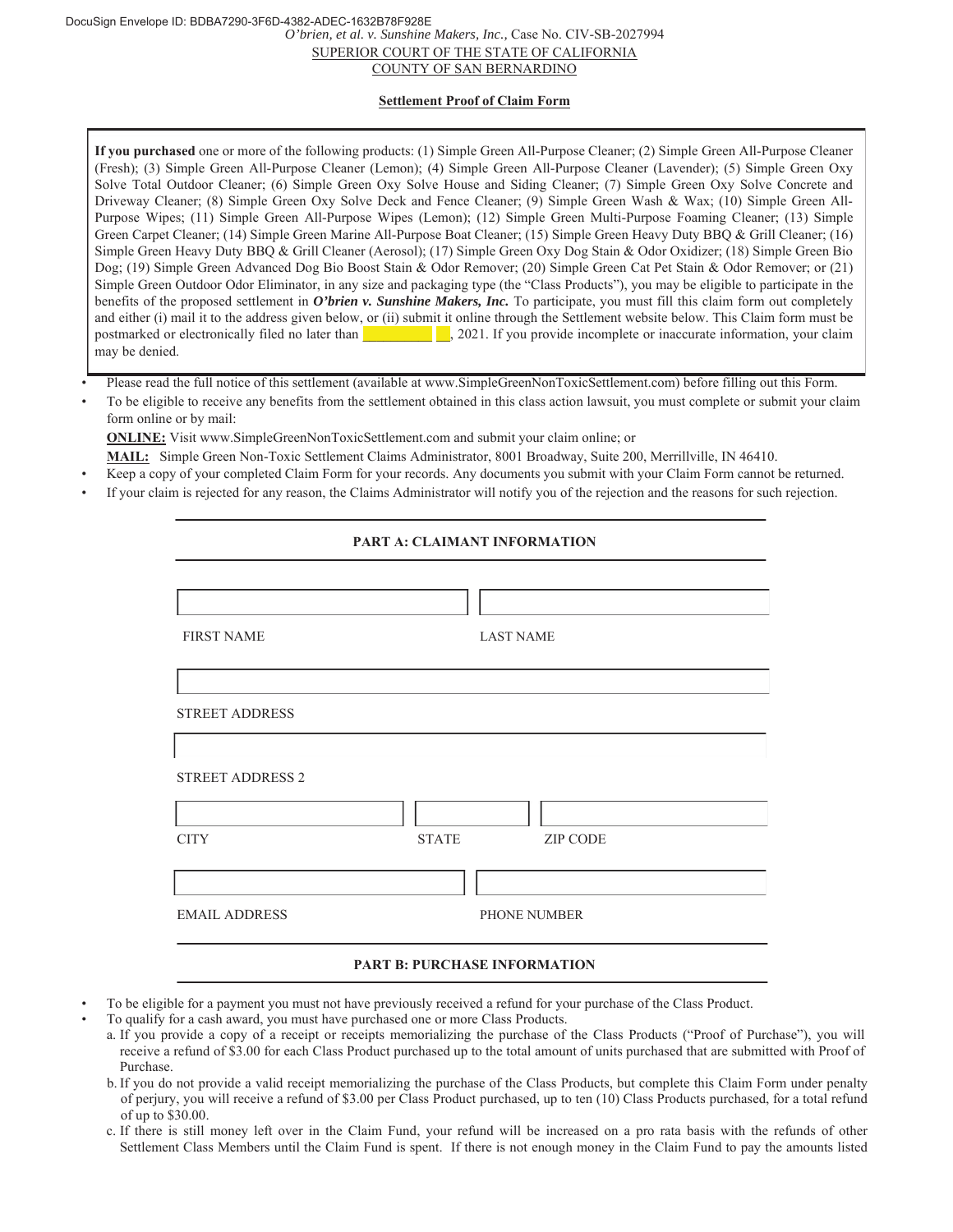DocuSign Envelope ID: BDBA7290-3F6D-4382-ADEC-1632B78F928E

*O'brien, et al. v. Sunshine Makers, Inc.,* Case No. CIV-SB-2027994 SUPERIOR COURT OF THE STATE OF CALIFORNIA COUNTY OF SAN BERNARDINO

#### **Settlement Proof of Claim Form**

**If you purchased** one or more of the following products: (1) Simple Green All-Purpose Cleaner; (2) Simple Green All-Purpose Cleaner (Fresh); (3) Simple Green All-Purpose Cleaner (Lemon); (4) Simple Green All-Purpose Cleaner (Lavender); (5) Simple Green Oxy Solve Total Outdoor Cleaner; (6) Simple Green Oxy Solve House and Siding Cleaner; (7) Simple Green Oxy Solve Concrete and Driveway Cleaner; (8) Simple Green Oxy Solve Deck and Fence Cleaner; (9) Simple Green Wash & Wax; (10) Simple Green All-Purpose Wipes; (11) Simple Green All-Purpose Wipes (Lemon); (12) Simple Green Multi-Purpose Foaming Cleaner; (13) Simple Green Carpet Cleaner; (14) Simple Green Marine All-Purpose Boat Cleaner; (15) Simple Green Heavy Duty BBQ & Grill Cleaner; (16) Simple Green Heavy Duty BBQ & Grill Cleaner (Aerosol); (17) Simple Green Oxy Dog Stain & Odor Oxidizer; (18) Simple Green Bio Dog; (19) Simple Green Advanced Dog Bio Boost Stain & Odor Remover; (20) Simple Green Cat Pet Stain & Odor Remover; or (21) Simple Green Outdoor Odor Eliminator, in any size and packaging type (the "Class Products"), you may be eligible to participate in the benefits of the proposed settlement in *O'brien v. Sunshine Makers, Inc.* To participate, you must fill this claim form out completely and either (i) mail it to the address given below, or (ii) submit it online through the Settlement website below. This Claim form must be postmarked or electronically filed no later than  $\Box$ , 2021. If you provide incomplete or inaccurate information, your claim may be denied.

• Please read the full notice of this settlement (available at www.SimpleGreenNonToxicSettlement.com) before filling out this Form.

• To be eligible to receive any benefits from the settlement obtained in this class action lawsuit, you must complete or submit your claim form online or by mail:

**ONLINE:** Visit www.SimpleGreenNonToxicSettlement.com and submit your claim online; or

- **MAIL:** Simple Green Non-Toxic Settlement Claims Administrator, 8001 Broadway, Suite 200, Merrillville, IN 46410.
- Keep a copy of your completed Claim Form for your records. Any documents you submit with your Claim Form cannot be returned.
- If your claim is rejected for any reason, the Claims Administrator will notify you of the rejection and the reasons for such rejection.

#### **PART A: CLAIMANT INFORMATION**

| <b>FIRST NAME</b>       | <b>LAST NAME</b>                |
|-------------------------|---------------------------------|
|                         |                                 |
| <b>STREET ADDRESS</b>   |                                 |
|                         |                                 |
| <b>STREET ADDRESS 2</b> |                                 |
|                         |                                 |
|                         |                                 |
| <b>CITY</b>             | <b>STATE</b><br><b>ZIP CODE</b> |
|                         |                                 |
| <b>EMAIL ADDRESS</b>    | PHONE NUMBER                    |

#### **PART B: PURCHASE INFORMATION**

- To be eligible for a payment you must not have previously received a refund for your purchase of the Class Product.
- To qualify for a cash award, you must have purchased one or more Class Products.
	- a. If you provide a copy of a receipt or receipts memorializing the purchase of the Class Products ("Proof of Purchase"), you will receive a refund of \$3.00 for each Class Product purchased up to the total amount of units purchased that are submitted with Proof of Purchase.
	- b. If you do not provide a valid receipt memorializing the purchase of the Class Products, but complete this Claim Form under penalty of perjury, you will receive a refund of \$3.00 per Class Product purchased, up to ten (10) Class Products purchased, for a total refund of up to \$30.00.
	- c. If there is still money left over in the Claim Fund, your refund will be increased on a pro rata basis with the refunds of other Settlement Class Members until the Claim Fund is spent. If there is not enough money in the Claim Fund to pay the amounts listed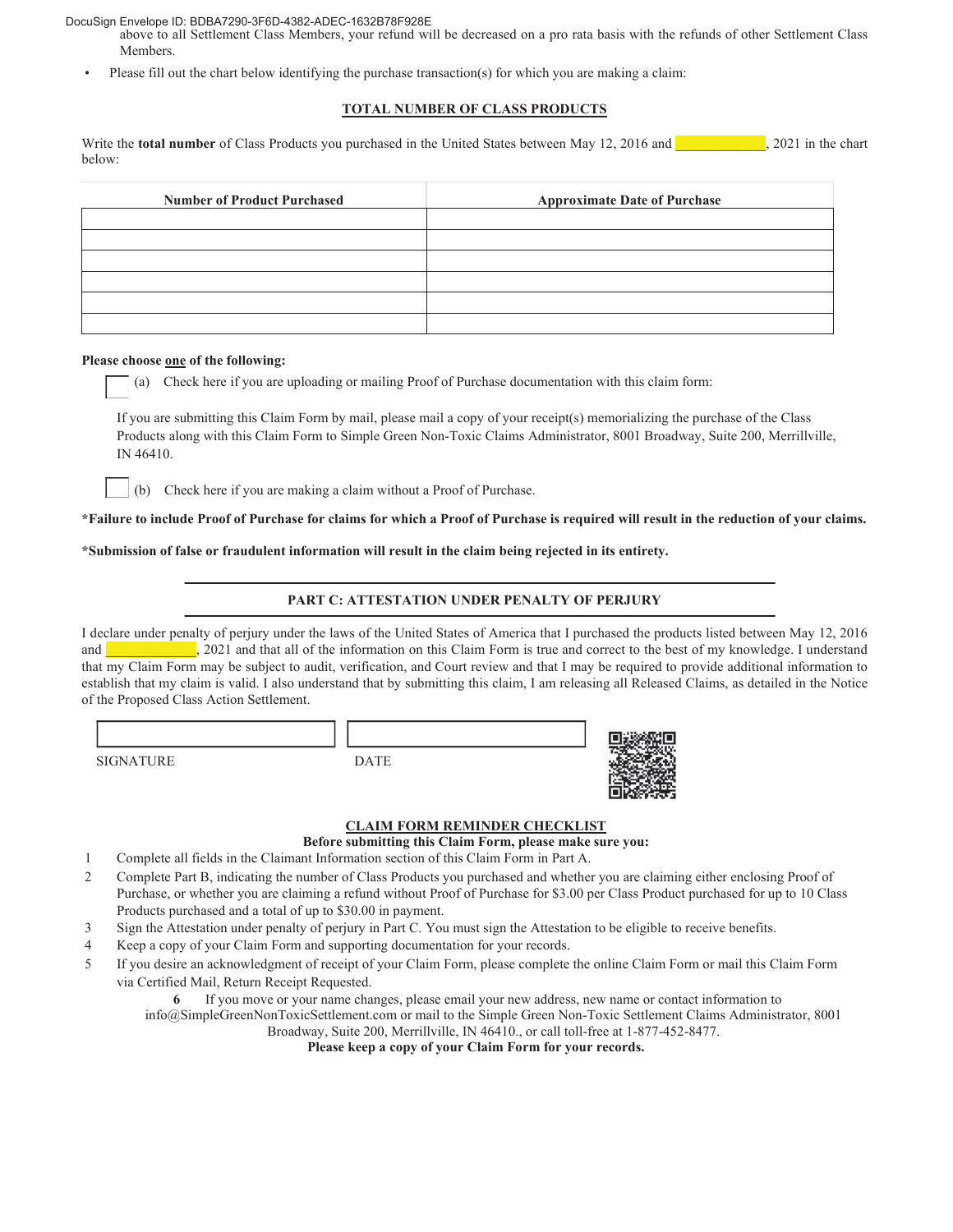#### DocuSign Envelope ID: BDBA7290-3F6D-4382-ADEC-1632B78F928E

- above to all Settlement Class Members, your refund will be decreased on a pro rata basis with the refunds of other Settlement Class **Members**
- Please fill out the chart below identifying the purchase transaction(s) for which you are making a claim:

#### **TOTAL NUMBER OF CLASS PRODUCTS**

Write the **total number** of Class Products you purchased in the United States between May 12, 2016 and **and**  $\frac{1}{2}$ , 2021 in the chart below:

| <b>Number of Product Purchased</b> | <b>Approximate Date of Purchase</b> |
|------------------------------------|-------------------------------------|
|                                    |                                     |
|                                    |                                     |
|                                    |                                     |
|                                    |                                     |
|                                    |                                     |
|                                    |                                     |

#### **Please choose one of the following:**

(a) Check here if you are uploading or mailing Proof of Purchase documentation with this claim form:

If you are submitting this Claim Form by mail, please mail a copy of your receipt(s) memorializing the purchase of the Class Products along with this Claim Form to Simple Green Non-Toxic Claims Administrator, 8001 Broadway, Suite 200, Merrillville, IN 46410.



(b) Check here if you are making a claim without a Proof of Purchase.

**\*Failure to include Proof of Purchase for claims for which a Proof of Purchase is required will result in the reduction of your claims.**

**\*Submission of false or fraudulent information will result in the claim being rejected in its entirety.**

#### **PART C: ATTESTATION UNDER PENALTY OF PERJURY**

I declare under penalty of perjury under the laws of the United States of America that I purchased the products listed between May 12, 2016 and **and all of the information on this Claim Form is true and correct to the best of my knowledge. I understand** that my Claim Form may be subject to audit, verification, and Court review and that I may be required to provide additional information to establish that my claim is valid. I also understand that by submitting this claim, I am releasing all Released Claims, as detailed in the Notice of the Proposed Class Action Settlement.

SIGNATURE DATE



#### **CLAIM FORM REMINDER CHECKLIST**

**Before submitting this Claim Form, please make sure you:**

- 1 Complete all fields in the Claimant Information section of this Claim Form in Part A.
- 2 Complete Part B, indicating the number of Class Products you purchased and whether you are claiming either enclosing Proof of Purchase, or whether you are claiming a refund without Proof of Purchase for \$3.00 per Class Product purchased for up to 10 Class Products purchased and a total of up to \$30.00 in payment.
- 3 Sign the Attestation under penalty of perjury in Part C. You must sign the Attestation to be eligible to receive benefits.
- 4 Keep a copy of your Claim Form and supporting documentation for your records.
- 5 If you desire an acknowledgment of receipt of your Claim Form, please complete the online Claim Form or mail this Claim Form via Certified Mail, Return Receipt Requested.

**6** If you move or your name changes, please email your new address, new name or contact information to info@SimpleGreenNonToxicSettlement.com or mail to the Simple Green Non-Toxic Settlement Claims Administrator, 8001 Broadway, Suite 200, Merrillville, IN 46410., or call toll-free at 1-877-452-8477.

**Please keep a copy of your Claim Form for your records.**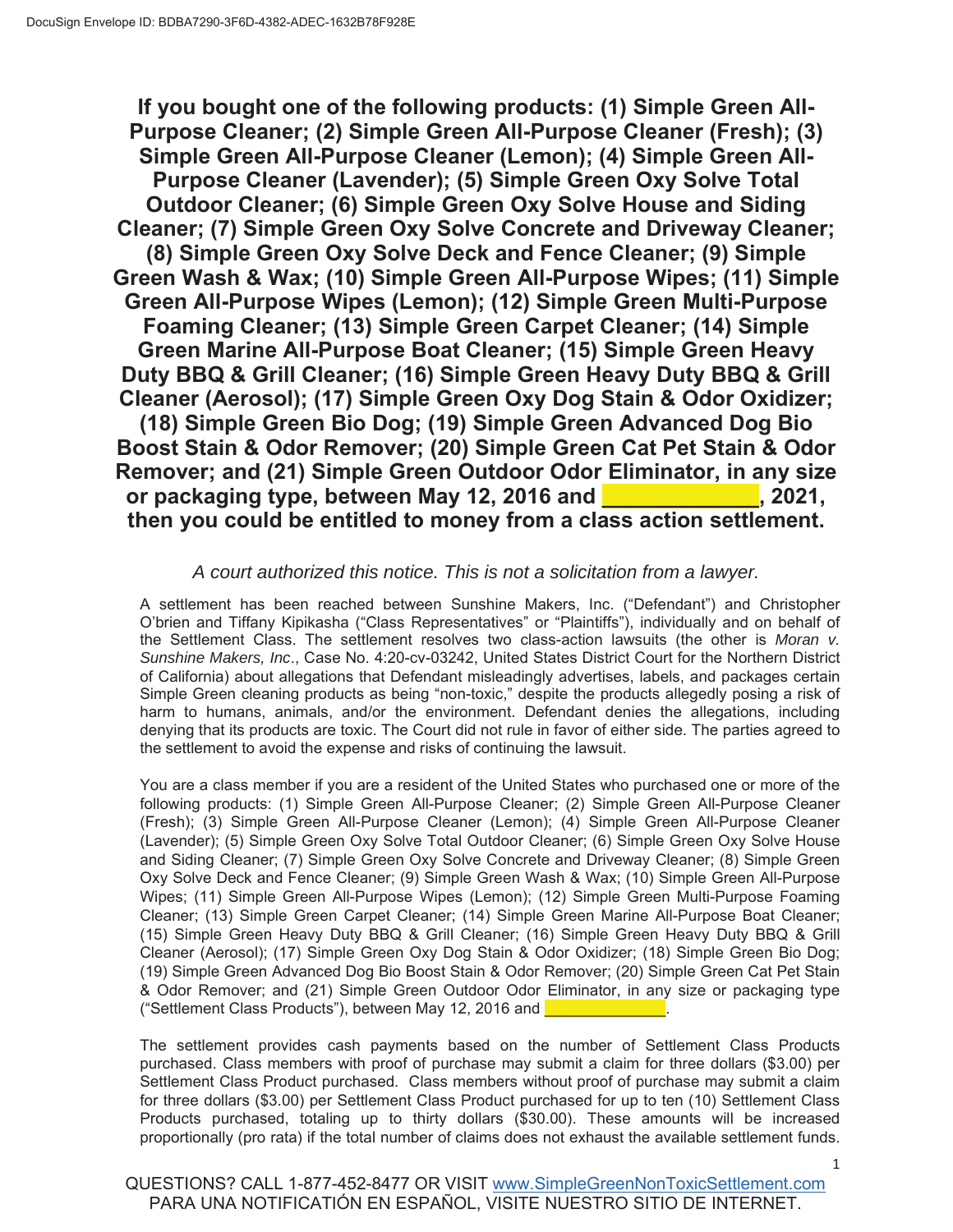**If you bought one of the following products: (1) Simple Green All-Purpose Cleaner; (2) Simple Green All-Purpose Cleaner (Fresh); (3) Simple Green All-Purpose Cleaner (Lemon); (4) Simple Green All-Purpose Cleaner (Lavender); (5) Simple Green Oxy Solve Total Outdoor Cleaner; (6) Simple Green Oxy Solve House and Siding Cleaner; (7) Simple Green Oxy Solve Concrete and Driveway Cleaner; (8) Simple Green Oxy Solve Deck and Fence Cleaner; (9) Simple Green Wash & Wax; (10) Simple Green All-Purpose Wipes; (11) Simple Green All-Purpose Wipes (Lemon); (12) Simple Green Multi-Purpose Foaming Cleaner; (13) Simple Green Carpet Cleaner; (14) Simple Green Marine All-Purpose Boat Cleaner; (15) Simple Green Heavy Duty BBQ & Grill Cleaner; (16) Simple Green Heavy Duty BBQ & Grill Cleaner (Aerosol); (17) Simple Green Oxy Dog Stain & Odor Oxidizer; (18) Simple Green Bio Dog; (19) Simple Green Advanced Dog Bio Boost Stain & Odor Remover; (20) Simple Green Cat Pet Stain & Odor Remover; and (21) Simple Green Outdoor Odor Eliminator, in any size or packaging type, between May 12, 2016 and \_\_\_\_\_\_\_\_\_\_\_\_\_, 2021, then you could be entitled to money from a class action settlement.**

#### *A court authorized this notice. This is not a solicitation from a lawyer.*

 A settlement has been reached between Sunshine Makers, Inc. ("Defendant") and Christopher O'brien and Tiffany Kipikasha ("Class Representatives" or "Plaintiffs"), individually and on behalf of the Settlement Class. The settlement resolves two class-action lawsuits (the other is *Moran v. Sunshine Makers, Inc*., Case No. 4:20-cv-03242, United States District Court for the Northern District of California) about allegations that Defendant misleadingly advertises, labels, and packages certain Simple Green cleaning products as being "non-toxic," despite the products allegedly posing a risk of harm to humans, animals, and/or the environment. Defendant denies the allegations, including denying that its products are toxic. The Court did not rule in favor of either side. The parties agreed to the settlement to avoid the expense and risks of continuing the lawsuit.

 You are a class member if you are a resident of the United States who purchased one or more of the following products: (1) Simple Green All-Purpose Cleaner; (2) Simple Green All-Purpose Cleaner (Fresh); (3) Simple Green All-Purpose Cleaner (Lemon); (4) Simple Green All-Purpose Cleaner (Lavender); (5) Simple Green Oxy Solve Total Outdoor Cleaner; (6) Simple Green Oxy Solve House and Siding Cleaner; (7) Simple Green Oxy Solve Concrete and Driveway Cleaner; (8) Simple Green Oxy Solve Deck and Fence Cleaner; (9) Simple Green Wash & Wax; (10) Simple Green All-Purpose Wipes; (11) Simple Green All-Purpose Wipes (Lemon); (12) Simple Green Multi-Purpose Foaming Cleaner; (13) Simple Green Carpet Cleaner; (14) Simple Green Marine All-Purpose Boat Cleaner; (15) Simple Green Heavy Duty BBQ & Grill Cleaner; (16) Simple Green Heavy Duty BBQ & Grill Cleaner (Aerosol); (17) Simple Green Oxy Dog Stain & Odor Oxidizer; (18) Simple Green Bio Dog; (19) Simple Green Advanced Dog Bio Boost Stain & Odor Remover; (20) Simple Green Cat Pet Stain & Odor Remover; and (21) Simple Green Outdoor Odor Eliminator, in any size or packaging type ("Settlement Class Products"), between May 12, 2016 and

 The settlement provides cash payments based on the number of Settlement Class Products purchased. Class members with proof of purchase may submit a claim for three dollars (\$3.00) per Settlement Class Product purchased. Class members without proof of purchase may submit a claim for three dollars (\$3.00) per Settlement Class Product purchased for up to ten (10) Settlement Class Products purchased, totaling up to thirty dollars (\$30.00). These amounts will be increased proportionally (pro rata) if the total number of claims does not exhaust the available settlement funds.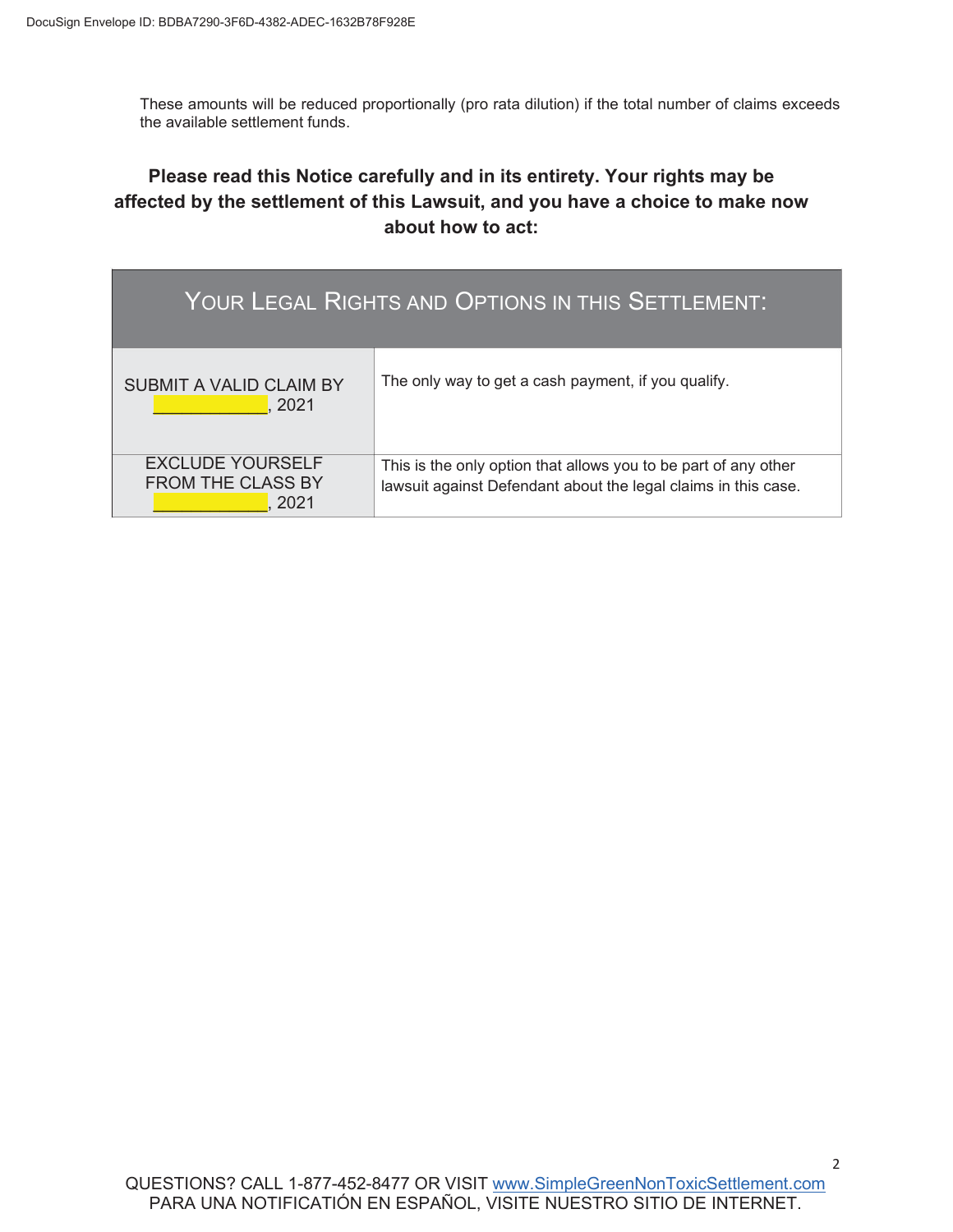These amounts will be reduced proportionally (pro rata dilution) if the total number of claims exceeds the available settlement funds.

# **Please read this Notice carefully and in its entirety. Your rights may be affected by the settlement of this Lawsuit, and you have a choice to make now about how to act:**

| YOUR LEGAL RIGHTS AND OPTIONS IN THIS SETTLEMENT:           |                                                                                                                                   |  |  |
|-------------------------------------------------------------|-----------------------------------------------------------------------------------------------------------------------------------|--|--|
| <b>SUBMIT A VALID CLAIM BY</b><br>2021                      | The only way to get a cash payment, if you qualify.                                                                               |  |  |
| <b>EXCLUDE YOURSELF</b><br><b>FROM THE CLASS BY</b><br>2021 | This is the only option that allows you to be part of any other<br>lawsuit against Defendant about the legal claims in this case. |  |  |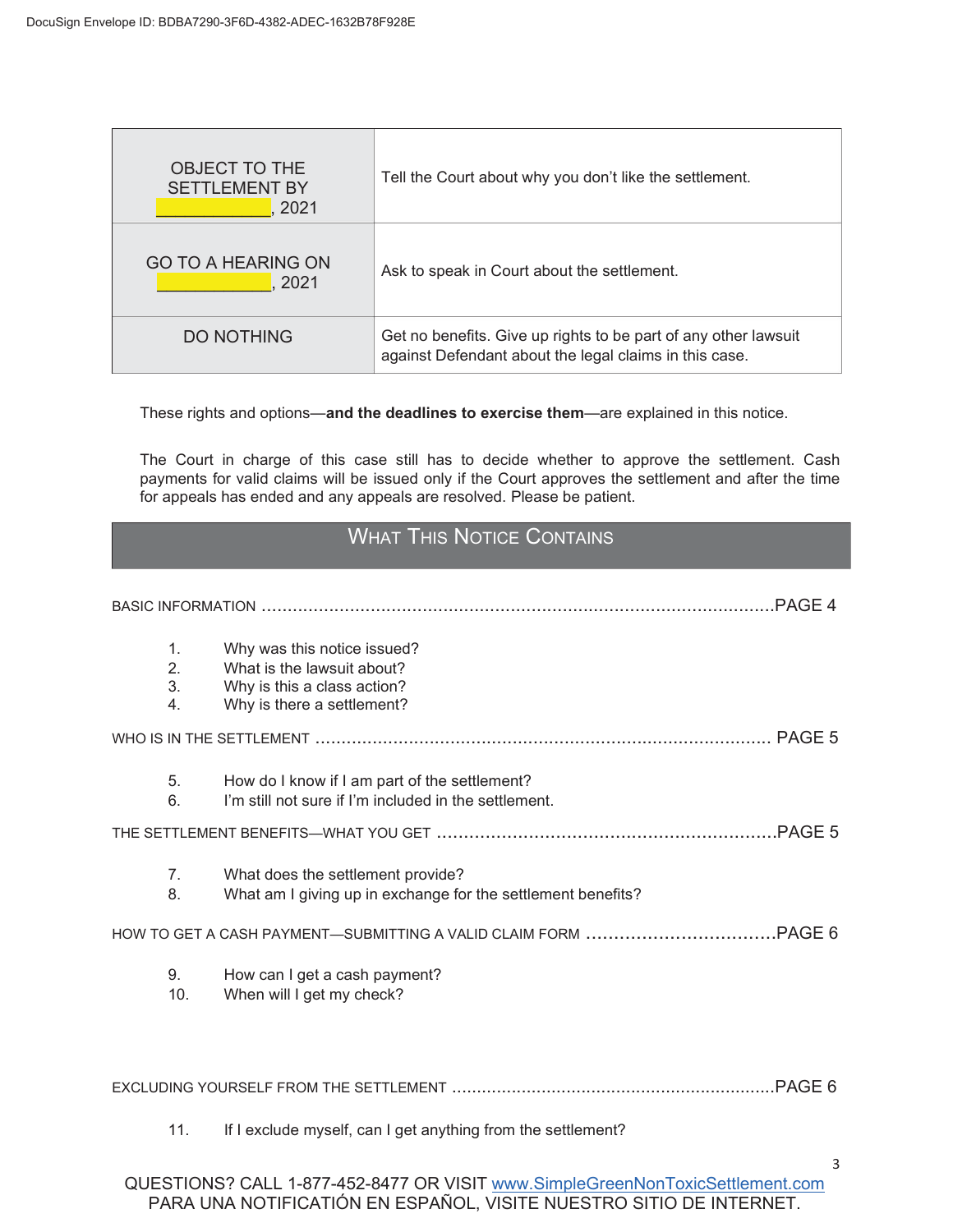| OBJECT TO THE<br><b>SETTLEMENT BY</b><br>2021 | Tell the Court about why you don't like the settlement.                                                                   |
|-----------------------------------------------|---------------------------------------------------------------------------------------------------------------------------|
| GO TO A HEARING ON<br>2021                    | Ask to speak in Court about the settlement.                                                                               |
| DO NOTHING                                    | Get no benefits. Give up rights to be part of any other lawsuit<br>against Defendant about the legal claims in this case. |

These rights and options—**and the deadlines to exercise them**—are explained in this notice.

 The Court in charge of this case still has to decide whether to approve the settlement. Cash payments for valid claims will be issued only if the Court approves the settlement and after the time for appeals has ended and any appeals are resolved. Please be patient.

# WHAT THIS NOTICE CONTAINS

|                                  |                                                                                                                        | PAGE 4 |
|----------------------------------|------------------------------------------------------------------------------------------------------------------------|--------|
| 1 <sub>1</sub><br>2.<br>3.<br>4. | Why was this notice issued?<br>What is the lawsuit about?<br>Why is this a class action?<br>Why is there a settlement? |        |
|                                  |                                                                                                                        |        |
| 5.<br>6.                         | How do I know if I am part of the settlement?<br>I'm still not sure if I'm included in the settlement.                 |        |
|                                  |                                                                                                                        |        |
| 7 <sub>1</sub><br>8.             | What does the settlement provide?<br>What am I giving up in exchange for the settlement benefits?                      |        |
|                                  |                                                                                                                        |        |
| 9.<br>10.                        | How can I get a cash payment?<br>When will I get my check?                                                             |        |
|                                  |                                                                                                                        |        |
| 11.                              | If I exclude myself, can I get anything from the settlement?                                                           | 3      |
|                                  |                                                                                                                        |        |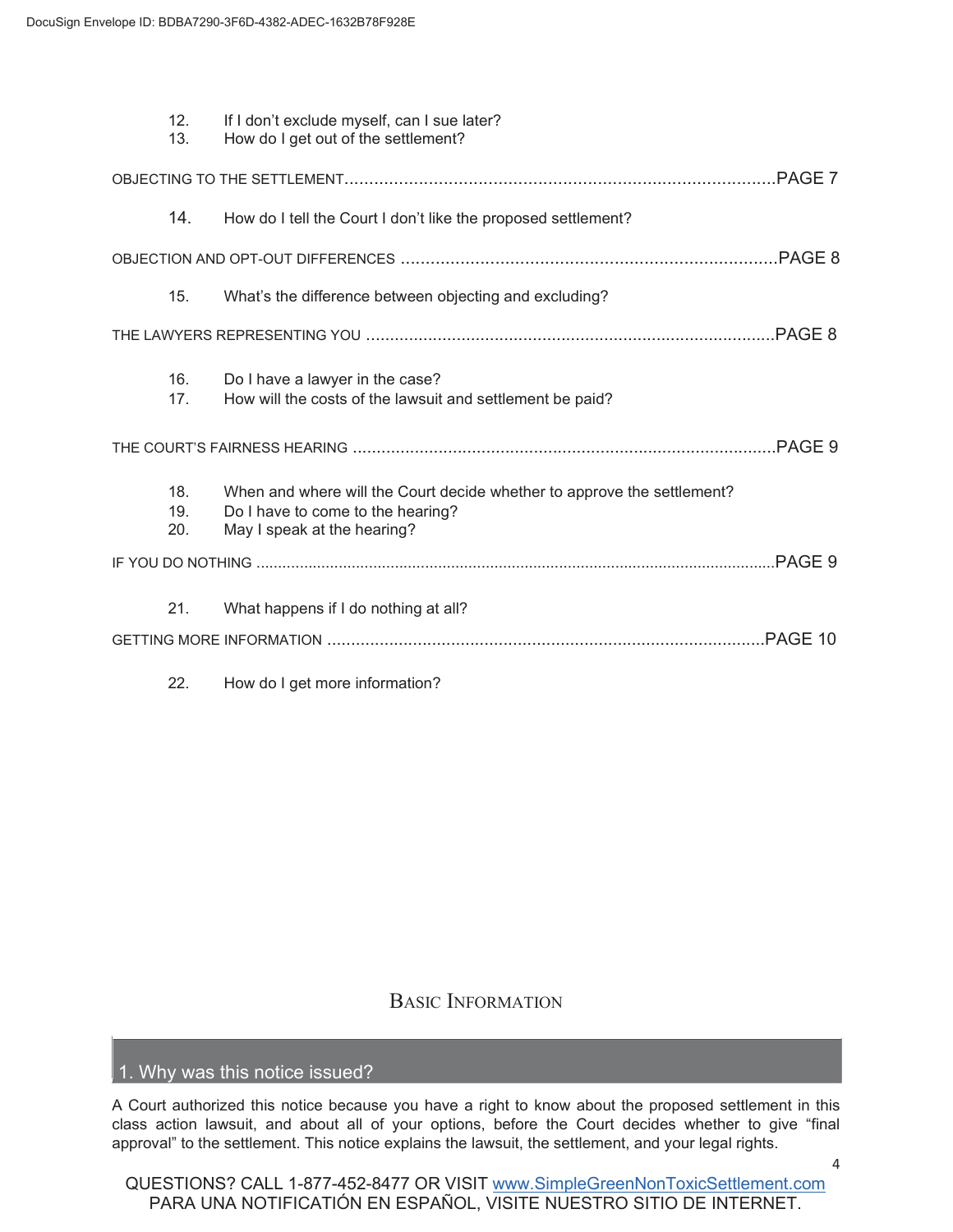|  | 12.<br>13.        | If I don't exclude myself, can I sue later?<br>How do I get out of the settlement?                                                          |  |
|--|-------------------|---------------------------------------------------------------------------------------------------------------------------------------------|--|
|  |                   |                                                                                                                                             |  |
|  | 14.               | How do I tell the Court I don't like the proposed settlement?                                                                               |  |
|  |                   |                                                                                                                                             |  |
|  | 15.               | What's the difference between objecting and excluding?                                                                                      |  |
|  |                   |                                                                                                                                             |  |
|  | 16.<br>17.        | Do I have a lawyer in the case?<br>How will the costs of the lawsuit and settlement be paid?                                                |  |
|  |                   |                                                                                                                                             |  |
|  | 18.<br>19.<br>20. | When and where will the Court decide whether to approve the settlement?<br>Do I have to come to the hearing?<br>May I speak at the hearing? |  |
|  |                   |                                                                                                                                             |  |
|  | 21.               | What happens if I do nothing at all?                                                                                                        |  |
|  |                   |                                                                                                                                             |  |
|  |                   |                                                                                                                                             |  |

#### 22. How do I get more information?

### BASIC INFORMATION

### 1. Why was this notice issued?

A Court authorized this notice because you have a right to know about the proposed settlement in this class action lawsuit, and about all of your options, before the Court decides whether to give "final approval" to the settlement. This notice explains the lawsuit, the settlement, and your legal rights.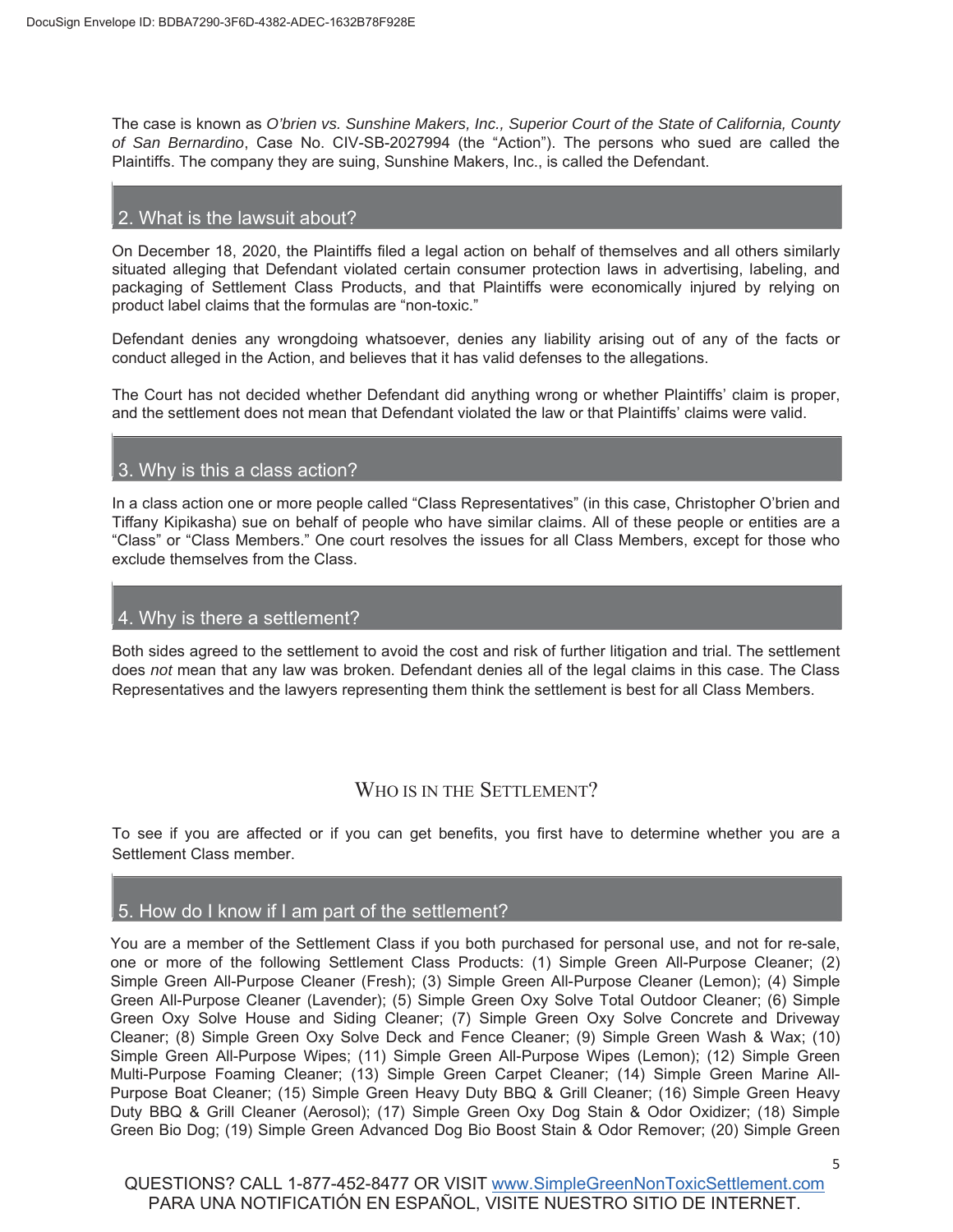The case is known as *O'brien vs. Sunshine Makers, Inc., Superior Court of the State of California, County of San Bernardino*, Case No. CIV-SB-2027994 (the "Action"). The persons who sued are called the Plaintiffs. The company they are suing, Sunshine Makers, Inc., is called the Defendant.

#### 2. What is the lawsuit about?

On December 18, 2020, the Plaintiffs filed a legal action on behalf of themselves and all others similarly situated alleging that Defendant violated certain consumer protection laws in advertising, labeling, and packaging of Settlement Class Products, and that Plaintiffs were economically injured by relying on product label claims that the formulas are "non-toxic."

Defendant denies any wrongdoing whatsoever, denies any liability arising out of any of the facts or conduct alleged in the Action, and believes that it has valid defenses to the allegations.

The Court has not decided whether Defendant did anything wrong or whether Plaintiffs' claim is proper, and the settlement does not mean that Defendant violated the law or that Plaintiffs' claims were valid.

#### 3. Why is this a class action?

In a class action one or more people called "Class Representatives" (in this case, Christopher O'brien and Tiffany Kipikasha) sue on behalf of people who have similar claims. All of these people or entities are a "Class" or "Class Members." One court resolves the issues for all Class Members, except for those who exclude themselves from the Class.

#### 4. Why is there a settlement?

Both sides agreed to the settlement to avoid the cost and risk of further litigation and trial. The settlement does *not* mean that any law was broken. Defendant denies all of the legal claims in this case. The Class Representatives and the lawyers representing them think the settlement is best for all Class Members.

#### WHO IS IN THE SETTLEMENT?

To see if you are affected or if you can get benefits, you first have to determine whether you are a Settlement Class member.

#### 5. How do I know if I am part of the settlement?

You are a member of the Settlement Class if you both purchased for personal use, and not for re-sale, one or more of the following Settlement Class Products: (1) Simple Green All-Purpose Cleaner; (2) Simple Green All-Purpose Cleaner (Fresh); (3) Simple Green All-Purpose Cleaner (Lemon); (4) Simple Green All-Purpose Cleaner (Lavender); (5) Simple Green Oxy Solve Total Outdoor Cleaner; (6) Simple Green Oxy Solve House and Siding Cleaner; (7) Simple Green Oxy Solve Concrete and Driveway Cleaner; (8) Simple Green Oxy Solve Deck and Fence Cleaner; (9) Simple Green Wash & Wax; (10) Simple Green All-Purpose Wipes; (11) Simple Green All-Purpose Wipes (Lemon); (12) Simple Green Multi-Purpose Foaming Cleaner; (13) Simple Green Carpet Cleaner; (14) Simple Green Marine All-Purpose Boat Cleaner; (15) Simple Green Heavy Duty BBQ & Grill Cleaner; (16) Simple Green Heavy Duty BBQ & Grill Cleaner (Aerosol); (17) Simple Green Oxy Dog Stain & Odor Oxidizer; (18) Simple Green Bio Dog; (19) Simple Green Advanced Dog Bio Boost Stain & Odor Remover; (20) Simple Green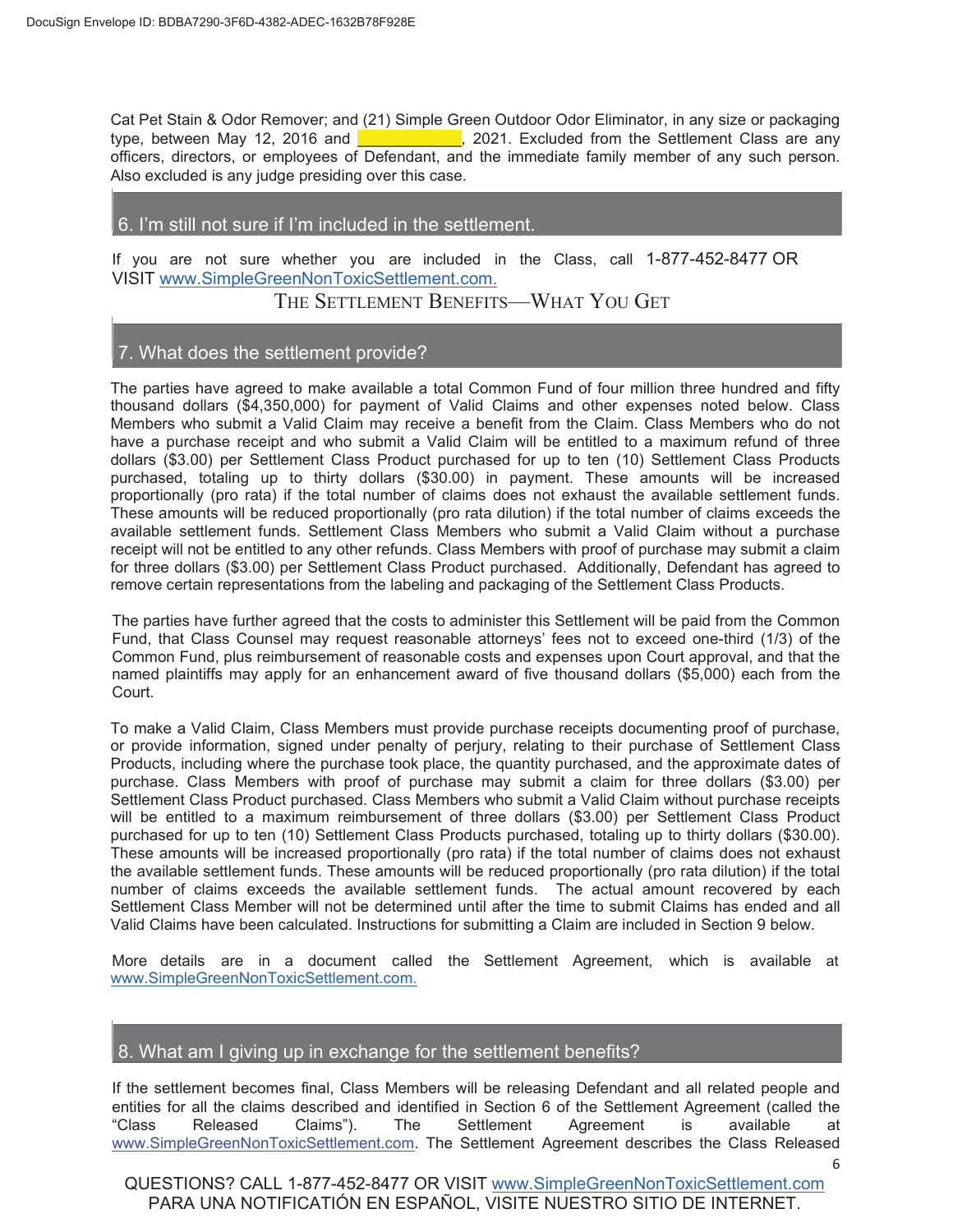Cat Pet Stain & Odor Remover; and (21) Simple Green Outdoor Odor Eliminator, in any size or packaging type, between May 12, 2016 and **Election 2021.** 2021. Excluded from the Settlement Class are any officers, directors, or employees of Defendant, and the immediate family member of any such person. Also excluded is any judge presiding over this case.

#### 6. I'm still not sure if I'm included in the settlement.

If you are not sure whether you are included in the Class, call 1-877-452-8477 OR VISIT www.SimpleGreenNonToxicSettlement.com.

THE SETTLEMENT BENEFITS-WHAT YOU GET

#### 7. What does the settlement provide?

The parties have agreed to make available a total Common Fund of four million three hundred and fifty thousand dollars (\$4,350,000) for payment of Valid Claims and other expenses noted below. Class Members who submit a Valid Claim may receive a benefit from the Claim. Class Members who do not have a purchase receipt and who submit a Valid Claim will be entitled to a maximum refund of three dollars (\$3.00) per Settlement Class Product purchased for up to ten (10) Settlement Class Products purchased, totaling up to thirty dollars (\$30.00) in payment. These amounts will be increased proportionally (pro rata) if the total number of claims does not exhaust the available settlement funds. These amounts will be reduced proportionally (pro rata dilution) if the total number of claims exceeds the available settlement funds. Settlement Class Members who submit a Valid Claim without a purchase receipt will not be entitled to any other refunds. Class Members with proof of purchase may submit a claim for three dollars (\$3.00) per Settlement Class Product purchased. Additionally, Defendant has agreed to remove certain representations from the labeling and packaging of the Settlement Class Products.

The parties have further agreed that the costs to administer this Settlement will be paid from the Common Fund, that Class Counsel may request reasonable attorneys' fees not to exceed one-third (1/3) of the Common Fund, plus reimbursement of reasonable costs and expenses upon Court approval, and that the named plaintiffs may apply for an enhancement award of five thousand dollars (\$5,000) each from the Court.

To make a Valid Claim, Class Members must provide purchase receipts documenting proof of purchase, or provide information, signed under penalty of perjury, relating to their purchase of Settlement Class Products, including where the purchase took place, the quantity purchased, and the approximate dates of purchase. Class Members with proof of purchase may submit a claim for three dollars (\$3.00) per Settlement Class Product purchased. Class Members who submit a Valid Claim without purchase receipts will be entitled to a maximum reimbursement of three dollars (\$3.00) per Settlement Class Product purchased for up to ten (10) Settlement Class Products purchased, totaling up to thirty dollars (\$30.00). These amounts will be increased proportionally (pro rata) if the total number of claims does not exhaust the available settlement funds. These amounts will be reduced proportionally (pro rata dilution) if the total number of claims exceeds the available settlement funds. The actual amount recovered by each Settlement Class Member will not be determined until after the time to submit Claims has ended and all Valid Claims have been calculated. Instructions for submitting a Claim are included in Section 9 below.

More details are in a document called the Settlement Agreement, which is available at www.SimpleGreenNonToxicSettlement.com.

#### 8. What am I giving up in exchange for the settlement benefits?

If the settlement becomes final, Class Members will be releasing Defendant and all related people and entities for all the claims described and identified in Section 6 of the Settlement Agreement (called the "Class Released Claims"). The Settlement Agreement is available at www.SimpleGreenNonToxicSettlement.com. The Settlement Agreement describes the Class Released

<sup>6</sup>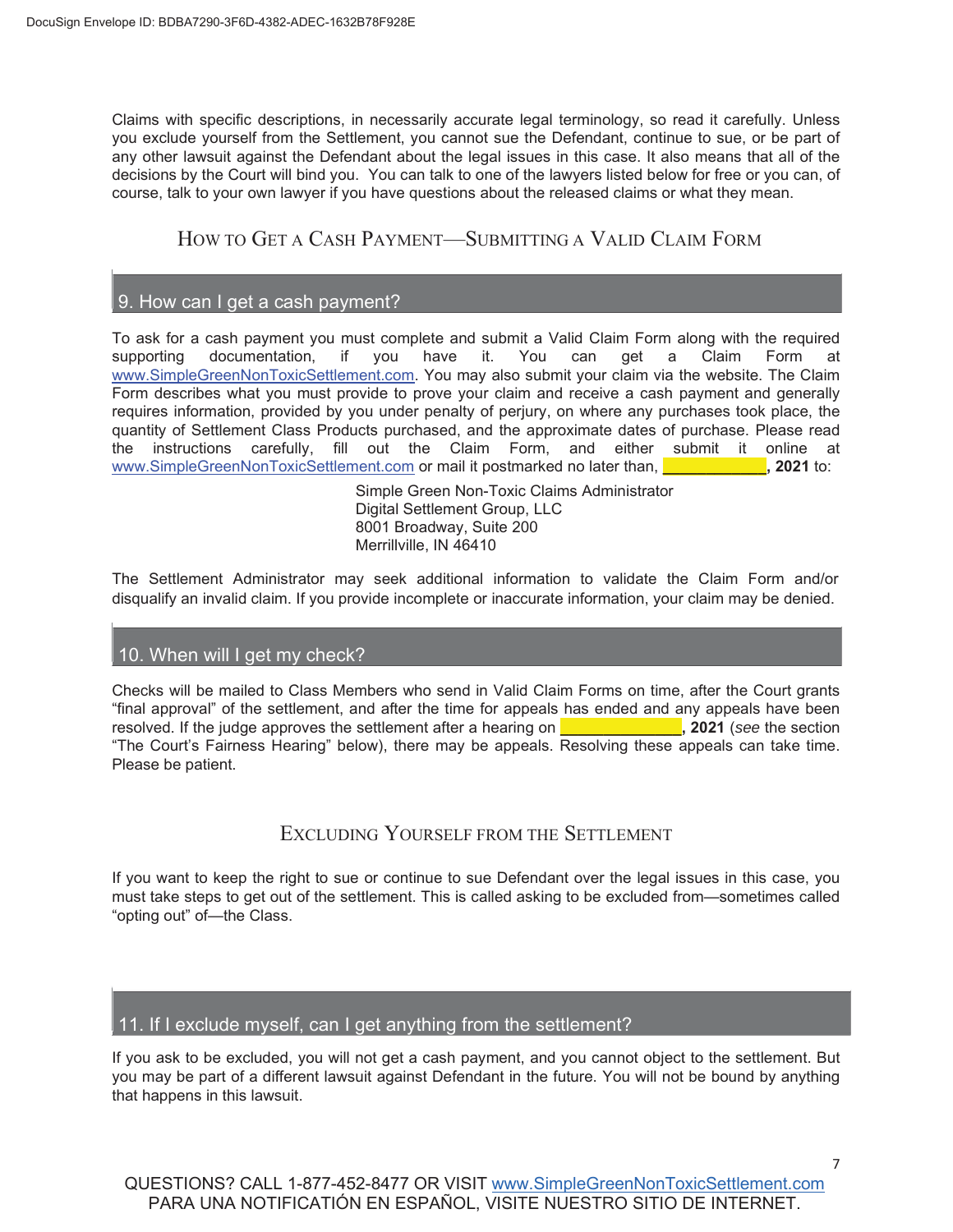Claims with specific descriptions, in necessarily accurate legal terminology, so read it carefully. Unless you exclude yourself from the Settlement, you cannot sue the Defendant, continue to sue, or be part of any other lawsuit against the Defendant about the legal issues in this case. It also means that all of the decisions by the Court will bind you. You can talk to one of the lawyers listed below for free or you can, of course, talk to your own lawyer if you have questions about the released claims or what they mean.

## HOW TO GET A CASH PAYMENT—SUBMITTING A VALID CLAIM FORM

### 9. How can I get a cash payment?

To ask for a cash payment you must complete and submit a Valid Claim Form along with the required supporting documentation, if you have it. You can get a Claim Form at www.SimpleGreenNonToxicSettlement.com. You may also submit your claim via the website. The Claim Form describes what you must provide to prove your claim and receive a cash payment and generally requires information, provided by you under penalty of perjury, on where any purchases took place, the quantity of Settlement Class Products purchased, and the approximate dates of purchase. Please read the instructions carefully, fill out the Claim Form, and either submit it online at www.SimpleGreenNonToxicSettlement.com or mail it postmarked no later than, **\_\_\_\_\_\_\_\_\_\_\_\_, 2021** to:

> Simple Green Non-Toxic Claims Administrator Digital Settlement Group, LLC 8001 Broadway, Suite 200 Merrillville, IN 46410

The Settlement Administrator may seek additional information to validate the Claim Form and/or disqualify an invalid claim. If you provide incomplete or inaccurate information, your claim may be denied.

#### 10. When will I get my check?

Checks will be mailed to Class Members who send in Valid Claim Forms on time, after the Court grants "final approval" of the settlement, and after the time for appeals has ended and any appeals have been resolved. If the judge approves the settlement after a hearing on **\_\_\_\_\_\_\_\_\_\_\_\_\_\_, 2021** (*see* the section "The Court's Fairness Hearing" below), there may be appeals. Resolving these appeals can take time. Please be patient.

# EXCLUDING YOURSELF FROM THE SETTLEMENT

If you want to keep the right to sue or continue to sue Defendant over the legal issues in this case, you must take steps to get out of the settlement. This is called asking to be excluded from—sometimes called "opting out" of—the Class.

#### 11. If I exclude myself, can I get anything from the settlement?

If you ask to be excluded, you will not get a cash payment, and you cannot object to the settlement. But you may be part of a different lawsuit against Defendant in the future. You will not be bound by anything that happens in this lawsuit.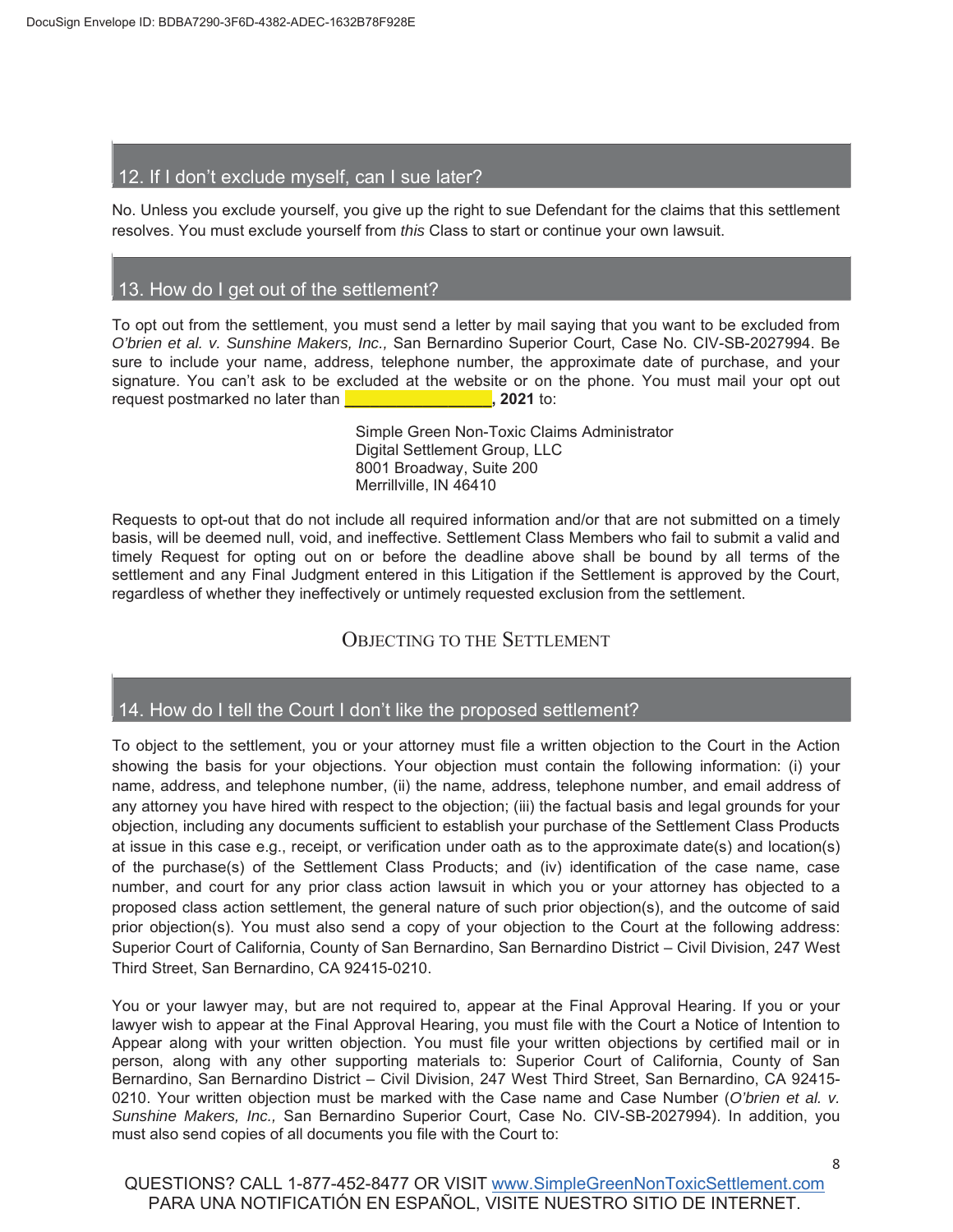#### 12. If I don't exclude myself, can I sue later?

No. Unless you exclude yourself, you give up the right to sue Defendant for the claims that this settlement resolves. You must exclude yourself from *this* Class to start or continue your own lawsuit.

#### 13. How do I get out of the settlement?

To opt out from the settlement, you must send a letter by mail saying that you want to be excluded from *O'brien et al. v. Sunshine Makers, Inc.,* San Bernardino Superior Court, Case No. CIV-SB-2027994. Be sure to include your name, address, telephone number, the approximate date of purchase, and your signature. You can't ask to be excluded at the website or on the phone. You must mail your opt out request postmarked no later than **\_\_\_\_\_\_\_\_\_\_\_\_\_\_\_\_\_, 2021** to:

> Simple Green Non-Toxic Claims Administrator Digital Settlement Group, LLC 8001 Broadway, Suite 200 Merrillville, IN 46410

Requests to opt-out that do not include all required information and/or that are not submitted on a timely basis, will be deemed null, void, and ineffective. Settlement Class Members who fail to submit a valid and timely Request for opting out on or before the deadline above shall be bound by all terms of the settlement and any Final Judgment entered in this Litigation if the Settlement is approved by the Court, regardless of whether they ineffectively or untimely requested exclusion from the settlement.

### OBJECTING TO THE SETTLEMENT

### 14. How do I tell the Court I don't like the proposed settlement?

To object to the settlement, you or your attorney must file a written objection to the Court in the Action showing the basis for your objections. Your objection must contain the following information: (i) your name, address, and telephone number, (ii) the name, address, telephone number, and email address of any attorney you have hired with respect to the objection; (iii) the factual basis and legal grounds for your objection, including any documents sufficient to establish your purchase of the Settlement Class Products at issue in this case e.g., receipt, or verification under oath as to the approximate date(s) and location(s) of the purchase(s) of the Settlement Class Products; and (iv) identification of the case name, case number, and court for any prior class action lawsuit in which you or your attorney has objected to a proposed class action settlement, the general nature of such prior objection(s), and the outcome of said prior objection(s). You must also send a copy of your objection to the Court at the following address: Superior Court of California, County of San Bernardino, San Bernardino District – Civil Division, 247 West Third Street, San Bernardino, CA 92415-0210.

You or your lawyer may, but are not required to, appear at the Final Approval Hearing. If you or your lawyer wish to appear at the Final Approval Hearing, you must file with the Court a Notice of Intention to Appear along with your written objection. You must file your written objections by certified mail or in person, along with any other supporting materials to: Superior Court of California, County of San Bernardino, San Bernardino District – Civil Division, 247 West Third Street, San Bernardino, CA 92415- 0210. Your written objection must be marked with the Case name and Case Number (*O'brien et al. v. Sunshine Makers, Inc.,* San Bernardino Superior Court, Case No. CIV-SB-2027994). In addition, you must also send copies of all documents you file with the Court to: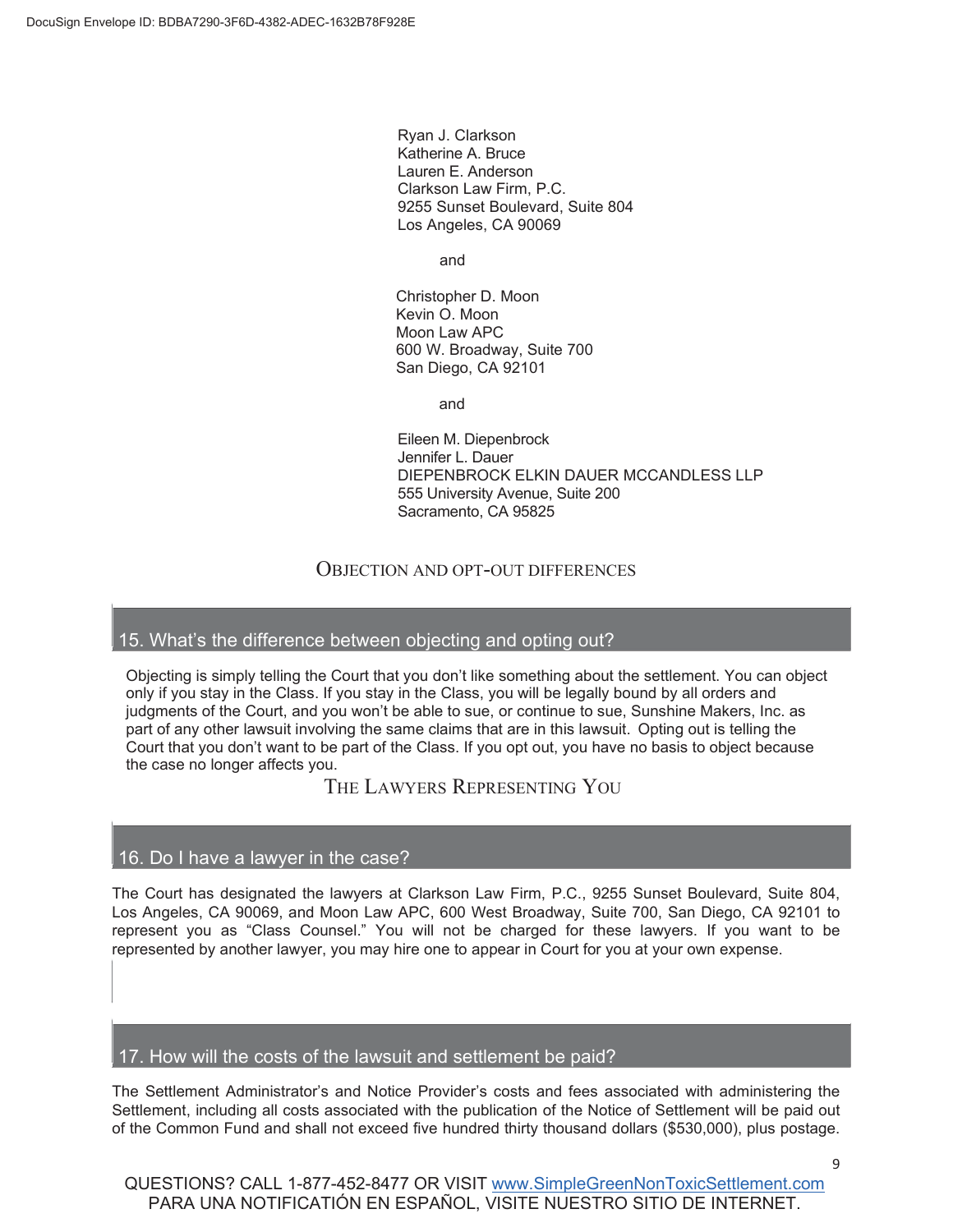Ryan J. Clarkson Katherine A. Bruce Lauren E. Anderson Clarkson Law Firm, P.C. 9255 Sunset Boulevard, Suite 804 Los Angeles, CA 90069

and

Christopher D. Moon Kevin O. Moon Moon Law APC 600 W. Broadway, Suite 700 San Diego, CA 92101

and

Eileen M. Diepenbrock Jennifer L. Dauer DIEPENBROCK ELKIN DAUER MCCANDLESS LLP 555 University Avenue, Suite 200 Sacramento, CA 95825

### OBJECTION AND OPT-OUT DIFFERENCES

#### 15. What's the difference between objecting and opting out?

Objecting is simply telling the Court that you don't like something about the settlement. You can object only if you stay in the Class. If you stay in the Class, you will be legally bound by all orders and judgments of the Court, and you won't be able to sue, or continue to sue, Sunshine Makers, Inc. as part of any other lawsuit involving the same claims that are in this lawsuit. Opting out is telling the Court that you don't want to be part of the Class. If you opt out, you have no basis to object because the case no longer affects you.

THE LAWYERS REPRESENTING YOU

#### 16. Do I have a lawyer in the case?

The Court has designated the lawyers at Clarkson Law Firm, P.C., 9255 Sunset Boulevard, Suite 804, Los Angeles, CA 90069, and Moon Law APC, 600 West Broadway, Suite 700, San Diego, CA 92101 to represent you as "Class Counsel." You will not be charged for these lawyers. If you want to be represented by another lawyer, you may hire one to appear in Court for you at your own expense.

### 17. How will the costs of the lawsuit and settlement be paid?

The Settlement Administrator's and Notice Provider's costs and fees associated with administering the Settlement, including all costs associated with the publication of the Notice of Settlement will be paid out of the Common Fund and shall not exceed five hundred thirty thousand dollars (\$530,000), plus postage.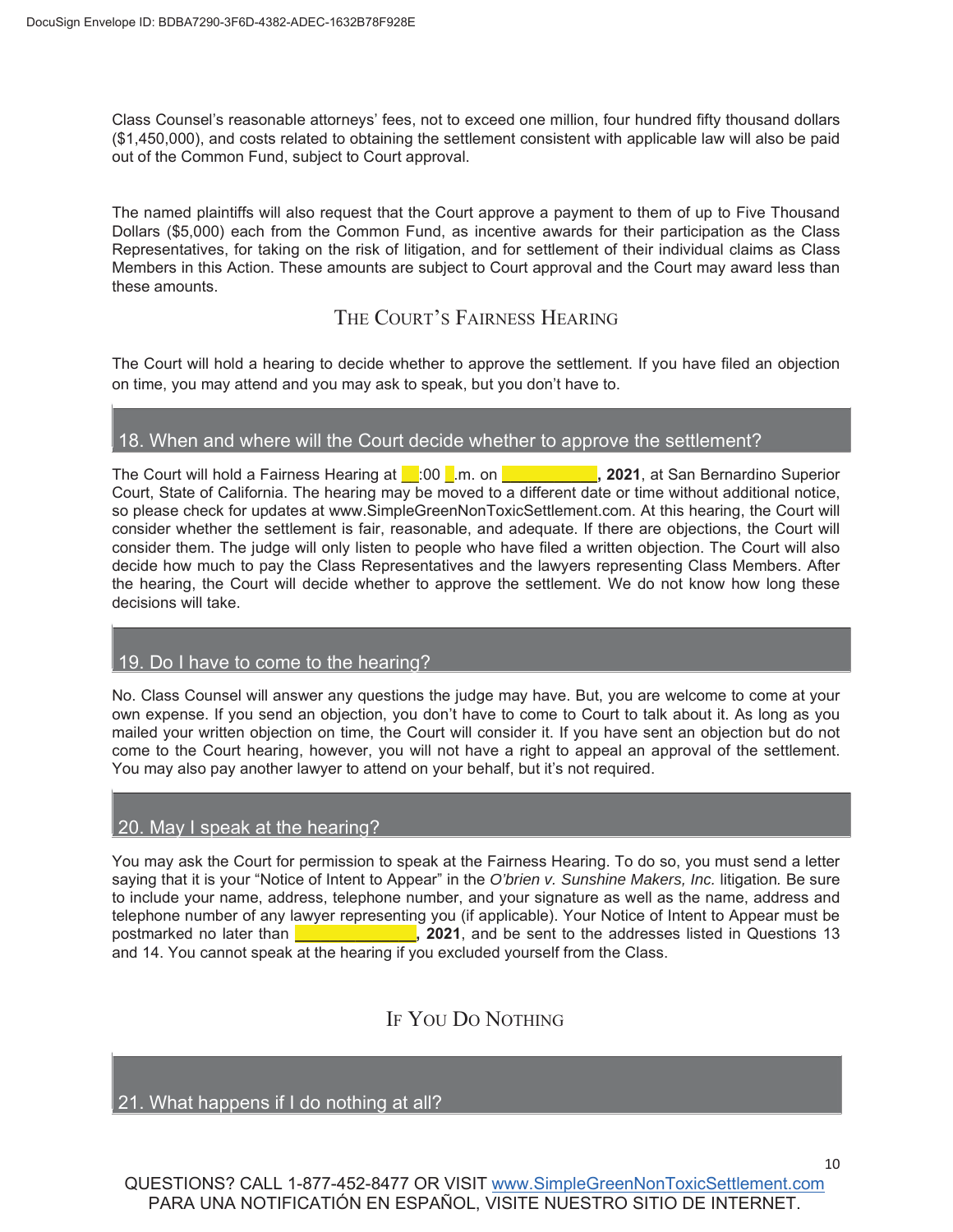Class Counsel's reasonable attorneys' fees, not to exceed one million, four hundred fifty thousand dollars (\$1,450,000), and costs related to obtaining the settlement consistent with applicable law will also be paid out of the Common Fund, subject to Court approval.

The named plaintiffs will also request that the Court approve a payment to them of up to Five Thousand Dollars (\$5,000) each from the Common Fund, as incentive awards for their participation as the Class Representatives, for taking on the risk of litigation, and for settlement of their individual claims as Class Members in this Action. These amounts are subject to Court approval and the Court may award less than these amounts.

# THE COURT'S FAIRNESS HEARING

The Court will hold a hearing to decide whether to approve the settlement. If you have filed an objection on time, you may attend and you may ask to speak, but you don't have to.

#### 18. When and where will the Court decide whether to approve the settlement?

The Court will hold a Fairness Hearing at **Let 100 Lim. on <b>Let 10** 2021, at San Bernardino Superior Court, State of California. The hearing may be moved to a different date or time without additional notice, so please check for updates at www.SimpleGreenNonToxicSettlement.com. At this hearing, the Court will consider whether the settlement is fair, reasonable, and adequate. If there are objections, the Court will consider them. The judge will only listen to people who have filed a written objection. The Court will also decide how much to pay the Class Representatives and the lawyers representing Class Members. After the hearing, the Court will decide whether to approve the settlement. We do not know how long these decisions will take.

#### 19. Do I have to come to the hearing?

No. Class Counsel will answer any questions the judge may have. But, you are welcome to come at your own expense. If you send an objection, you don't have to come to Court to talk about it. As long as you mailed your written objection on time, the Court will consider it. If you have sent an objection but do not come to the Court hearing, however, you will not have a right to appeal an approval of the settlement. You may also pay another lawyer to attend on your behalf, but it's not required.

#### 20. May I speak at the hearing?

You may ask the Court for permission to speak at the Fairness Hearing. To do so, you must send a letter saying that it is your "Notice of Intent to Appear" in the *O'brien v. Sunshine Makers, Inc.* litigation*.* Be sure to include your name, address, telephone number, and your signature as well as the name, address and telephone number of any lawyer representing you (if applicable). Your Notice of Intent to Appear must be postmarked no later than **\_\_\_\_\_\_\_\_\_\_\_\_\_\_, 2021**, and be sent to the addresses listed in Questions 13 and 14. You cannot speak at the hearing if you excluded yourself from the Class.

# IF YOU DO NOTHING

21. What happens if I do nothing at all?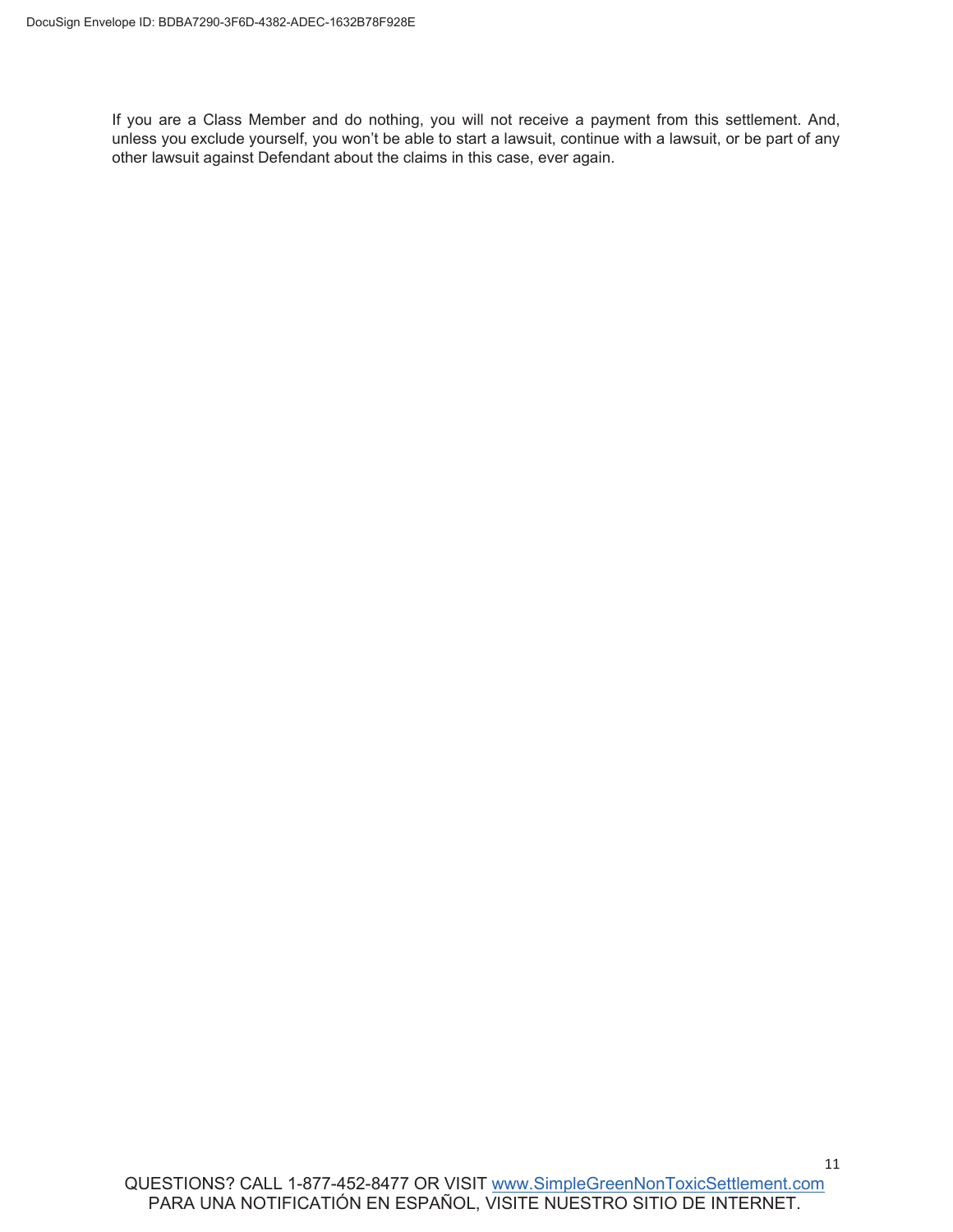If you are a Class Member and do nothing, you will not receive a payment from this settlement. And, unless you exclude yourself, you won't be able to start a lawsuit, continue with a lawsuit, or be part of any other lawsuit against Defendant about the claims in this case, ever again.